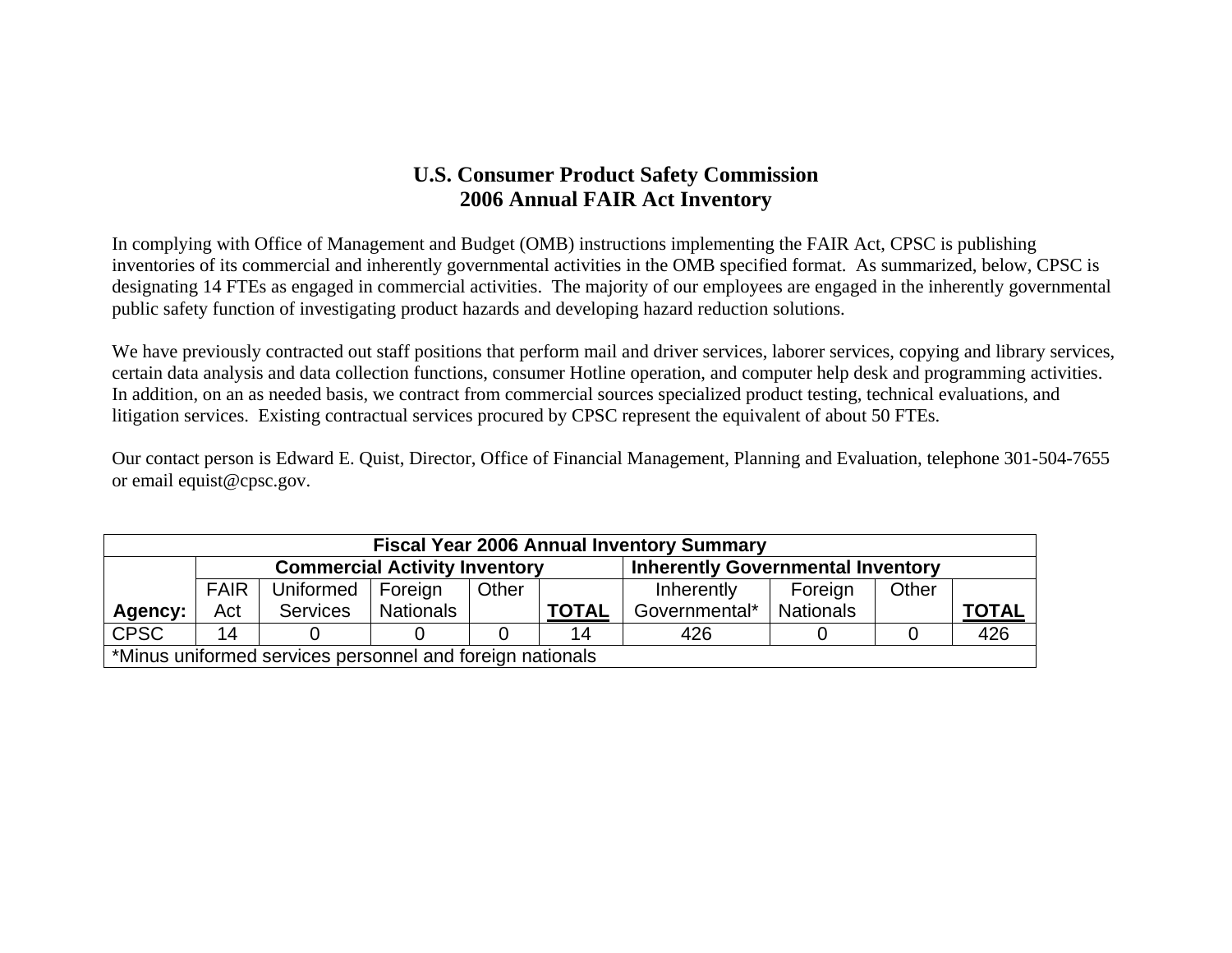|              | <b>Org Unit</b>       |              | Location                  |                |                 | <b>Status</b>         |                     |
|--------------|-----------------------|--------------|---------------------------|----------------|-----------------|-----------------------|---------------------|
| Seq          |                       |              |                           |                | <b>Total</b>    | <b>Activity</b>       |                     |
| No.          | Agy_Bur Abbreviation  | <b>State</b> | <b>City</b>               | <b>Country</b> | <b>FTEs</b>     | Fct Code <sup>1</sup> | Status <sup>2</sup> |
| 1            | <b>COMM</b><br>343-00 | MD           | <b>BETHESDA</b>           | US             | $\overline{10}$ | D <sub>100</sub>      |                     |
| $\mathsf{2}$ | 343-00<br><b>COMM</b> | <b>MD</b>    | <b>BETHESDA</b>           | US             | 3               | D000                  |                     |
| 3            | <b>OCR</b><br>343-00  | <b>MD</b>    | <b>BETHESDA</b>           | US             | 1               | Y610                  |                     |
| 4            | <b>OCR</b><br>343-00  | <b>MD</b>    | <b>BETHESDA</b>           | US             | 1               | Y000                  |                     |
| 5            | <b>OGC</b><br>343-00  | <b>MD</b>    | <b>BETHESDA</b>           | US             | 12              | Y405                  |                     |
| 6            | <b>OGC</b><br>343-00  | <b>MD</b>    | <b>BETHESDA</b>           | <b>US</b>      | $\overline{2}$  | Y000                  |                     |
| 7            | OIG<br>343-00         | <b>MD</b>    | <b>BETHESDA</b>           | US             | 3               | 1100                  |                     |
| 8            | 343-00<br>EE0         | <b>MD</b>    | <b>BETHESDA</b>           | US             | $\overline{2}$  | <b>B501</b>           |                     |
| 9            | EX<br>343-00          | <b>MD</b>    | <b>BETHESDA</b>           | US             | 10              | D <sub>100</sub>      |                     |
| 10           | EX<br>343-00          | <b>MD</b>    | <b>BETHESDA</b>           | US             | 1               | D000                  |                     |
| 11           | <b>EXC</b><br>343-00  | <b>MD</b>    | <b>BETHESDA</b>           | US             | 5               | D410                  |                     |
| 12           | 343-00<br><b>EXC</b>  | <b>MD</b>    | <b>BETHESDA</b>           | US             | 8               | D000                  |                     |
| 13           | <b>EXC</b><br>343-00  | CA           | <b>OAKLAND</b>            | <b>US</b>      | 1               | D000                  |                     |
| 14           | <b>EXC</b><br>343-00  | <b>MD</b>    | <b>BETHESDA</b>           | US             | 1               | Y405                  |                     |
| 15           | 343-00<br><b>EXC</b>  | <b>MD</b>    | <b>BETHESDA</b>           | US             | 10              | Y401                  |                     |
| 16           | 343-00<br><b>EXC</b>  | <b>MD</b>    | <b>BETHESDA</b>           | US             | 26              | D411                  |                     |
| 17           | <b>CFI</b><br>343-00  | <b>MD</b>    | <b>BETHESDA</b>           | US             | 3               | 1999                  |                     |
| 18           | 343-00<br><b>CFI</b>  | <b>MD</b>    | <b>BETHESDA</b>           | US             | 1               | 1000                  |                     |
| 19           | 343-00<br><b>CFIE</b> | IL           | <b>WHEATON</b>            | US             | 1               | 1999                  |                     |
| 20           | 343-00<br><b>CFIE</b> | <b>NY</b>    | <b>PLAINVIEW</b>          | US             | 1               | 1999                  |                     |
| 21           | <b>CFIE</b><br>343-00 | <b>SC</b>    | <b>FORT MILL</b>          | US             | 1               | 1999                  |                     |
| 22           | <b>CFIE</b><br>343-00 | TN           | <b>MEMPHIS</b>            | US             | 1               | 1999                  |                     |
| 23           | 343-00<br><b>CFIE</b> | FL           | <b>JACKSONVILLE BEACH</b> | US             | 1               | 1999                  |                     |
| 24           | 343-00<br><b>CFIE</b> | FL           | <b>LAKE WORTH</b>         | US             | 1               | 1999                  |                     |
| 25           | <b>CFIE</b><br>343-00 | FL           | <b>LAKE MARY</b>          | US             | 1               | 1999                  |                     |
| 26           | <b>CFIE</b><br>343-00 | <b>NC</b>    | <b>STATESVILLE</b>        | US             | 1               | 1999                  |                     |
| 27           | 343-00<br><b>CFIE</b> | TN           | <b>FRANKLIN</b>           | US             | 1               | 1999                  |                     |
| 28           | <b>CFIE</b><br>343-00 | <b>FL</b>    | FORT LAUDERDALE           | US             | 1               | 1999                  |                     |
| 29           | <b>CFIE</b><br>343-00 | AL           | <b>SOUTHSIDE</b>          | US             | 1               | 1999                  |                     |
| 30           | <b>CFIE</b><br>343-00 | DE           | <b>MIDDLETOWN</b>         | US             | 1               | 1999                  |                     |
| 31           | <b>CFIE</b><br>343-00 | PA           | <b>ELLWOOD CITY</b>       | US             | 1               | 1999                  |                     |
| 32           | <b>CFIE</b><br>343-00 | <b>MD</b>    | <b>WESTMINSTER</b>        | US             | 1               | 1999                  |                     |
| 33           | <b>CFIE</b><br>343-00 | DE           | <b>WILMINGTON</b>         | US             | 1               | 1999                  |                     |
| 34           | <b>CFIE</b><br>343-00 | PA           | PHILADELPHIA              | US             | $\overline{2}$  | 1999                  |                     |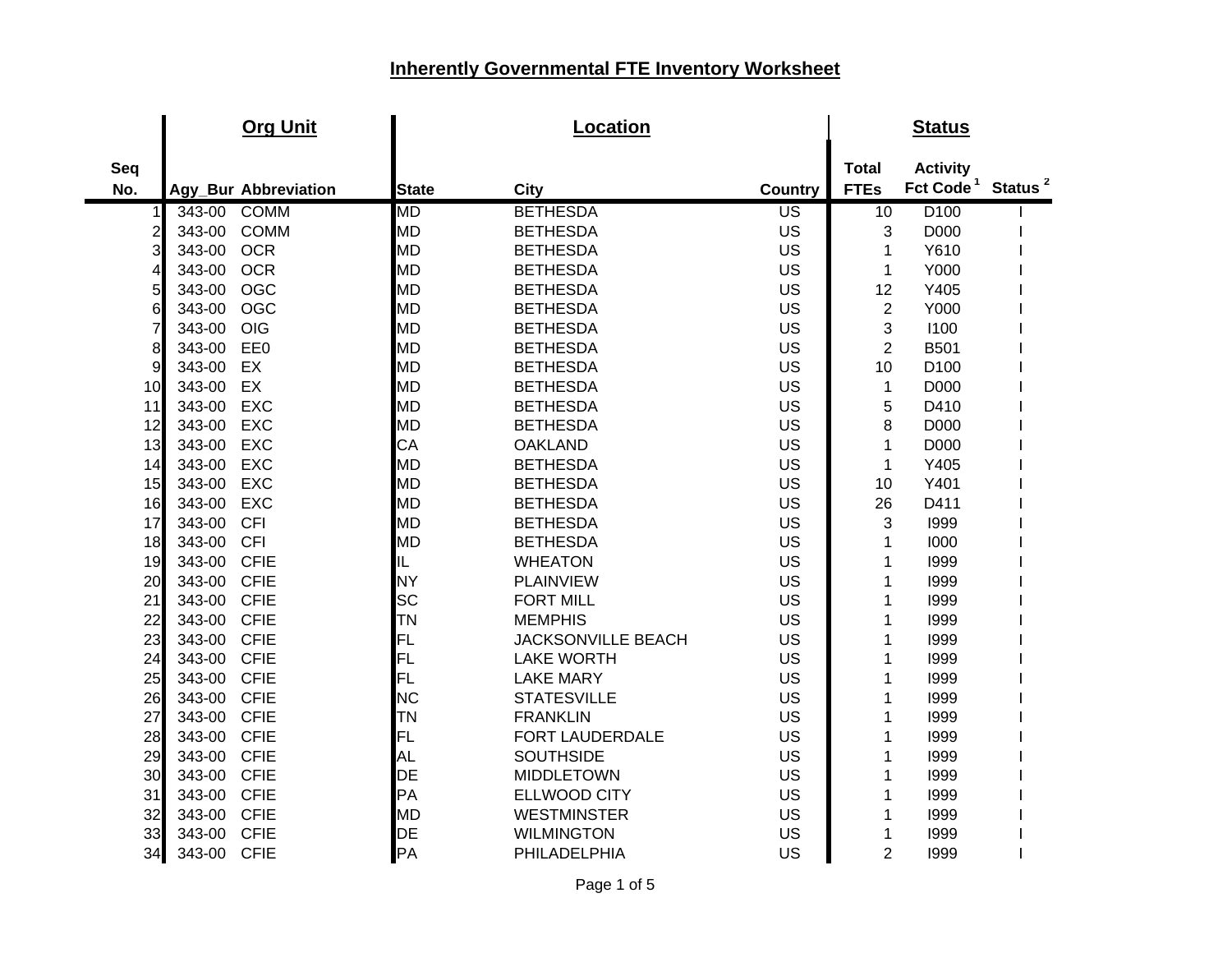|     | <b>Org Unit</b>       |              | <b>Location</b>          |                 |                | <b>Status</b>                             |  |
|-----|-----------------------|--------------|--------------------------|-----------------|----------------|-------------------------------------------|--|
| Seq |                       |              |                          |                 | <b>Total</b>   | <b>Activity</b>                           |  |
| No. | Agy_Bur Abbreviation  | <b>State</b> | <b>City</b>              | <b>Country</b>  | <b>FTEs</b>    | Fct Code <sup>1</sup> Status <sup>2</sup> |  |
| 35  | 343-00<br>CFIE        | WV           | <b>WHEELING</b>          | $\overline{US}$ | 1              | 1999                                      |  |
| 36  | <b>CFIE</b><br>343-00 | PA           | <b>CARLISLE</b>          | US              | 1              | 1999                                      |  |
| 37  | <b>CFIE</b><br>343-00 | <b>NY</b>    | <b>IRVINGTON</b>         | US              | 1              | 1999                                      |  |
| 38  | <b>CFIE</b><br>343-00 | MA           | <b>SHREWSBURY</b>        | US              | 1              | 1999                                      |  |
| 39  | 343-00<br><b>CFIE</b> | <b>NY</b>    | <b>BUFFALO</b>           | US              | 1              | 1999                                      |  |
| 40  | 343-00<br><b>CFIE</b> | <b>CT</b>    | <b>HARTFORD</b>          | US              | 1              | 1999                                      |  |
| 41  | 343-00<br><b>CFIE</b> | <b>NH</b>    | <b>SALEM</b>             | US              | 1              | 1999                                      |  |
| 42  | 343-00<br><b>CFIE</b> | <b>CT</b>    | <b>NEW MILFORD</b>       | US              | 1              | 1999                                      |  |
| 43  | 343-00<br><b>CFIE</b> | MA           | <b>MANSFIELD</b>         | US              | 1              | 1999                                      |  |
| 44  | <b>CFIE</b><br>343-00 | <b>NY</b>    | <b>DEPEW</b>             | US              | $\mathbf{1}$   | 1999                                      |  |
| 45  | 343-00<br><b>CFIE</b> | <b>NY</b>    | <b>NEW YORK CITY</b>     | US              | $\overline{2}$ | 1999                                      |  |
| 46  | <b>CFIE</b><br>343-00 | <b>SC</b>    | <b>SUMMERVILLE</b>       | US              | $\mathbf{1}$   | 1999                                      |  |
| 47  | 343-00<br><b>CFIE</b> | GA           | <b>ATLANTA</b>           | US              | $\overline{2}$ | 1999                                      |  |
| 48  | 343-00<br><b>CFIE</b> | <b>NC</b>    | <b>DURHAM</b>            | US              | 1              | 1999                                      |  |
| 49  | 343-00<br><b>CFIE</b> | <b>NY</b>    | <b>SMITHTOWN</b>         | US              | 1              | 1999                                      |  |
| 50  | 343-00<br><b>CFIE</b> | <b>NJ</b>    | <b>NORTH BERGEN</b>      | US              | 1              | 1999                                      |  |
| 51  | 343-00<br><b>CFIE</b> | GA           | <b>DECATUR</b>           | US              | 1              | 1999                                      |  |
| 52  | 343-00<br><b>CFIE</b> | <b>SC</b>    | <b>IRMO</b>              | US              | 1              | 1999                                      |  |
| 53  | <b>CFIE</b><br>343-00 | MI           | <b>CANTON</b>            | US              | 1              | 1999                                      |  |
| 54  | 343-00<br><b>CFIE</b> | KY           | <b>LOUISVILLE</b>        | US              | 1              | 1999                                      |  |
| 55  | 343-00<br><b>CFIE</b> | MI           | <b>DETROIT</b>           | US              | 1              | 1999                                      |  |
| 56  | <b>CFIE</b><br>343-00 | MI           | <b>LIVONIA</b>           | US              | 1              | 1999                                      |  |
| 57  | <b>CFIE</b><br>343-00 | OН           | <b>CLEVELAND HEIGHTS</b> | US              | 1              | 1999                                      |  |
| 58  | <b>CFIE</b><br>343-00 | IN           | <b>INDIANAPOLIS</b>      | US              | 1              | 1999                                      |  |
| 59  | <b>CFIE</b><br>343-00 | OH           | <b>REYNOLDSBURG</b>      | US              | 1              | 1999                                      |  |
| 60  | <b>CFIE</b><br>343-00 | IN           | <b>AVON</b>              | US              | 1              | 1999                                      |  |
| 61  | <b>CFIE</b><br>343-00 | IL           | <b>WAUKEGAN</b>          | US              | $\mathbf{1}$   | 1999                                      |  |
| 62  | 343-00<br><b>CFIE</b> | IL           | <b>CHICAGO</b>           | US              | 5              | 1999                                      |  |
| 63  | 343-00<br><b>CFIE</b> | <b>AR</b>    | <b>LITTLE ROCK</b>       | US              | 1              | 1999                                      |  |
| 64  | 343-00<br><b>CFIE</b> | MI           | <b>ALLEN PARK</b>        | US              | 1              | 1999                                      |  |
| 65  | <b>CFIE</b><br>343-00 | IL           | <b>BENSENVILLE</b>       | US              | 1              | 1999                                      |  |
| 66  | 343-00<br><b>CFIW</b> | CA           | <b>SACRAMENTO</b>        | US              | 1              | 1999                                      |  |
| 67  | 343-00<br><b>CFIW</b> | WI           | <b>WAUKESHA</b>          | US              | 1              | 1999                                      |  |
| 68  | 343-00<br><b>CFIW</b> | LA           | <b>METAIRIE</b>          | US              | 1              | 1999                                      |  |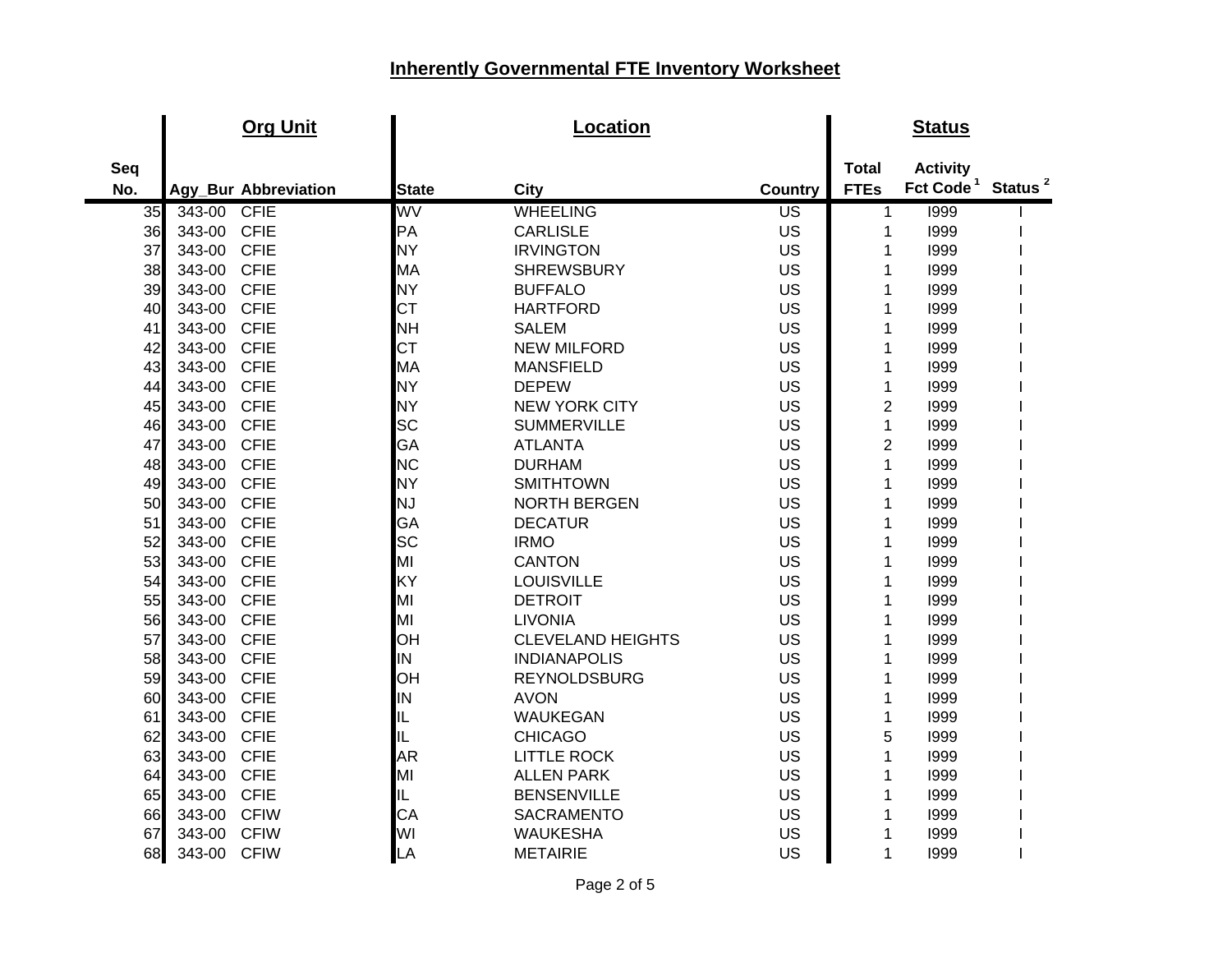|     |        | <b>Org Unit</b>      |              | <b>Location</b>              |                          |                | <b>Status</b>                             |  |
|-----|--------|----------------------|--------------|------------------------------|--------------------------|----------------|-------------------------------------------|--|
| Seq |        |                      |              |                              |                          | <b>Total</b>   | <b>Activity</b>                           |  |
| No. |        | Agy_Bur Abbreviation | <b>State</b> | <b>City</b>                  | <b>Country</b>           | <b>FTEs</b>    | Fct Code <sup>1</sup> Status <sup>2</sup> |  |
| 69  | 343-00 | <b>CFIW</b>          | TΧ           | <b>ROCKWALL</b>              | $\overline{\mathsf{US}}$ | 1              | 1999                                      |  |
| 70  | 343-00 | <b>CFIW</b>          | TХ           | <b>DALLAS</b>                | US                       | 1              | 1999                                      |  |
| 71  | 343-00 | <b>CFIW</b>          | TХ           | <b>KATY</b>                  | US                       | 1              | 1999                                      |  |
| 72  | 343-00 | <b>CFIW</b>          | TХ           | <b>BEDFORD</b>               | US                       | 1              | 1999                                      |  |
| 73  | 343-00 | <b>CFIW</b>          | TХ           | <b>SAN ANTONIO</b>           | US                       | 1              | 1999                                      |  |
| 74  | 343-00 | <b>CFIW</b>          | LA           | <b>HAMMOND</b>               | US                       | 1              | 1999                                      |  |
| 75  | 343-00 | <b>CFIW</b>          | <b>MS</b>    | <b>JACKSON</b>               | US                       | 1              | 1999                                      |  |
| 76  | 343-00 | <b>CFIW</b>          | <b>NM</b>    | ALBUQUERQUE                  | US                       | 1              | 1999                                      |  |
| 77  | 343-00 | <b>CFIW</b>          | TX           | <b>AUSTIN</b>                | US                       | 1              | 1999                                      |  |
| 78  | 343-00 | <b>CFIW</b>          | WI           | <b>WATERFORD</b>             | US                       | 1              | 1999                                      |  |
| 79  | 343-00 | <b>CFIW</b>          | MN           | <b>WATERFORD</b>             | US                       | 1              | 1999                                      |  |
| 80  | 343-00 | <b>CFIW</b>          | IL           | PORT BYRON                   | US                       | 1              | 1999                                      |  |
| 81  | 343-00 | <b>CFIW</b>          | <b>MN</b>    | <b>LITTLE CANADA</b>         | US                       | 1              | 1999                                      |  |
| 82  | 343-00 | <b>CFIW</b>          | WI           | <b>MILWAUKEE</b>             | US                       | 1              | 1999                                      |  |
| 83  | 343-00 | <b>CFIW</b>          | WI           | <b>GRAFTON</b>               | US                       | 1              | 1999                                      |  |
| 84  | 343-00 | <b>CFIW</b>          | <b>MO</b>    | <b>ST LOUIS</b>              | US                       | 1              | 1999                                      |  |
| 85  | 343-00 | <b>CFIW</b>          | CO           | <b>DENVER</b>                | US                       | 1              | 1999                                      |  |
| 86  | 343-00 | <b>CFIW</b>          | <b>MO</b>    | <b>SMITHVILLE</b>            | US                       | 1              | 1999                                      |  |
| 87  | 343-00 | <b>CFIW</b>          | OK           | <b>JENKS</b>                 | US                       | 1              | 1999                                      |  |
| 88  | 343-00 | <b>CFIW</b>          | CA           | <b>FULLERTON</b>             | US                       | $\overline{2}$ | 1999                                      |  |
| 89  | 343-00 | <b>CFIW</b>          | CA           | <b>SAN DIMAS</b>             | US                       | 1              | 1999                                      |  |
| 90  | 343-00 | <b>CFIW</b>          | CA           | <b>ROLLING HILLS ESTATES</b> | US                       | 1              | 1999                                      |  |
| 91  | 343-00 | <b>CFIW</b>          | AZ           | <b>PHOENIX</b>               | US                       | 1              | 1999                                      |  |
| 92  | 343-00 | <b>CFIW</b>          | CA           | <b>SAN DIEGO</b>             | US                       | 1              | 1999                                      |  |
| 93  | 343-00 | <b>CFIW</b>          | <b>NV</b>    | <b>LAS VEGAS</b>             | US                       | 1              | 1999                                      |  |
| 94  | 343-00 | <b>CFIW</b>          | CA           | <b>PLACENTIA</b>             | US                       | 1              | 1999                                      |  |
| 95  | 343-00 | <b>CFIW</b>          | CA           | <b>ORANGE</b>                | US                       | 1              | 1999                                      |  |
| 96  | 343-00 | <b>CFIW</b>          | CA           | <b>ANAHEIM</b>               | US                       | 1              | 1999                                      |  |
| 97  | 343-00 | <b>CFIW</b>          | CA           | <b>ACTON</b>                 | US                       | 1              | 1999                                      |  |
| 98  | 343-00 | <b>CFIW</b>          | <b>WA</b>    | <b>KENT</b>                  | US                       | 1              | 1999                                      |  |
| 99  | 343-00 | <b>CFIW</b>          | CA           | <b>BYRON</b>                 | US                       | 1              | 1999                                      |  |
| 100 | 343-00 | <b>CFIW</b>          | OR           | <b>PORTLAND</b>              | US                       | 1              | 1999                                      |  |
| 101 | 343-00 | <b>CFIW</b>          | CA           | <b>SAN FRANCISCO</b>         | US                       | 1              | 1999                                      |  |
| 102 | 343-00 | <b>CFIW</b>          | OR           | <b>SALEM</b>                 | US                       | 1              | 1999                                      |  |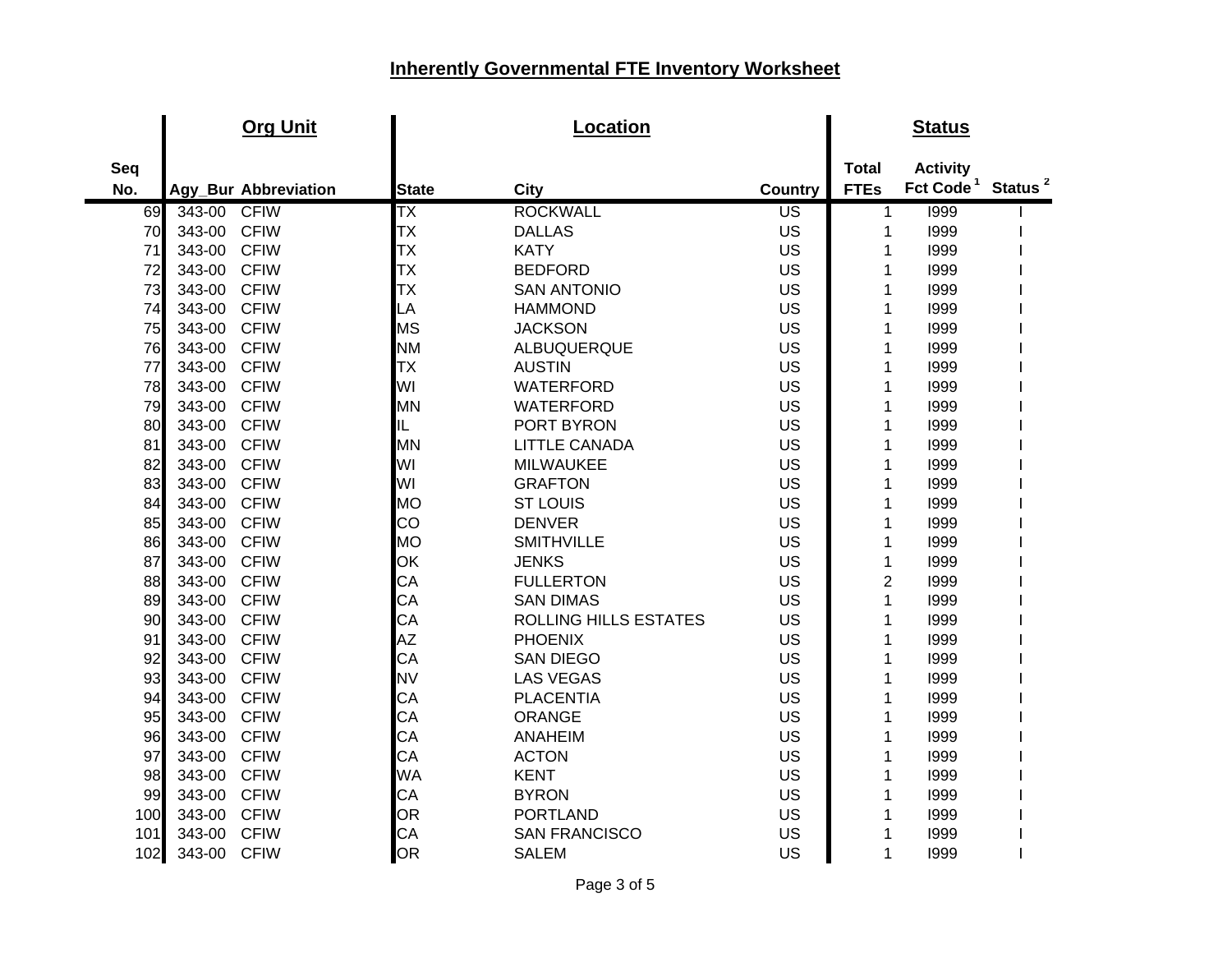|       |        | <b>Org Unit</b>      |                        | Location           |                          |                         | <b>Status</b>         |                     |
|-------|--------|----------------------|------------------------|--------------------|--------------------------|-------------------------|-----------------------|---------------------|
| Seq   |        |                      |                        |                    |                          | <b>Total</b>            | <b>Activity</b>       |                     |
| No.   |        | Agy_Bur Abbreviation | <b>State</b>           | <b>City</b>        | Country                  | <b>FTEs</b>             | Fct Code <sup>1</sup> | Status <sup>2</sup> |
| 103   | 343-00 | <b>CFIW</b>          | $\overline{\text{HI}}$ | <b>HONOLULU</b>    | $\overline{\mathsf{US}}$ | 1                       | 1999                  |                     |
| 104   | 343-00 | <b>CFIW</b>          | <b>WA</b>              | <b>BONNEY LAKE</b> | US                       | 1                       | 1999                  |                     |
| 105   | 343-00 | <b>CFIW</b>          | <b>WA</b>              | <b>SEATTLE</b>     | US                       | 1                       | 1999                  |                     |
| 106   | 343-00 | <b>CFIW</b>          | CA                     | <b>SAN BRUNO</b>   | US                       | 1                       | 1999                  |                     |
| 107   | 343-00 | <b>CFIW</b>          | CA                     | <b>OAKLAND</b>     | US                       | 1                       | 1999                  |                     |
| 108   | 343-00 | <b>EXFM</b>          | DC                     | <b>WASHINGTON</b>  | <b>US</b>                | $\mathbf{1}$            | Y510                  |                     |
| 109   | 343-00 | <b>EXFM</b>          | DC                     | <b>WASHINGTON</b>  | US                       | 6                       | D704                  |                     |
| 110   | 343-00 | <b>EXFM</b>          | DC                     | <b>WASHINGTON</b>  | US                       | $\overline{c}$          | Y511                  |                     |
| 111   | 343-00 | <b>EXFM</b>          | DC                     | <b>WASHINGTON</b>  | US                       | $\overline{2}$          | C403                  |                     |
| 112   | 343-00 | <b>EXFM</b>          | <b>DC</b>              | <b>WASHINGTON</b>  | <b>US</b>                | $\mathbf{1}$            | C000                  |                     |
| 113   | 343-00 | <b>EXFM</b>          | DC                     | <b>WASHINGTON</b>  | US                       | 4                       | C700                  |                     |
| 114   | 343-00 | <b>EXFM</b>          | DC                     | <b>WASHINGTON</b>  | US                       | 1                       | C316                  |                     |
| 115   | 343-00 | <b>EXFM</b>          | <b>DC</b>              | <b>WASHINGTON</b>  | <b>US</b>                | $\overline{2}$          | F310                  |                     |
| 116   | 343-00 | <b>EXFM</b>          | <b>DC</b>              | <b>WASHINGTON</b>  | US                       | $\overline{\mathbf{4}}$ | F200                  |                     |
| 117   | 343-00 | <b>EXHIR</b>         | <b>DC</b>              | <b>WASHINGTON</b>  | US                       | 35                      | D <sub>100</sub>      |                     |
| 118   | 343-00 | <b>EXHIR</b>         | DC                     | <b>WASHINGTON</b>  | US                       | 24                      | D <sub>101</sub>      |                     |
| 119   | 343-00 | <b>EXHIR</b>         | <b>DC</b>              | <b>WASHINGTON</b>  | US                       | 10                      | D000                  |                     |
| 120   | 343-00 | <b>EXHIR</b>         | DC                     | <b>WASHINGTON</b>  | <b>US</b>                | 31                      | R600                  |                     |
| 121   | 343-00 | <b>EXHIR</b>         | <b>DC</b>              | <b>WASHINGTON</b>  | <b>US</b>                | $\overline{2}$          | R000                  |                     |
| 122   | 343-00 | <b>EXHIR</b>         | <b>DC</b>              | <b>WASHINGTON</b>  | US                       | 17                      | D200                  |                     |
| 123   | 343-00 | <b>EXHIR</b>         | <b>DC</b>              | <b>WASHINGTON</b>  | <b>US</b>                | 16                      | T834                  |                     |
| 124   | 343-00 | <b>EXHIR</b>         | DC                     | <b>WASHINGTON</b>  | US                       | 1                       | T835                  |                     |
| 125   | 343-00 | <b>EXHIR</b>         | DC                     | <b>WASHINGTON</b>  | US                       | 9                       | T836                  |                     |
| 126   | 343-00 | <b>EXHIR</b>         | DC                     | <b>WASHINGTON</b>  | US                       | $\mathbf{1}$            | T837                  |                     |
| 127   | 343-00 | <b>EXHR</b>          | DC                     | <b>WASHINGTON</b>  | US                       | $\overline{c}$          | B701                  |                     |
| 128   | 343-00 | <b>EXHR</b>          | DC                     | <b>WASHINGTON</b>  | US                       | 5                       | <b>B700</b>           |                     |
| 129   | 343-00 | <b>EXHR</b>          | <b>DC</b>              | <b>WASHINGTON</b>  | US                       | 1                       | <b>B000</b>           |                     |
| 130   | 343-00 | <b>EXIT</b>          | <b>DC</b>              | <b>WASHINGTON</b>  | US                       | $\mathbf{1}$            | S100                  |                     |
| $131$ | 343-00 | <b>EXIT</b>          | <b>DC</b>              | <b>WASHINGTON</b>  | US                       | 3                       | S200                  |                     |
| 132   | 343-00 | <b>EXIT</b>          | DC                     | <b>WASHINGTON</b>  | <b>US</b>                | $\mathbf{1}$            | T821                  |                     |
| 133   | 343-00 | <b>EXIT</b>          | <b>DC</b>              | <b>WASHINGTON</b>  | US                       | 6                       | W100                  |                     |
| 134   | 343-00 | <b>EXIT</b>          | <b>DC</b>              | <b>WASHINGTON</b>  | <b>US</b>                | 1                       | W210                  |                     |
| 135   | 343-00 | <b>EXIT</b>          | DC                     | <b>WASHINGTON</b>  | US                       | 6                       | W310                  |                     |
| 136   | 343-00 | <b>EXIT</b>          | <b>DC</b>              | <b>WASHINGTON</b>  | US                       | 1                       | W410                  |                     |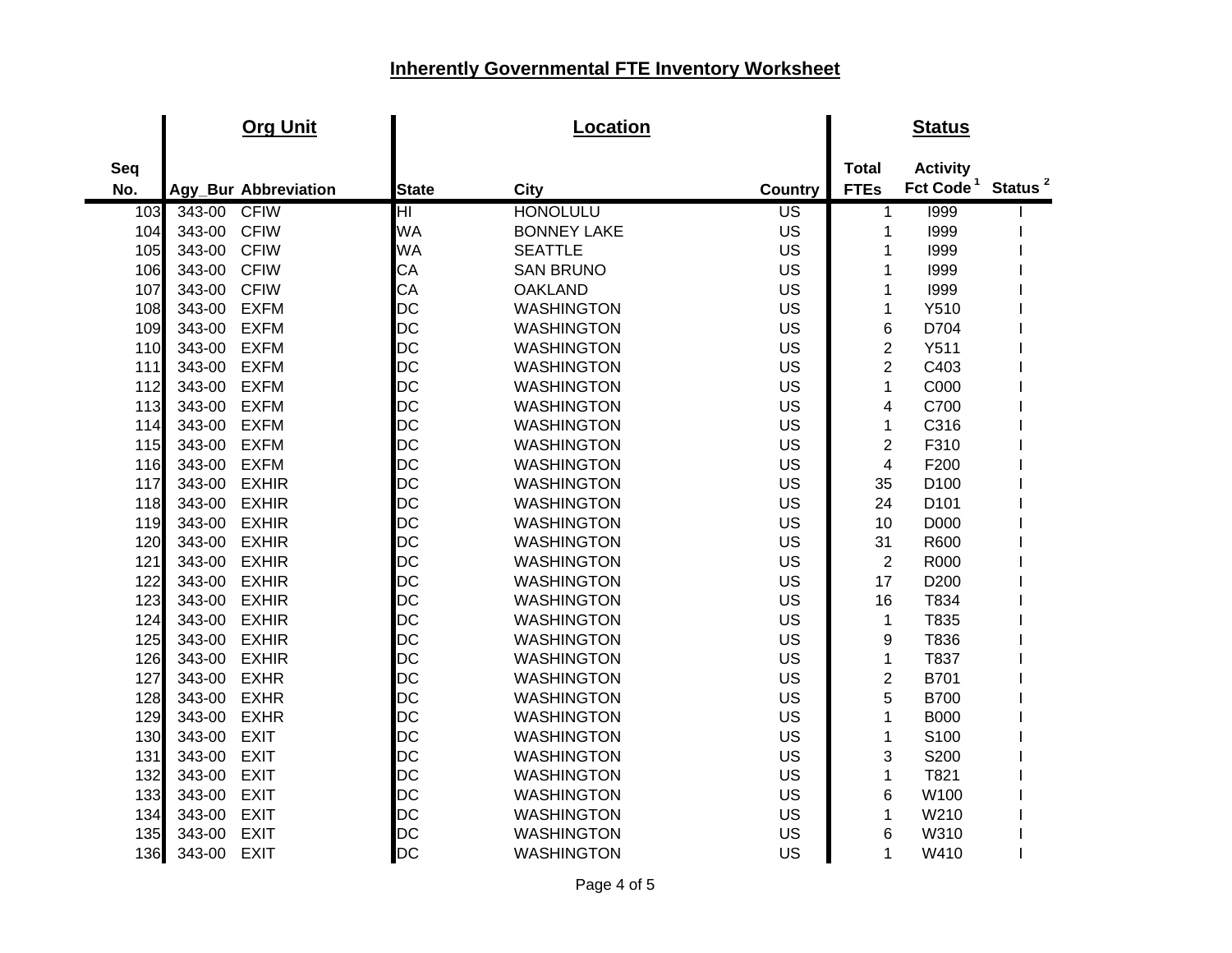|            | <b>Org Unit</b>             |              | Location          |         |                      | <b>Status</b>                            |                     |
|------------|-----------------------------|--------------|-------------------|---------|----------------------|------------------------------------------|---------------------|
| Seq<br>No. | <b>Agy_Bur Abbreviation</b> | <b>State</b> | City              | Country | Total<br><b>FTEs</b> | <b>Activity</b><br>Fct Code <sup>1</sup> | Status <sup>2</sup> |
| 137        | 343-00<br>EXIT              | DC           | <b>WASHINGTON</b> | US      | 1                    | W000                                     |                     |
| 138        | <b>EXIT</b><br>343-00       | DC           | <b>WASHINGTON</b> | US      | 6                    | W826                                     |                     |
| 139        | EXIT<br>343-00              | DC           | <b>WASHINGTON</b> | US      | 1                    | W999                                     |                     |
| 140        | <b>EXIT</b><br>343-00       | DC           | <b>WASHINGTON</b> | US      | 3                    | S742                                     |                     |
| 141        | <b>EXIT</b><br>343-00       | DC           | <b>WASHINGTON</b> | US      | 1                    | Y815                                     |                     |
| 138        | <b>EXIT</b><br>343-00       | DC           | <b>WASHINGTON</b> | US      | 4                    | Y000                                     |                     |
| 139        | <b>EXIT</b><br>343-00       | DC           | <b>WASHINGTON</b> | US      | 2                    | Y830                                     |                     |
| 140        | <b>EXIT</b><br>343-00       | DC           | <b>WASHINGTON</b> | US      | 1                    | Y403                                     |                     |
| 141        | <b>EXIT</b><br>343-00       | DC           | <b>WASHINGTON</b> | US      | 2                    | Y501                                     |                     |
| 142        | <b>EXIT</b><br>343-00       | DC           | <b>WASHINGTON</b> | US      | 1                    | Y840                                     |                     |
| 139        | <b>EXIT</b><br>343-00       | DC           | <b>WASHINGTON</b> | US      | 2                    | S000                                     |                     |
| 140I       | <b>EXPA</b><br>343-00       | DC           | <b>WASHINGTON</b> | US      | 2                    | Y501                                     |                     |
| 141        | <b>EXPA</b><br>343-00       | DC           | <b>WASHINGTON</b> | US      | 7                    | Y515                                     |                     |
|            |                             |              |                   |         | 426                  |                                          |                     |
|            |                             |              |                   |         |                      |                                          |                     |

**Contact Person: Edward E. Quist, Director, Office of Financial Management, Planning and Evaluation. Telephone: 301-504-7655 E-mail: equist@cpsc.gov**

 $^{\rm 1} \,$  See Tab 3 for OMB defined function codes.<br><sup>2</sup> Status code I is defined by OMB as an "inherently governmental activity."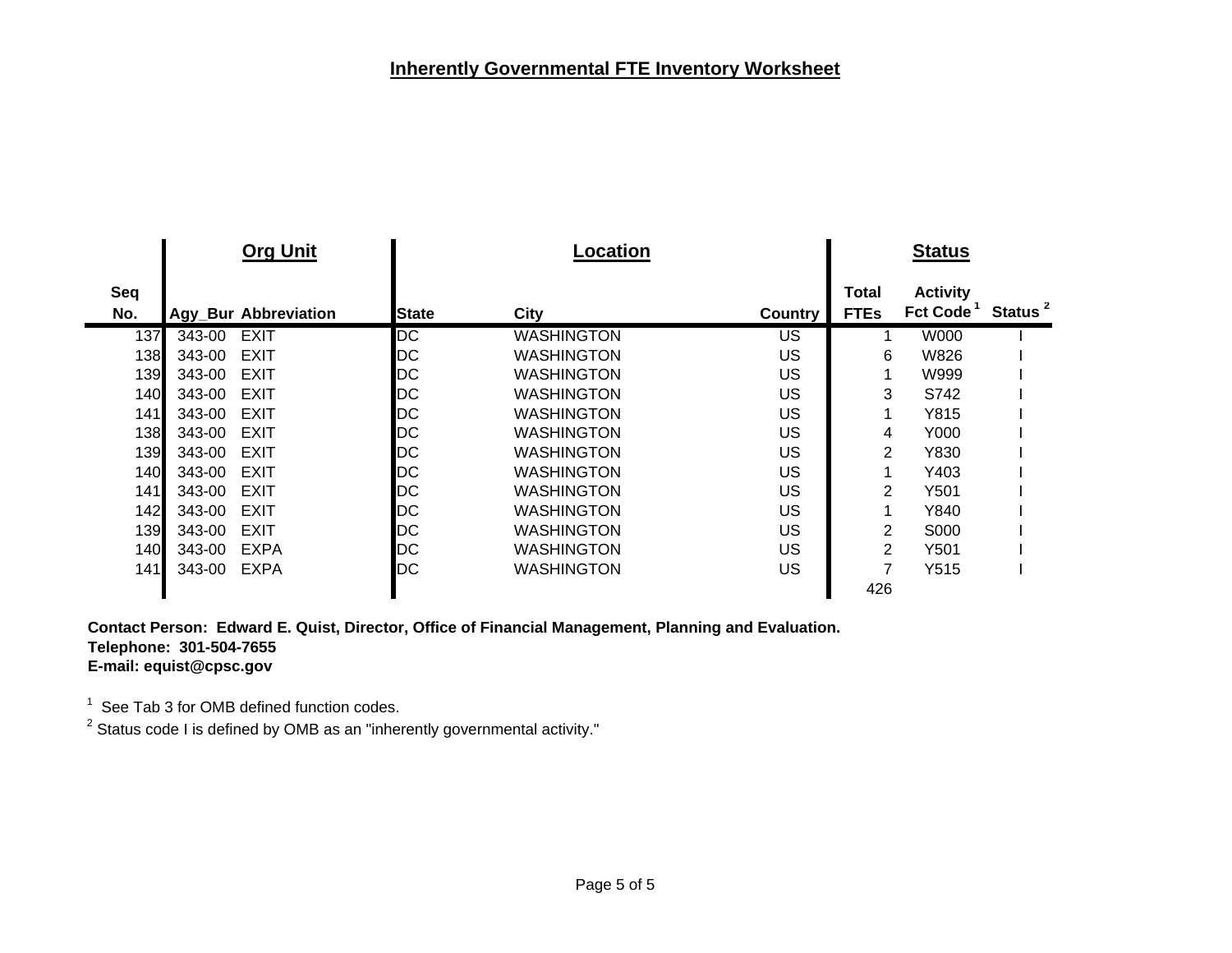### **Agency's POC**

#### **Agency's Key Contact to be Publish on the Federal Register**

| URI<br><b>Ageny's</b> | <b>Name</b><br>_ast | --<br><b>Firs</b><br><b>Name</b> |  | <b>Suffix</b> | Phone                                      |
|-----------------------|---------------------|----------------------------------|--|---------------|--------------------------------------------|
|                       | <b>Quist</b>        | dward                            |  |               | 7655<br>$-01$<br>201<br>-504-7<br>w<br>טטע |

#### **Agency and OPDIVs' Technical POC**

| Agy_Bur Org Unit<br>343-00 EXFM | <b>Last Name</b> | <b>First Name</b> | <b>Prefix</b> | <b>Suffix</b> | Email           | Phone        |
|---------------------------------|------------------|-------------------|---------------|---------------|-----------------|--------------|
|                                 | Quist            | Edward            |               |               | equist@cpsc.gov | 301-504-7655 |
|                                 |                  |                   |               |               |                 |              |
|                                 |                  |                   |               |               |                 |              |
|                                 |                  |                   |               |               |                 |              |
|                                 |                  |                   |               |               |                 |              |
|                                 |                  |                   |               |               |                 |              |
|                                 |                  |                   |               |               |                 |              |
|                                 |                  |                   |               |               |                 |              |
|                                 |                  |                   |               |               |                 |              |
|                                 |                  |                   |               |               |                 |              |
|                                 |                  |                   |               |               |                 |              |
|                                 |                  |                   |               |               |                 |              |
|                                 |                  |                   |               |               |                 |              |
|                                 |                  |                   |               |               |                 |              |
|                                 |                  |                   |               |               |                 |              |
|                                 |                  |                   |               |               |                 |              |
|                                 |                  |                   |               |               |                 |              |
|                                 |                  |                   |               |               |                 |              |
|                                 |                  |                   |               |               |                 |              |
|                                 |                  |                   |               |               |                 |              |
|                                 |                  |                   |               |               |                 |              |
|                                 |                  |                   |               |               |                 |              |
|                                 |                  |                   |               |               |                 |              |
|                                 |                  |                   |               |               |                 |              |
|                                 |                  |                   |               |               |                 |              |
|                                 |                  |                   |               |               |                 |              |
|                                 |                  |                   |               |               |                 |              |
|                                 |                  |                   |               |               |                 |              |
|                                 |                  |                   |               |               |                 |              |
|                                 |                  |                   |               |               |                 |              |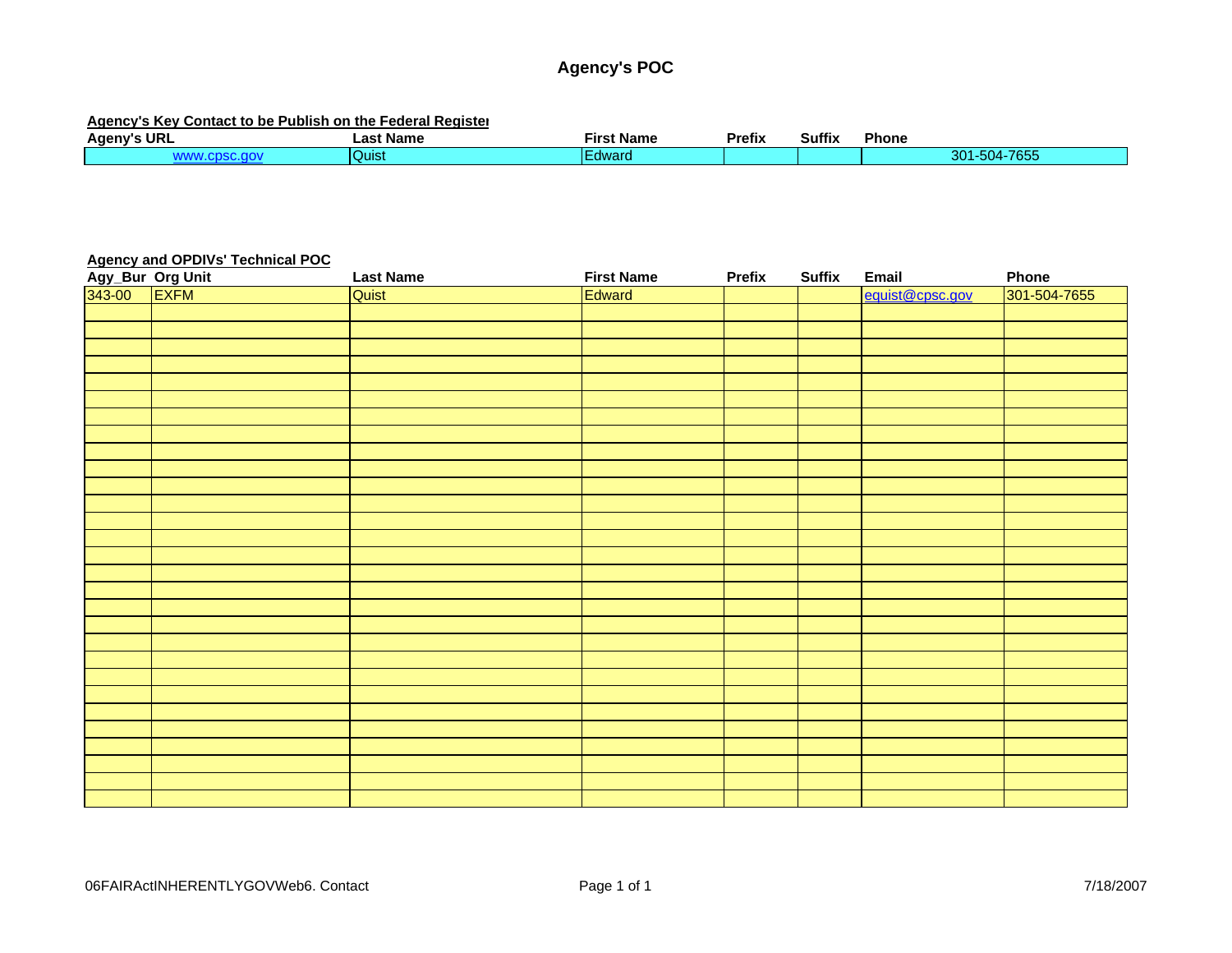| Fct Code                 | Fct Code Text                                             |
|--------------------------|-----------------------------------------------------------|
| A000                     | <b>Administrative Support</b>                             |
| A100                     | Electronic                                                |
| A200                     | <b>Health Care</b>                                        |
| A300                     | Safety                                                    |
| A400                     | Transportation                                            |
| A500                     | Food and Drug                                             |
| A600                     | Other Technical Testing or Inspection                     |
| A610                     | Management Headquarters-Test and Evaluation.              |
| A620                     | Test and Evaluation Operations.                           |
| A630                     | Management and Support to Test and Evaluation.            |
| A699                     | Other Test and Evaluation Activities.                     |
| A700                     | <b>Systems Certification Services</b>                     |
| <b>B000</b>              | Personnel Administrative Support                          |
| <b>B100</b>              | Classification                                            |
| <b>B102</b>              | <b>Classification Reviews</b>                             |
| <b>B200</b>              | <b>Employee Development</b>                               |
| <b>B300</b>              | <b>Staffing Reviews</b>                                   |
| <b>B301</b>              | Processing                                                |
| <b>B302</b>              | Manpower Research and Analysis                            |
| <b>B303</b>              | Manpower Development                                      |
| <b>B400</b>              | <b>Employee Relations</b>                                 |
| <b>B401</b>              | <b>Benefits Reviews and Analysis</b>                      |
| <b>B500</b>              | Labor Relations and Support                               |
| <b>B501</b>              | <b>Agency Equal Employment Opportunity Reviews</b>        |
| <b>B502</b>              | <b>Negotiated Dispute Resolution</b>                      |
| <b>B600</b>              | Examining                                                 |
| <b>B700</b>              | Personnel Management Specialist                           |
| <b>B701</b>              | Personnel Operations Management                           |
| <b>B702</b>              | Personnel IT Support                                      |
| <b>B710</b>              | Management Headquarters-Civilian Personnel.               |
| <b>B720</b>              | Civilian Personnel Operations.                            |
| <b>B810</b>              | Management Headquarters-Military Personnel.               |
| <b>B820</b>              | Military Recruiting and Examining Operations.             |
| <b>B830</b>              | Military Personnel Operations.                            |
| <b>B910</b>              | Management Headquarters-Personnel Social Action Programs. |
| <b>B920</b>              | Personnel Social Action Program Operations.               |
| <b>B999</b>              | Other Personnel Activities.                               |
| C000                     | <b>Administrative Support</b>                             |
| C <sub>100</sub>         | Voucher Examining                                         |
| C110                     | Management Headquarters-Financial Management.             |
| C <sub>200</sub><br>C300 | Cash Receipt                                              |
| C301                     | <b>Accounting Technicians</b>                             |
| C302                     | <b>Accounts Payable</b><br><b>Travel Processing</b>       |
| C303                     | <b>Fixed Assets</b>                                       |
| C304                     | <b>Accounts Receivable</b>                                |
| C305                     | Collections                                               |
| C306                     | <b>Customer Billings</b>                                  |
| C307                     | <b>General Accounting</b>                                 |
| C308                     | <b>Financial Report Generation</b>                        |
| C309                     | <b>Cost Accounting</b>                                    |
| C310                     | Payroll Processing                                        |
| C311                     | <b>Claims Analysis</b>                                    |
| C312                     | Payments Issuance Support/Processing                      |
| C313                     | <b>Financial Systems Support</b>                          |
| C314                     | Financial Management and Program Planning                 |
| C315                     | <b>Financial Management Operations</b>                    |
| C316                     | Financial Systems Development and Planning                |
| C317                     | <b>Financial Systems Operations</b>                       |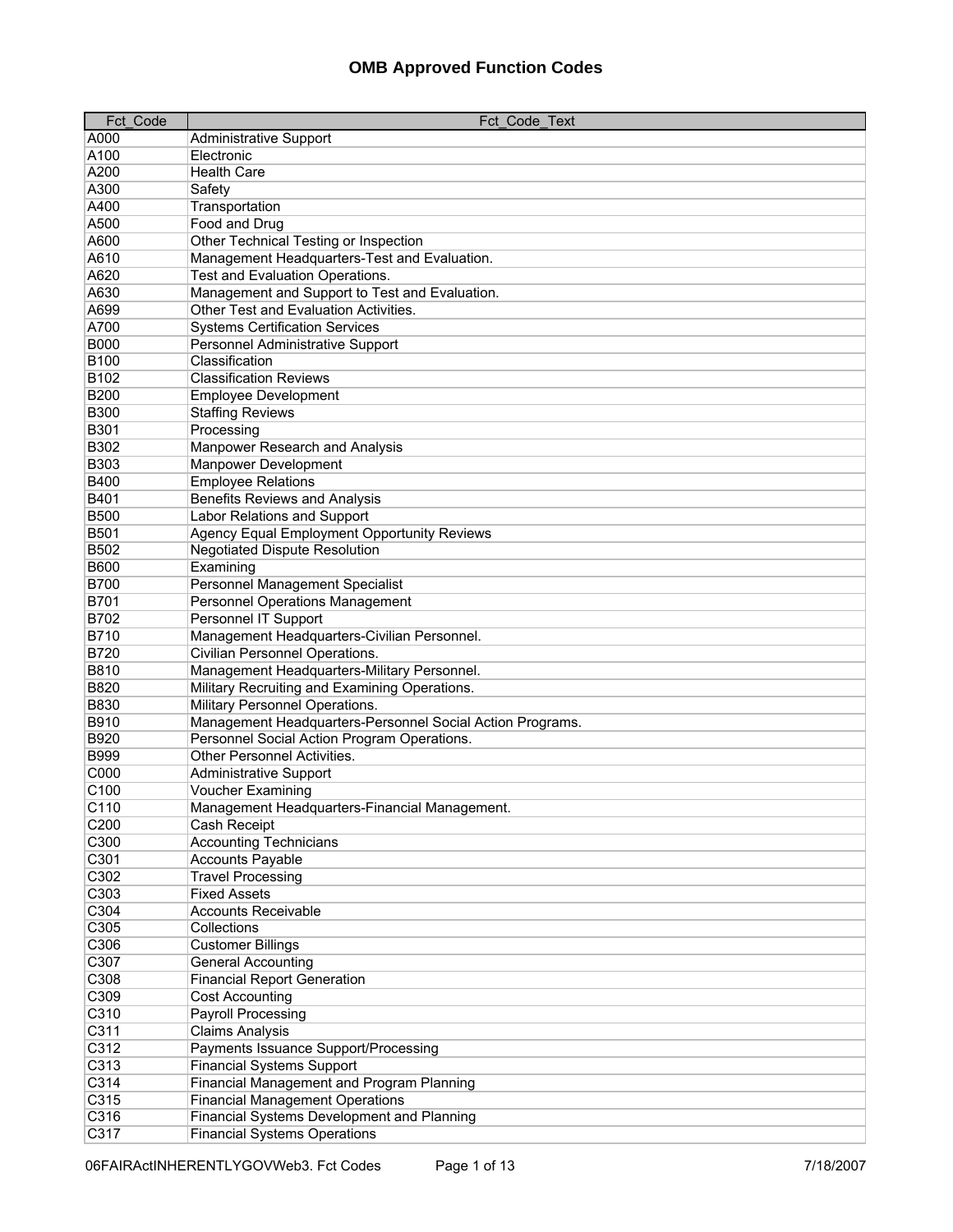| <b>Fct Code</b>  | Fct Code Text                                        |
|------------------|------------------------------------------------------|
| C400             | <b>Budget Support</b>                                |
| C401             | <b>Financial Analysis</b>                            |
| C402             | Cash and Debt Management                             |
| C403             | <b>Financial Program Management</b>                  |
| C404             | <b>Business Performance Reporting</b>                |
| C405             | <b>Business Performance Analysis</b>                 |
| C406             | <b>Cost Analysis</b>                                 |
| C407             | Mortgage Analysis                                    |
| C408             | <b>Asset Management and Disposal</b>                 |
| C409             | Property Oversight                                   |
| C500             | <b>External Auditing</b>                             |
| C501             | <b>Internal Auditing</b>                             |
| C700             | Finance/Accounting Services.                         |
| C999             | Other Financial Management Activities.               |
| <b>D000</b>      |                                                      |
| <b>D001</b>      | <b>Administrative Support</b>                        |
|                  | Management                                           |
| D <sub>100</sub> | <b>Regulatory Activities Support</b>                 |
| D <sub>101</sub> | <b>Regulatory Economists/Statisticians</b>           |
| D <sub>102</sub> | <b>Regulatory Audits</b>                             |
| D <sub>103</sub> | Salary/wages Reviews                                 |
| D <sub>104</sub> | Labor Wage and Hour Compliance Reviews               |
| D <sub>105</sub> | <b>Education Benefits and Entitlements Analysis</b>  |
| D <sub>106</sub> | Loan Guaranty Benefits and Entitlements Analysis     |
| D <sub>107</sub> | <b>Vocational Entitlements Analysis</b>              |
| D200             | Data Collection and Analysis                         |
| D201             | <b>Customer Surveys and Evaluations</b>              |
| D300             | <b>Statistical Analysis</b>                          |
| D350             | <b>Economic Policy</b>                               |
| D351             | Economic Analysis                                    |
| D400             | <b>Compliance Surveys and Inspections</b>            |
| D410             | <b>Compliance Operations</b>                         |
| D411             | <b>Compliance Assessments</b>                        |
| D500             | <b>Benefits and Entitlements Services</b>            |
| D501             | <b>Customer Services</b>                             |
| D502             | Administrative Reviews                               |
| D503             | <b>Compensation Claims Reviews</b>                   |
| D504             | <b>Insurance Analysis</b>                            |
| D505             | <b>Compensation Claims Examining</b>                 |
| <b>D600</b>      | Tax Law                                              |
| D601             | Revenue Agent                                        |
| D602             | Revenue Officer                                      |
| D603             | <b>Tax Examiner</b>                                  |
| D604             | <b>Customer Service Contacts</b>                     |
| D605             | <b>Tax Law Specialist</b>                            |
| D606             | Asset Appraisal and Valuation                        |
| D607             | Critical Infastructure Identification and Operations |
| D608             | Critical Infastructure Management and Analysis       |
| D700             | Systems Design, Testing and Certification            |
| D701             | Program Marketing and Outreach                       |
| D702             | Program Planning and Support                         |
| D703             | Application Receipt and Processing                   |
| D704             | Program Monitoring and Evaluation                    |
| D705             | Program Marketing and Outreach                       |
| D706             | Program Monitoring                                   |
| D707             | Program Evaluation                                   |
| D708             | Application Receipt/Processing                       |
| D709             | Mortgage Underwriting                                |
| D710             | <b>Field Inspection Services</b>                     |
| D711             | <b>External Equal Employment Opportunity Reviews</b> |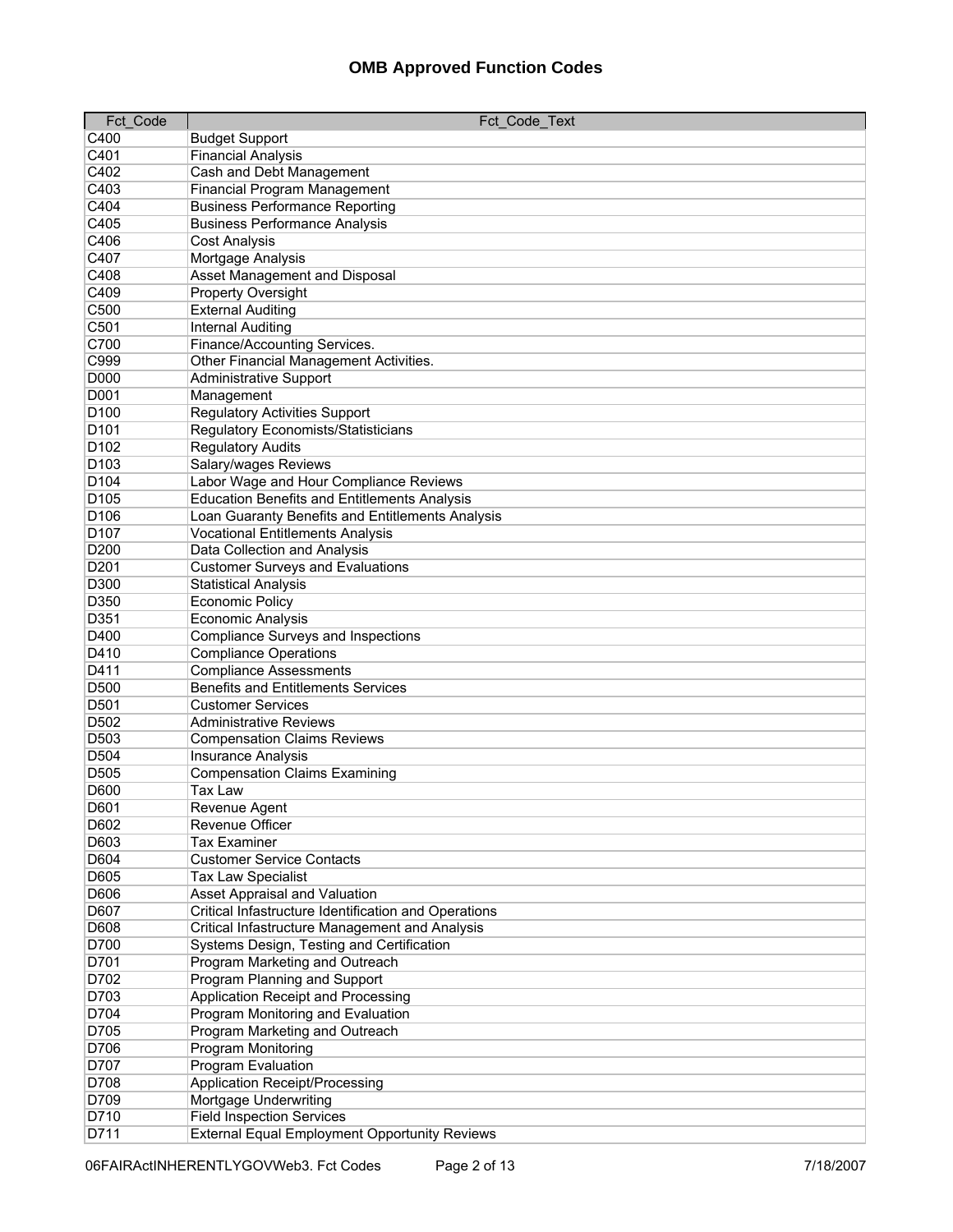| Fct_Code     | Fct_Code_Text                                                          |
|--------------|------------------------------------------------------------------------|
| D712         | Safety and Occupational Health Management                              |
| D713         | Safety and Occupational Health Inspections                             |
| D720         | <b>Independent Appeals Reviews</b>                                     |
| D800         | <b>Air Traffic Control</b>                                             |
| D801         | Air Traffic Systems Inspections                                        |
| D900         | <b>Maritime Traffic Control</b>                                        |
| D910         | Operation of Locks and Dams                                            |
| D920         | <b>Buoy Maintenance</b>                                                |
| D930         | Mine Safety and Health                                                 |
| E000         | <b>Administrative Support</b>                                          |
| E100         | Hazardous Waste Management                                             |
| E101         | <b>Environmental Restoration Analysis</b>                              |
| E102         | <b>FIFRA/FDCA Risk Analysis</b>                                        |
| E103         | <b>FSCA Risk Analysis</b>                                              |
| E104         | Environmental Clean-up Services                                        |
| E110         | Management Headquarters-Environmental Security.                        |
| E120         | Environmental and Natural Resource Services.                           |
| E200         |                                                                        |
|              | Solid Waste Data Collection/Analysis                                   |
| E220<br>E225 | Safety.<br>Occupational Health Services.                               |
|              |                                                                        |
| E230         | Explosives Safety.                                                     |
| E250         | Response to Hazardous Material Mishaps.                                |
| E300         | <b>Pollution Prevention</b>                                            |
| E400         | Air Pollution Data Collection/Analysis                                 |
| E401         | Clean Air Act Pollution Prevention                                     |
| E500         | <b>Water Data Collection/Analysis</b>                                  |
| E501         | Clean Water Act Compliance/Pollution Prevention                        |
| E502         | Safe Drinking Water Act Compliance/Pollution Prevention                |
| E503         | Occupational Safety, Health and Environmental Compliance               |
| E600         | Environmental Planning/NEPA                                            |
| E601         | <b>Environmental Impact Statements</b>                                 |
| E602         | Environmental Impact Statement Reviews                                 |
| E700         | Resource Conservation and Recovery Act Compliance/Pollution Prevention |
| E800         | Multimedia Compliance/Pollution Prevention                             |
| E801         | Trusteeship                                                            |
| E999         | Other Environmental Security Activities.                               |
| F000         | <b>Administrative Support</b>                                          |
| F100         | <b>Quality Assurance</b>                                               |
| F110         | Management Headquarters-Systems Acquisition.                           |
| F120         | Systems Acquisition-Program Management.                                |
| F140         | Technology Transfer and International Cooperative Program Management.  |
| F150         | Systems Acquisition-Research and Development Support.                  |
| F160         | Systems Acquisition-Other Program Support.                             |
| F199         | Other Systems Acquisition Activities.                                  |
| F200         | Contracting (Operational)                                              |
| F300         | Contracting (Analysis)                                                 |
| F310         | Management Headquarters-Procurement and Contracting.                   |
| F320         | Contract Administration and Operations.                                |
| F399         | Other Procurement and Contracting Activities.                          |
| F400         | <b>Recurring Purchasing</b>                                            |
| F510         | Engineering Support at Maintenance Depots.                             |
| F520         | All Other Engineering Support.                                         |
| G000         | Administrative Support                                                 |
| G001         | Care of Remains of Deceased Personnel & Funeral Services               |
| G006         | Commissary Management.                                                 |
| G008         | <b>Commissary Operations</b>                                           |
| G009         | <b>Clothing Sales Store Operations</b>                                 |
| G010         | <b>Recreational Library Services</b>                                   |
| G011         | Morale, Welfare, and Recreation Services                               |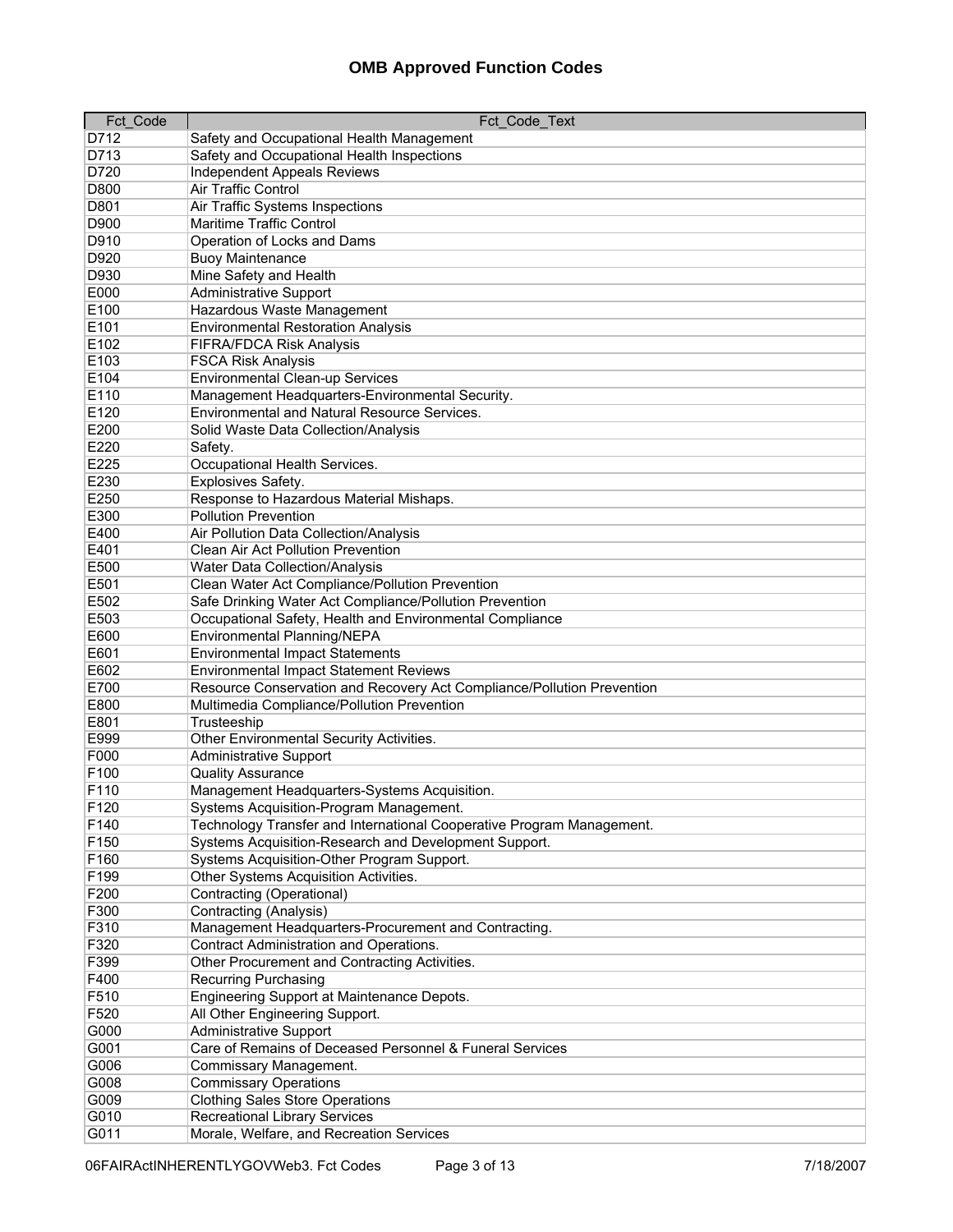| Fct Code         | Fct Code Text                                             |
|------------------|-----------------------------------------------------------|
| G012             | <b>Community Services</b>                                 |
| G013             | Military Exchange Operations.                             |
| G050             | Management Headquarters-Community and Family Services.    |
| G055             | Morale, Welfare, and Recreation (MWR) Services.           |
| G060             | Family Center Services.                                   |
| G065             | Child-Care and Youth Programs.                            |
| G080             | Homeowners' Assistance Program.                           |
| G090             | Employee Relocation Assistance Program.                   |
| G100             | <b>Disaster Relief Applications Services</b>              |
| G101             | <b>Disaster Relief Services</b>                           |
| G102             | <b>Librarian Services</b>                                 |
| G103             | Library Operations and Management                         |
| G104             | Technical/Professional/Legal Library Information Services |
| G105             | Recreational Library Operations.                          |
| G210             | Postal Services.                                          |
| G220             | Military Bands.                                           |
| G900             | Chaplain Activities and Support Services                  |
| G901             | <b>Housing Administrative Services</b>                    |
| G902             | Casualty and Mortuary Affairs.                            |
|                  |                                                           |
| G904<br>G905     | <b>Family Services</b><br><b>Community Relations</b>      |
|                  |                                                           |
| G910             | Temporary Lodging Services.                               |
| G999             | <b>Other Social Services</b>                              |
| H000             | <b>Administrative Support</b>                             |
| H010             | Management Headquarters-Health Services                   |
| H050             | Hospital/Clinic Management.                               |
| H100             | Medical Care.                                             |
| H <sub>101</sub> | <b>Hospital Care</b>                                      |
| H102             | <b>Surgical Care</b>                                      |
| H103             | <b>Surgical Services</b>                                  |
| H105             | <b>Nutritional Care</b>                                   |
| H106             | Pathology Services                                        |
| H107             | Radiology Services                                        |
| H <sub>108</sub> | <b>Pharmacy Services</b>                                  |
| H109             | Physical Therapy                                          |
| H110             | <b>Materiel Services</b>                                  |
| H <sub>111</sub> | <b>Orthopedic Services</b>                                |
| H112             | <b>Ambulance Services</b>                                 |
| H113             | Dental Care                                               |
| H114             | <b>Dental Laboratories</b>                                |
| H115             | <b>Clinics and Dispensaries</b>                           |
| H116             | <b>Veterinary Services</b>                                |
| H117             | <b>Medical Records</b>                                    |
| H118             | <b>Nursing Services</b>                                   |
| H119             | <b>Preventive Medicine</b>                                |
| H120             | Occupational Health                                       |
| H <sub>121</sub> | Drug Rehabilitation                                       |
| H125             | <b>Rehabilitation Services</b>                            |
| H127             | Alcohol and Drug Rehabilitation                           |
| H201             | <b>Medical Services</b>                                   |
| H202             | Psychiatric and Psychology Services                       |
| H203             | <b>Ambulatory Care Services</b>                           |
| H204             | Domiciliary Care                                          |
| H205             | <b>Extended Care Services</b>                             |
| H206             | Social Work                                               |
| H207             | Field Pathology & Laboratory Medicine                     |
| H208             | Audiology & Speech Pathology Services                     |
| H209             | <b>Nuclear Medicine Services</b>                          |
| H210             | <b>Pediatric Services</b>                                 |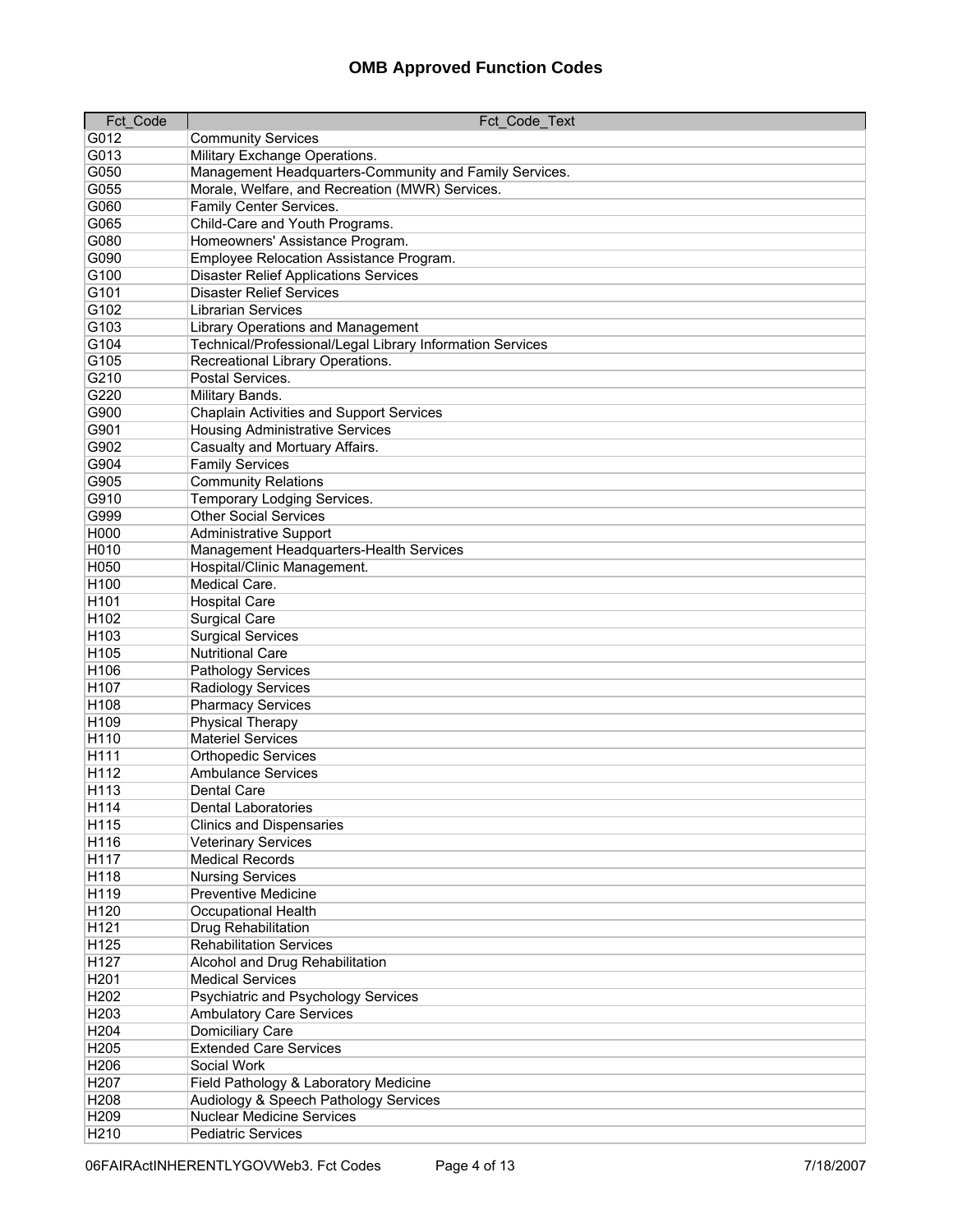| Fct Code         | Fct Code Text                                                      |
|------------------|--------------------------------------------------------------------|
| H <sub>211</sub> | <b>Optometric Services</b>                                         |
| H212             | Spinal Cord Injury Services                                        |
| H213             | <b>GRECC Services</b>                                              |
| H214             | <b>Neurology Services</b>                                          |
| H215             | <b>Dermatology Services</b>                                        |
| H216             | <b>Radiation Therapy Services</b>                                  |
| H217             | Mental Illness Research, Education & Clinic                        |
| H218             | <b>Rehabilitation Medicine Services</b>                            |
| H219             | <b>Nutrition &amp;Food Production Services</b>                     |
| H220             | <b>Blind Rehabilitation Services</b>                               |
| H221             | <b>Recreation Services</b>                                         |
| H222             | Prosthetic & Sensory Aides Services                                |
| H223             | Ambulatory Care Administration                                     |
| H224             | <b>Learning Resource Centers</b>                                   |
| H225             | <b>Federal Employee Health Services</b>                            |
| H226             | VISN Services & VISN Support Service Center                        |
| H227             | <b>Veterans Canteen Service</b>                                    |
| H250             | Medical and Dental Devices Development.                            |
| H300             | <b>Emergency Medical Services Management Planning</b>              |
| H301             | <b>Emergency Medical Services</b>                                  |
| H350             | Hospital Food Services and Nutritional Care.                       |
| H400             | <b>Medical Evaluation Services</b>                                 |
| H401             | <b>Medical Officers</b>                                            |
| H402             | Industrial Hygiene Reviews and Analysis                            |
| H403             | <b>Health Inspections</b>                                          |
| H404             | Health Services Administration and Management                      |
| H450             | Medical Records and Medical Transcription.                         |
| H500             | <b>Dialysis Services</b>                                           |
| H501             | Anesthesiology                                                     |
| H502             | Diagnostic Radiology                                               |
| H503             | Geriatrics                                                         |
| H504             | Geriatric Research                                                 |
| H505             | <b>Geriatric Clinical Centers</b>                                  |
| H506             | <b>Orthopedic Shoe Services</b>                                    |
| H507             | <b>Orthotics Laboratory</b>                                        |
| H600             | <b>Hospital Administration</b>                                     |
| H601             | <b>Ward Administration</b>                                         |
| H602             | Income Verification                                                |
| H603             | <b>Claims Analysis</b>                                             |
| H604             | Hospital Supply and Distribution                                   |
| H605             | Ambulatory Care Administration                                     |
| H606             | Information Resource Management Services                           |
| H607             | <b>Voluntary Services Administration</b>                           |
| H608             | <b>Records Administration</b>                                      |
| H609<br>H610     | <b>Bed Services and Patient Assistance</b>                         |
| H650             | Waste Management<br>Hospital Supplies and Equipment.               |
|                  | <b>Medical Transportation Services.</b>                            |
| H710<br>H999     | <b>Other Health Services</b>                                       |
| 1000             |                                                                    |
| 1100             | <b>Administrative Support</b><br><b>Inspector General Services</b> |
| 1105             | IG Legal Services                                                  |
| 1110             | Management Headquarters-Audit.                                     |
| 1115             | IG Program Manangement                                             |
| 1120             | Audit Operations.                                                  |
| 1200             | Safety                                                             |
| 1412             | Investigative Data Analysis                                        |
| 1414             | <b>Field Technical Services</b>                                    |
| 1415             | Non-field Technical Support to Criminal Investigations             |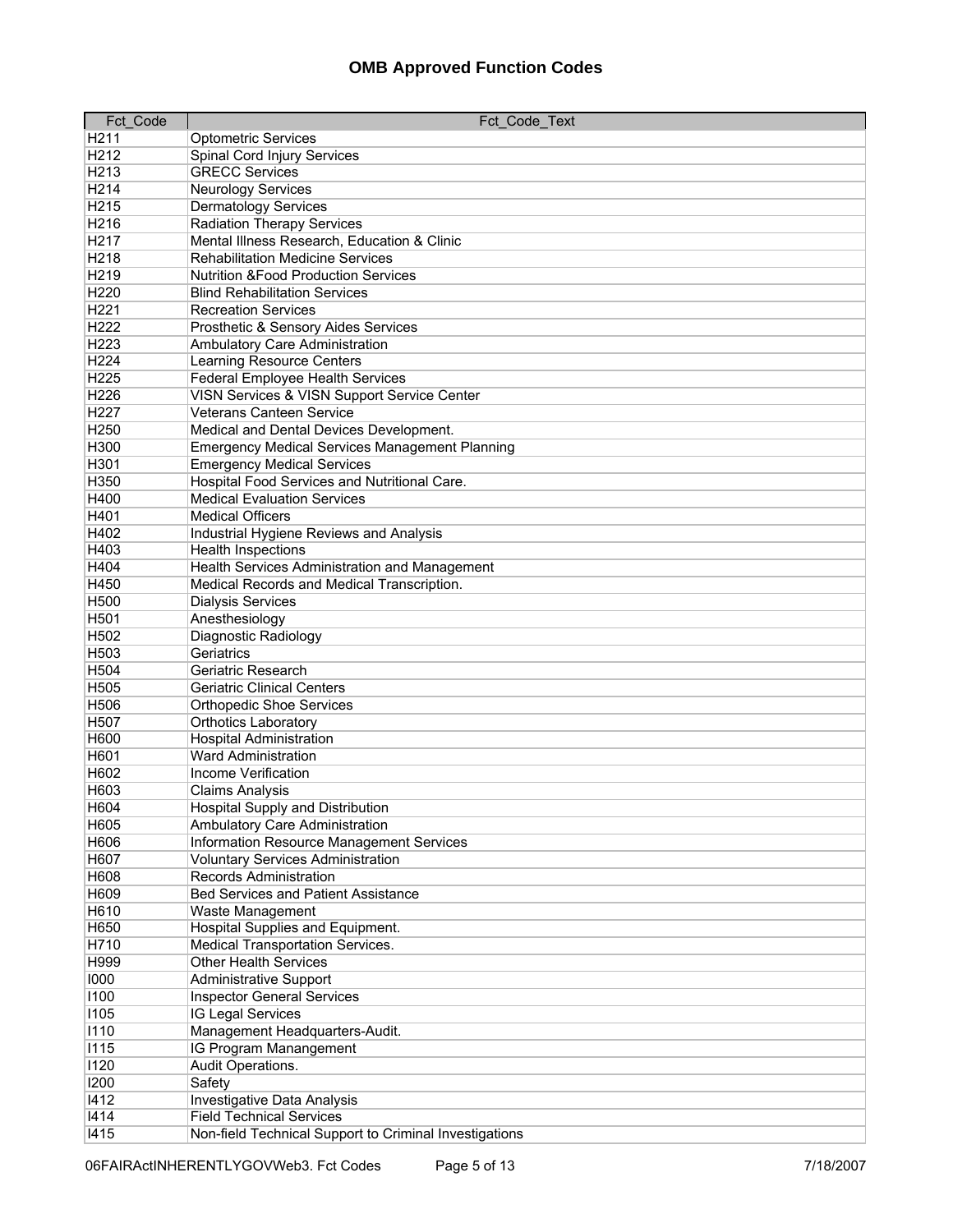| 1416<br>Non-Field Administrative Support Criminal Investigations                                                                           |  |
|--------------------------------------------------------------------------------------------------------------------------------------------|--|
|                                                                                                                                            |  |
| 1420<br><b>Financial Audits</b>                                                                                                            |  |
| 1430<br><b>Performance Audits</b>                                                                                                          |  |
| 1440<br>Management Evaluations/Audits                                                                                                      |  |
| <b>Logistics Audits</b><br>1441                                                                                                            |  |
| <b>Background investigations</b><br>1500                                                                                                   |  |
| IG Data Collection and Analysis<br>1501                                                                                                    |  |
| Case Assessment/Management/Disposition<br>1502                                                                                             |  |
| Personnel Security Clearances and Background Investigations.<br>1510                                                                       |  |
| 1520<br>Criminal, Counter Intelligence, and Administrative Investigative Services.                                                         |  |
| 1530<br>Industrial Security Assessments.                                                                                                   |  |
| 1999<br>Other Audit and Investigative Activities.                                                                                          |  |
| J000<br><b>Administrative Support</b>                                                                                                      |  |
| Organizational and Intermediate Repair and Maintenance Management.<br>J410                                                                 |  |
| J501<br>Aircraft                                                                                                                           |  |
| J502<br><b>Aircraft Engines</b>                                                                                                            |  |
| J503<br><b>Missiles</b>                                                                                                                    |  |
| J504<br>Vessels                                                                                                                            |  |
| J505<br>Combat Vehicles                                                                                                                    |  |
| J506<br>Non-Combat Vehicles and Equipment                                                                                                  |  |
| J507<br><b>Electronic and Communication Equipment</b>                                                                                      |  |
| J510<br>Railway Equipment                                                                                                                  |  |
| J511<br><b>Special Equipment</b>                                                                                                           |  |
| J512<br>Armament                                                                                                                           |  |
| J513<br>Dining Facility Equipment                                                                                                          |  |
| J514<br>Medical and Dental Equipment                                                                                                       |  |
| J515<br>Containers, Textile, Tents, and Tarpaulins                                                                                         |  |
| J516<br><b>Metal Containers</b>                                                                                                            |  |
| J517<br>Training Devices and Audiovisual Equipment                                                                                         |  |
| J518<br>Support Equipment.                                                                                                                 |  |
| <b>Industrial Plant Equipment</b><br>J519                                                                                                  |  |
| J520<br>Test, Measurement and Diagnostic Equipment (TMDE)                                                                                  |  |
| J521<br>Other Test, Measurement and Diagnostic Equipment                                                                                   |  |
| J522<br><b>Aeronautical Support Equipment</b>                                                                                              |  |
| J550<br>Software Support for Embedded and Mission Systems.                                                                                 |  |
| Tactical Automatic Data Processing Equipment (ADPE).<br>J555                                                                               |  |
| J570<br>Armament and Ordnance.                                                                                                             |  |
| J575<br>Munitions.                                                                                                                         |  |
| J600<br>Metal and Other Containers, Textiles, Tents and Tarpaulins.                                                                        |  |
| J700<br>Portable Troop Support Equipment.                                                                                                  |  |
| Portable Field Medical and Dental Equipment.<br>J750<br>Organizational and Intermediate Maintenance and Repair of Other Equipment.<br>J999 |  |
| <b>Administrative Support</b><br>K000                                                                                                      |  |
| K410<br>Depot Management.                                                                                                                  |  |
| K531<br>Aircraft                                                                                                                           |  |
| K532<br><b>Aircraft Engines</b>                                                                                                            |  |
| K533<br><b>Missiles</b>                                                                                                                    |  |
| K534<br>Vessels                                                                                                                            |  |
| K535<br><b>Combat Vehicles</b>                                                                                                             |  |
| K536<br>Non-Combat Vehicles and Equipment                                                                                                  |  |
| K537<br>Electronic and Communication Equipment                                                                                             |  |
| K538<br>Railway Equipment                                                                                                                  |  |
| K539<br>Special Equipment                                                                                                                  |  |
| K540<br>Armament                                                                                                                           |  |
| K541<br><b>Industrial Plant Equipment</b>                                                                                                  |  |
| K542<br>Dining and Facility Equipment                                                                                                      |  |
| K543<br>Medical and Dental Equipment                                                                                                       |  |
| K544<br>Containers, Textile, Tents, and Tarpaulins                                                                                         |  |
| <b>Metal Containers</b><br>K545                                                                                                            |  |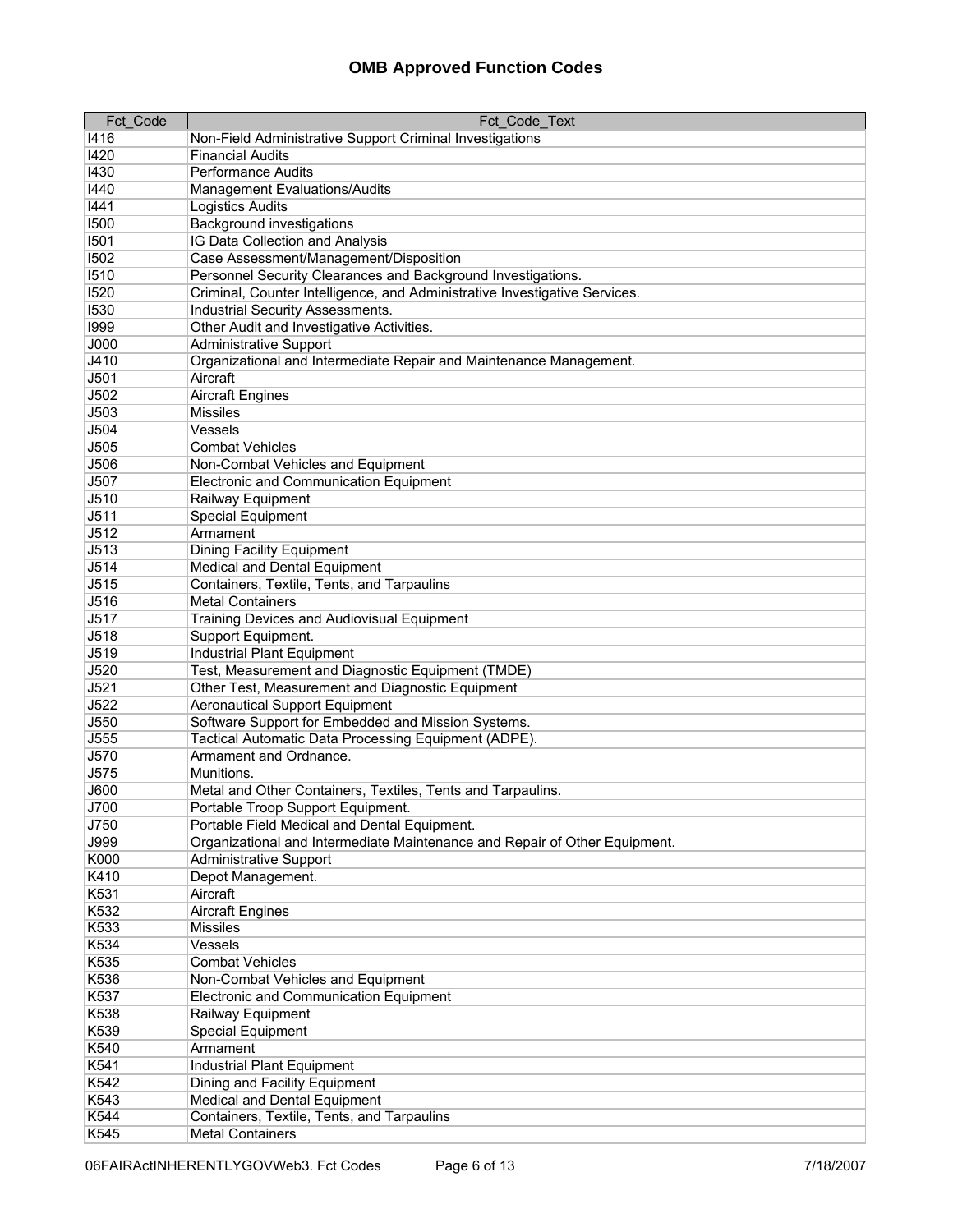| Fct Code         | Fct Code Text                                                                     |
|------------------|-----------------------------------------------------------------------------------|
| K546             | Test, Measurement and Diagnostic Equipment (TMDE)                                 |
| K547             | Other Test, Measurement and Diagnostic Equipment                                  |
| K548             | <b>Aeronautical Support Equipment</b>                                             |
| K549             | Support Equipment.                                                                |
| K550             | Software Support for Embedded and Mission Systems.                                |
| K555             | Tactical Automatic Data Processing Equipment (ADPE).                              |
| K570             | Armament and Ordnance.                                                            |
| K575             | Munitions.                                                                        |
| K600             | Metal and Other Containers, Textiles, Tents and Tarpaulins.                       |
| K700             | Portable Troop Support Equipment.                                                 |
| K750             | Portable Field Medical and Dental Equipment.                                      |
| K999             | Depot Repair and Maintenance of Other Equipment.                                  |
| L000             | <b>Administrative Support</b>                                                     |
| L <sub>100</sub> | <b>Application Services</b>                                                       |
| L <sub>101</sub> | Application Reviews and Evaluations                                               |
| L <sub>102</sub> | <b>Independent Grant Review Appeals</b>                                           |
| L200             | <b>Grants Monitoring and Evaluation</b>                                           |
| M120             | Combatant Headquarters-CINC Command Authority.                                    |
| M145             | Combatant Headquarters-Military Department Command Authority.                     |
| M150             | Support to the CINCS-Information.                                                 |
|                  | Other Operational Command and Control Activities.                                 |
| M199<br>M301     |                                                                                   |
|                  | Management Headquarters-Intelligence.                                             |
| M302             | Intelligence Policy and Coordination.<br><b>Classification Management.</b>        |
| M306             |                                                                                   |
| M310             | Counterintelligence.                                                              |
| M312             | Imagery Intelligence (IMINT).                                                     |
| M314<br>M316     | Imagery Acquisition.                                                              |
| M318             | Geospatial Information Production.                                                |
|                  | Geospatial Information Acquisition and Processing.                                |
| M320<br>M322     | Open Source Intelligence (OSINT) Collection/Processing.<br>Language Exploitation. |
| M324             | Multidisciplinary Collection and Processing.                                      |
| M326             | Intelligence Communications and Filtering.                                        |
| M328             | All Source Analysis.                                                              |
| M330             | Intelligence Production Integration and Analytic Tools.                           |
| M334             | Intelligence Requirements Management and Tasking.                                 |
| M399             | Other Intelligence Activities.                                                    |
| M410             | <b>Expeditionary Force Operations.</b>                                            |
| M610             | Homeland Defense Operations.                                                      |
| M611             | <b>Emergency Management Planning and Development</b>                              |
| M612             | Emergency Management Program Oversight and Management                             |
| M810             | Military Space Operations.                                                        |
| P000             | <b>Administrative Support</b>                                                     |
| P100             | Installation Operation Contracts (Multi-function)                                 |
| P110             | Management Headquarters-Logistics.                                                |
| P119             | Other logistics Activities.                                                       |
| P120             | Management Headquarters-Maintenance.                                              |
| Q120             | Management Headquarters-Civil Works.                                              |
| Q220             | Water Regulatory Oversight and Management.                                        |
| Q240             | Natural Resources Oversight and Management.                                       |
| Q260             | Civil Works Planning Production and Management.                                   |
| Q420             | Bank Stabilization.                                                               |
| Q440             | Maintenance of Open Waterways for Navigation.                                     |
| Q460             | Maintenance of Jetties and Breakwaters.                                           |
| Q520             | Operation and Maintenance of Locks and Bridges.                                   |
| Q540             | Operation and Maintenance of Dams.                                                |
| Q560             | Operation and Maintenance of Hydropower Facilities.                               |
| Q580             | Operation and Maintenance of the Washington Aqueduct.                             |
| Q620             | Operation and Maintenance of Recreation Areas.                                    |
|                  |                                                                                   |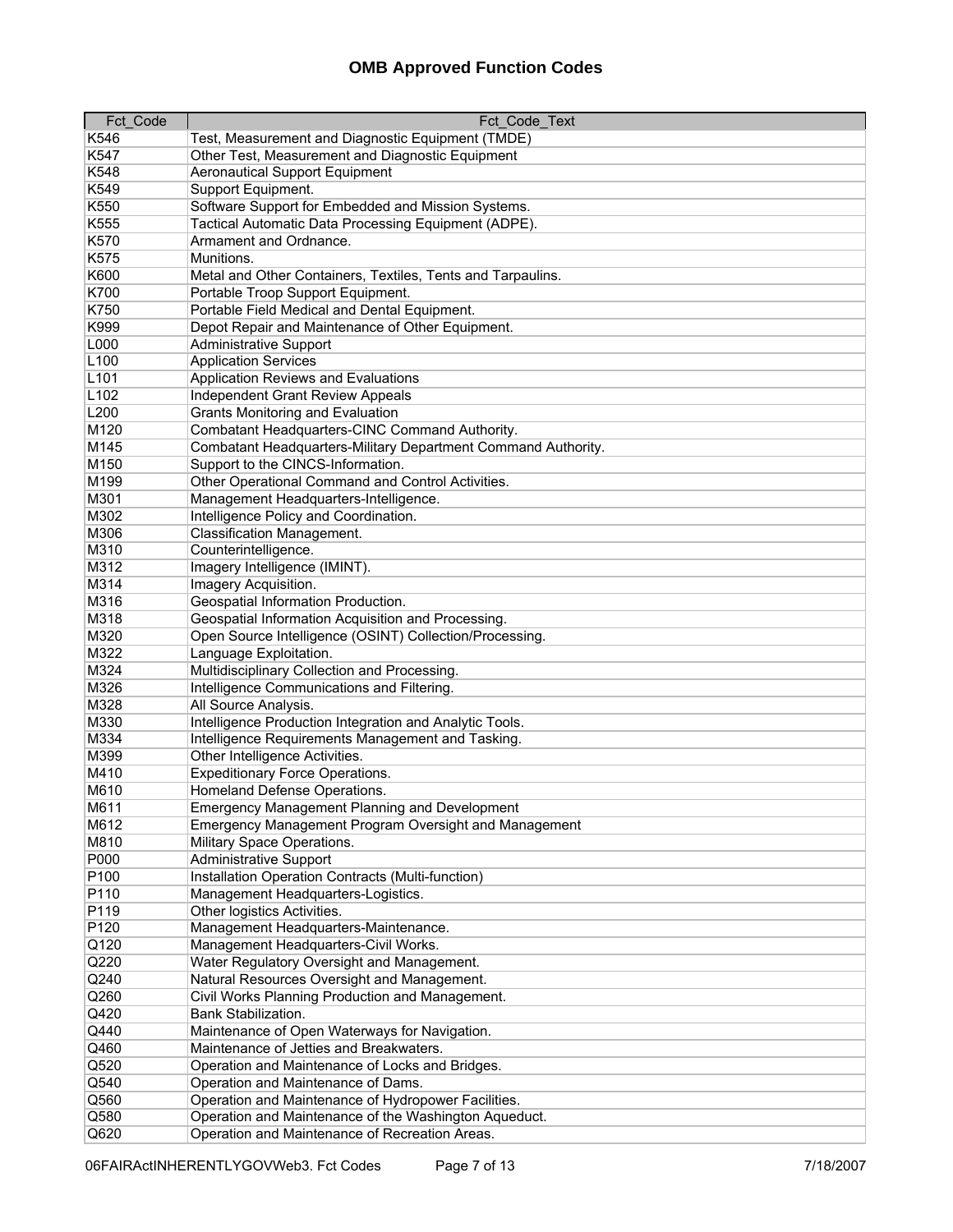| Fct Code         | Fct Code Text                                                                  |
|------------------|--------------------------------------------------------------------------------|
| Q999             | Other Civil Works Activities.                                                  |
| R000             | <b>Administrative Support</b>                                                  |
| R <sub>100</sub> | <b>Theoretical Research</b>                                                    |
| R <sub>102</sub> | <b>Biomedical Research Support</b>                                             |
| R <sub>103</sub> | <b>Biomedical Research</b>                                                     |
| R <sub>104</sub> | <b>Animal Research</b>                                                         |
| R110             | Management Headquarters-Research and Development.                              |
| R120             | Science and Technology.                                                        |
| R <sub>140</sub> | Management and Support to R&D.                                                 |
| R200             | Basic R&D                                                                      |
| R201             | Laboratory and Clinical Research Support                                       |
| R300             | Developmental                                                                  |
| R400             | Testing                                                                        |
| R500             | Acceptance                                                                     |
| R600             | <b>Applied Research</b>                                                        |
| R601             | Applied Research Support                                                       |
| R660             | RDT&E                                                                          |
| R900             | Operation and Maintenance of Physical Plant                                    |
| R901             | <b>Building &amp; Grounds Maintenance</b>                                      |
| R902             | Models Design and Construction                                                 |
| R999             | Other S&T and R&D Management and Support Activities.                           |
| S000             | <b>Administrative Support</b>                                                  |
| S <sub>100</sub> | Management Headquarters-Installations.                                         |
| S200             | Installation, Base, or Facility Management.                                    |
| S210             | <b>Building Management.</b>                                                    |
| S310             | Housing Management.                                                            |
| S410             | <b>Custodial Services.</b>                                                     |
| S420             | Collection and Disposal of Trash and Other Refuse.                             |
| S430             | Collection and Disposal of Hazardous Material (HAZMAT).                        |
| S435             | Pest Management.                                                               |
| S440             | Fire Prevention and Protection.                                                |
| S450             | Laundry and Dry Cleaning Operations.                                           |
| S499             | Other Building and Housing Management Services.                                |
| S500             | Management of Law Enforcement, Physical Security and Security Guard            |
| S510             | Law Enforcement, Physical Security, and Security Guard Operations.             |
| S520             | Support Services to Law Enforcement, Physical Security, and Security Guard     |
| S540             | Security of Classified Material.                                               |
| S560             | Special Guard Duties.                                                          |
| S700             | <b>Natural Resource Services</b>                                               |
| S701             | <b>Public Affairs/Relations</b>                                                |
| S702             | <b>Financial and Payroll Services</b>                                          |
| S703             | Debt Collection                                                                |
| S706             | <b>Bus Services</b>                                                            |
| S713             | <b>Food Services</b>                                                           |
| S714             | Furniture Repair                                                               |
| S715             | Office Equipment Maintenance and Repair                                        |
| S716             | Motor Vehicle Operation                                                        |
| S717             | Motor Vehicle Maintenance                                                      |
| S719             | Confinement Facility Operations.                                               |
| S720             | <b>Prison Operations and Maintenance</b>                                       |
| S721             | <b>Prison Security Operations (Guards)</b>                                     |
| S723             | Other Prison Operations (Food, Administrative)                                 |
| S724             | Other Law Enforcement, Physical Security and Security Guard Operations.        |
| S725             | Electrical Plant and Distribution Systems Operation and Maintenance.           |
| S726             | Heating Plant and Distribution Systems Operation and Maintenance.              |
| S727             | Water Plant and Distribution Systems Operation and Maintenance.                |
| S728             | Sewage and Waste Plant and Distribution Systems Operation and Maintenance.     |
| S729             | Air-Conditioning and Cold Storage Plant and Distribution Systems Operation and |
| S730             | Incinerator Plant and Sanitary Fill Operations.                                |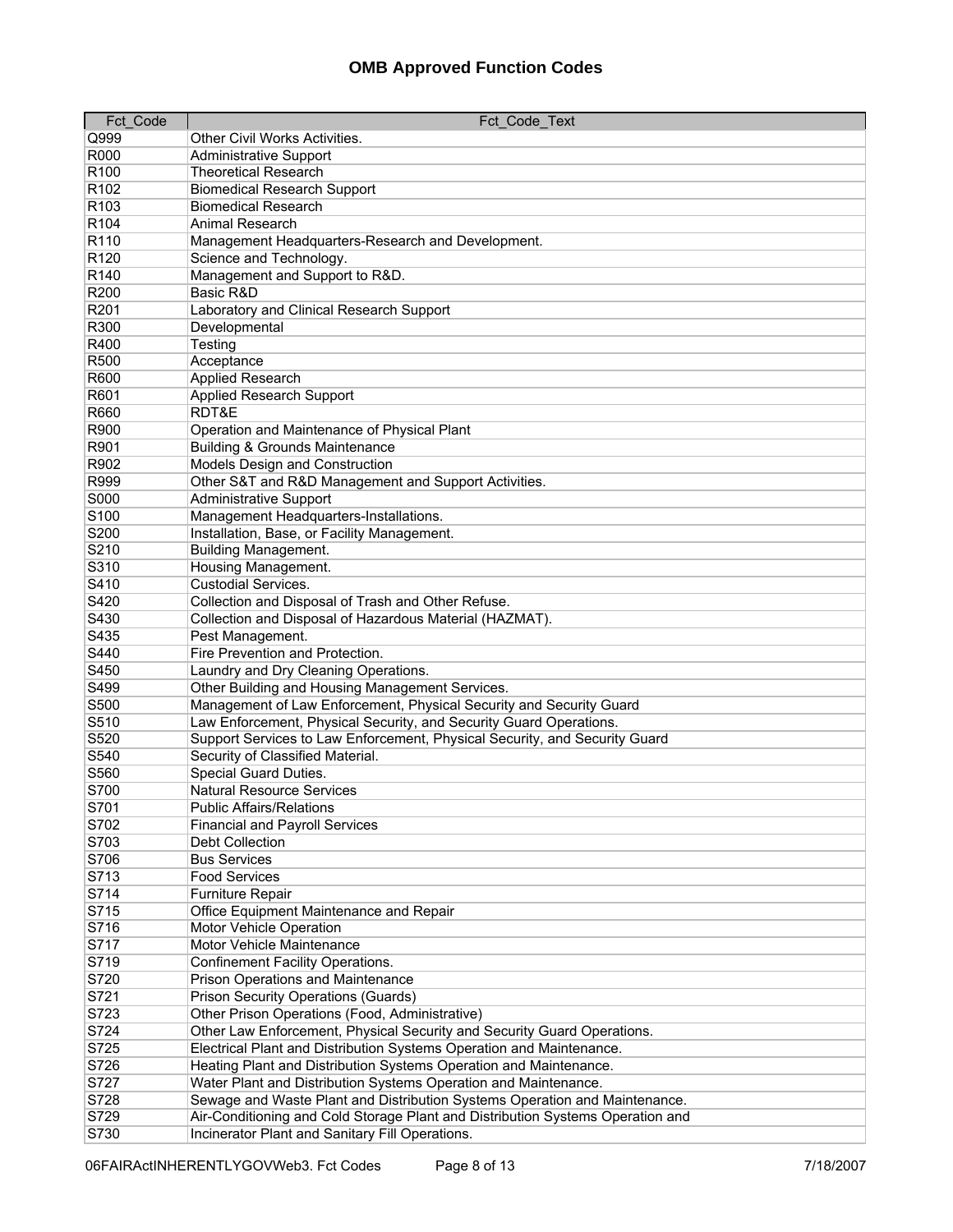| <b>Fct Code</b>  | Fct Code Text                                                               |
|------------------|-----------------------------------------------------------------------------|
| S731             | <b>Supply Operations</b>                                                    |
| S732             | Warehousing and Distribution                                                |
| S733             | <b>Building Services</b>                                                    |
| S734             | Leasing Services                                                            |
| S735             | <b>Engineering Services</b>                                                 |
| S736             | <b>Plumbing Craft Support Services</b>                                      |
| S737             | <b>Electrical Craft Support Services</b>                                    |
| S739             | Locksmithing                                                                |
| S740             | <b>Transportation Management Services</b>                                   |
| S741             | Supply, Warehousing and Distribution Services Management                    |
| S742             | <b>Inventory Analysis and Management</b>                                    |
| S743             | Vehicle Acquisition Support Services                                        |
| S744             | <b>Fleet Management Services</b>                                            |
| S745             | Security and Protection Services                                            |
| S750             | <b>Museum Operations</b>                                                    |
| S751             | <b>Curator Services</b>                                                     |
| S752             | <b>Exhibits Management and Planning</b>                                     |
| S753             | <b>Facility Security Management</b>                                         |
| S760             | Contractor-Operated Parts Stores & Civil Engineering Supply Stores          |
| S799             | Other Utility Plant and Distribution Systems Operation and Maintenance.     |
| S999             | <b>Other Installation Services</b>                                          |
| T000             | <b>Administrative Support</b>                                               |
| T101             | Management Headquarters-Supply.                                             |
| T110             | Retail Supply Operations.                                                   |
| T120             | Wholesale/Depot Supply Operations.                                          |
| T130             | Storage and Warehousing.                                                    |
| T140             | Supply Cataloging.                                                          |
| T150             | Warehousing and Distribution of Publications.                               |
| T160             | Bulk Liquid Storage.                                                        |
| T165             | Distribution of Petroleum Oil and Lubricant Products.                       |
| T167             | Distribution of Liquid, Gaseous and Chemical Products.                      |
| T175             | Troop Subsistence.                                                          |
| T <sub>177</sub> | Food Supply.                                                                |
| T180<br>T190     | Military Clothing.                                                          |
|                  | Preparation, Demilitarization and Disposal of Excess and Surplus Inventory. |
| T199<br>T600     | Other Supply Activities.                                                    |
| T601             | Real Property Management<br>Real Property Disposal                          |
| T602             | <b>Property Development</b>                                                 |
| T603             | <b>Real Property Acquisition Support Services</b>                           |
| T700             | Miscellaneous Program Management                                            |
| T701             | Management Headquarters-Transportation.                                     |
| T710             | Traffic/Transportation Management Services.                                 |
| T800             | Ocean Terminal Operations                                                   |
| T801             | Storage and Warehousing                                                     |
| T802             | Cataloging                                                                  |
| T803             | <b>Acceptance Testing</b>                                                   |
| T804             | Architect-Engineering                                                       |
| T805             | Operation of Bulk Liquid Storage                                            |
| T806             | Printing and Reproduction                                                   |
| T807             | Visual Information                                                          |
| T810             | Air Transportation Services                                                 |
| T811             | <b>Water Transportation Services</b>                                        |
| T812             | Rail Transportation Services                                                |
| T813             | <b>Engineering and Technical Services</b>                                   |
| T814             | <b>Aircraft Fueling Services</b>                                            |
| T815             | <b>Scrap Metal Operation</b>                                                |
| T817             | Other Communications and Electronics Systems                                |
| T818             | Systems Engineering and Installation of Communications Systems              |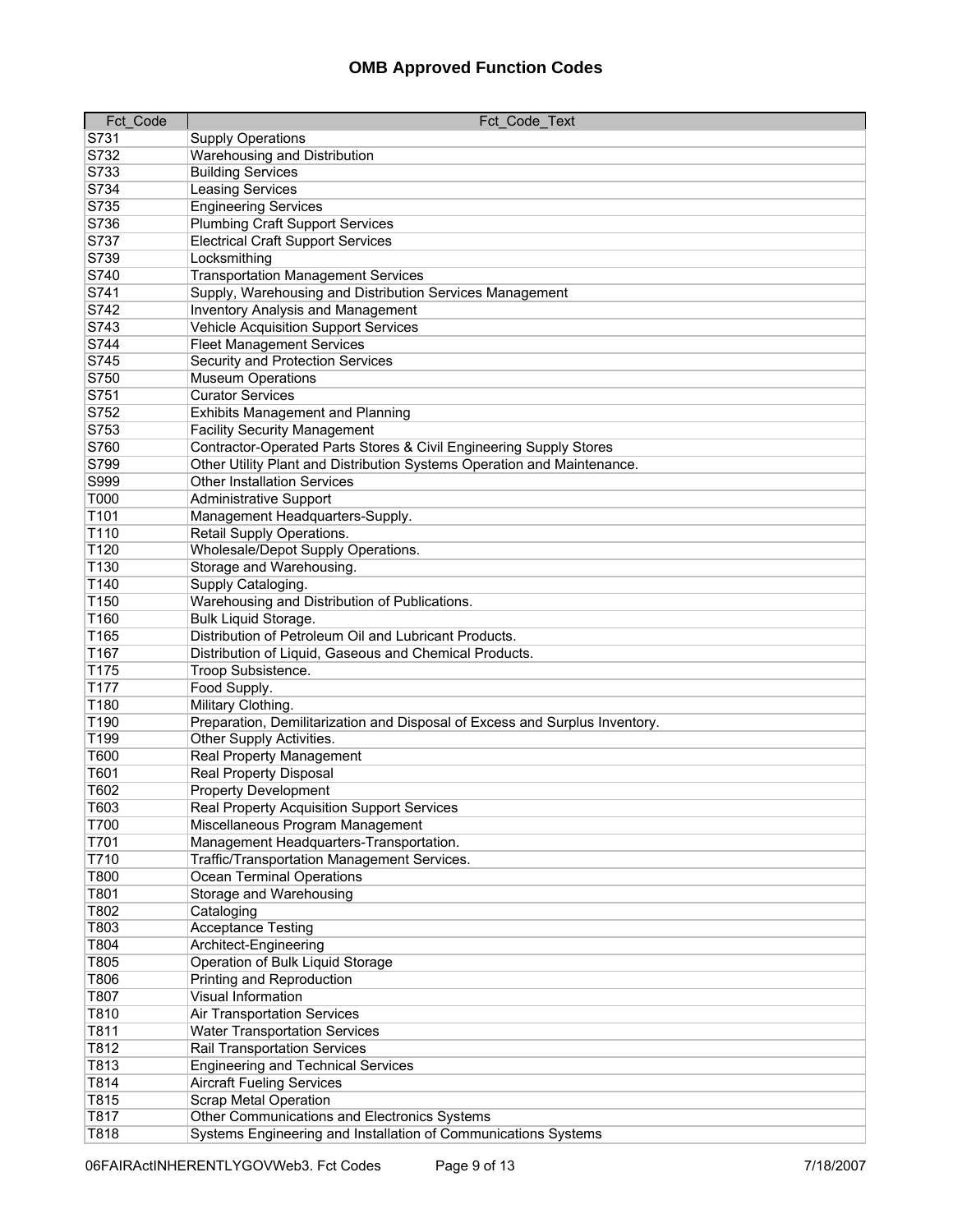| Fct Code | Fct Code Text                                                         |
|----------|-----------------------------------------------------------------------|
| T819     | Preparation and Disposal of Excess and Surplus Property               |
| T820     | <b>Administrative Support Services</b>                                |
| T821     | <b>Special Studies and Analysis</b>                                   |
| T822     | <b>Operations Research</b>                                            |
| T823     | <b>Actuarial Services</b>                                             |
| T824     | Motor Vehicle Transportation Services                                 |
| T826     | Air Traffic Control                                                   |
| T830     | Interior/Facility Design                                              |
| T831     | <b>Drafting Services</b>                                              |
| T832     |                                                                       |
|          | <b>Construction Management</b>                                        |
| T833     | Civil Engineering & Analysis Services                                 |
| T834     | General Engineering & Analysis Services                               |
| T835     | Chemical Engineering & Analysis Services                              |
| T836     | <b>Electrical Engineering &amp; Analysis Services</b>                 |
| T837     | Fire Protection Engineering & Inspection                              |
| T838     | Safety Engineering & Analysis Services                                |
| T839     | Mining Engineering & Analysis Services                                |
| T840     | Geodetic Engineering and Analysis Services                            |
| T841     | Geological Analysis                                                   |
| T850     | <b>Forestry Management Support</b>                                    |
| T851     | <b>Forestry Operations</b>                                            |
| T852     | Soil Conservation Evaluation & Analysis                               |
| T853     | Soil Conservation Operations                                          |
| T854     | <b>Royalty Management Operations</b>                                  |
| T855     | <b>Industrial Engineering</b>                                         |
| T899     | <b>Other Transportation Services</b>                                  |
| T900     | Training Aids, Devices, and Simulator Support                         |
| T999     | Other Non-Manufacturing Operations                                    |
| U000     | <b>Administrative Support</b>                                         |
| U001     | Management Headquarters-Military Education and Training.              |
| U050     | Military Institutional Education and Training Management.             |
| U100     | <b>Recruit Training</b>                                               |
| U150     | Multiple Category Training                                            |
| U200     | Officer-Acquisition (Pre-Commissioning) Training                      |
| U300     | Specialized Skill Training                                            |
| U301     | <b>Training Management</b>                                            |
| U302     | <b>Training Administration</b>                                        |
| U303     | <b>Training Technical Support</b>                                     |
| U304     | <b>Vocational Training</b>                                            |
| U305     | <b>Vocational Rehabilitation</b>                                      |
| U400     | <b>Flight Training</b>                                                |
| U500     | <b>Professional Development Training</b>                              |
| U501     | <b>Management Training</b>                                            |
| U502     | <b>Medical &amp; Health Training</b>                                  |
| U503     | Engineering & Architectural Training                                  |
| U504     | <b>Legal Training</b>                                                 |
| U505     | <b>Business/Financial/Budget Training</b>                             |
| U506     | Inspection (IG) Training                                              |
|          |                                                                       |
| U510     | Professional Military Education                                       |
| U520     | Graduate Education, Fully Funded, Full-time                           |
| U530     | <b>Other Full-time Education Programs</b>                             |
| U540     | Off-Duty and Voluntary Education Programs.                            |
| U550     | Training Development and Support for Military Education and Training. |
| U599     | Other Military Education and Training Activities.                     |
| U600     | Civilian Education and Training                                       |
| U605     | Management Headquarters-Civilian Education and Training.              |
| U610     | Law Enforcement Training                                              |
| U611     | Law Enforcement Training Policy                                       |
| U612     | Law Enforcement Training Development and Support                      |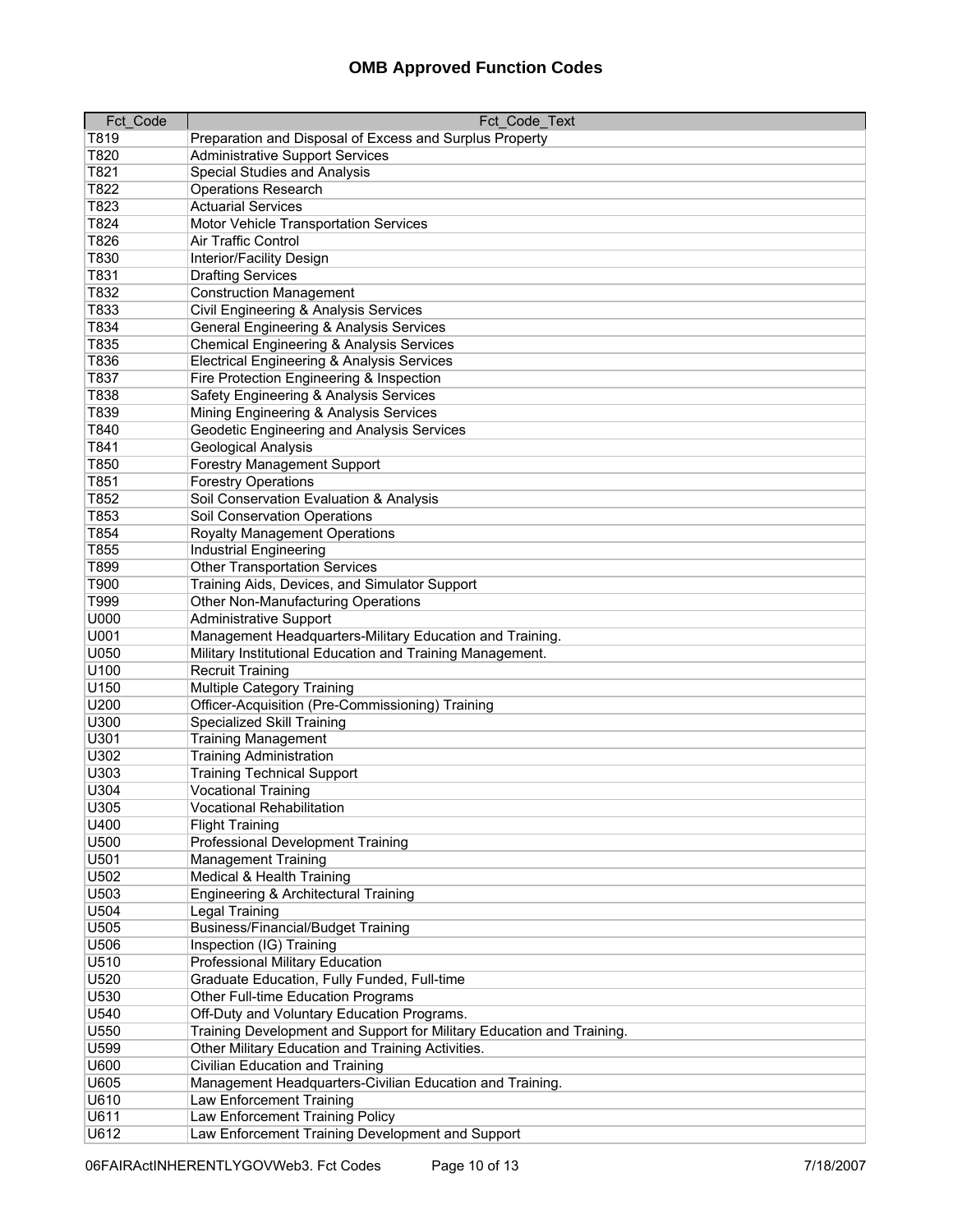| Fct Code | Fct_Code_Text                                                              |
|----------|----------------------------------------------------------------------------|
| U620     | Management of Civilian Institutional Training, Education, and Development. |
| U630     | Acquisition Training, Education, and Development.                          |
| U640     | Civil Works Training, Education, and Development.                          |
| U650     | Intelligence Training, Education, and Development.                         |
| U660     | Medical Training, Education, and Development.                              |
| U699     | Other Civilian Training, Education and Development.                        |
| U700     | <b>Dependent Education</b>                                                 |
| U710     | Management Headquarters-Dependent Education.                               |
| U720     | Dependent Education Field Management.                                      |
| U760     | Dependent Education-Teacher Instruction.                                   |
| U770     | Dependent Education-Substitute Instruction.                                |
| U780     | Dependent Education-Aides for Instruction.                                 |
| U799     | Other Dependent Education Activities.                                      |
| U800     | <b>Training Development and Support</b>                                    |
| U999     | <b>Other Training Functions</b>                                            |
| W000     |                                                                            |
| W100     | <b>Administrative Support</b>                                              |
|          | Management Headquarters-Communications, Computing and Information.         |
| W210     | Telephone Systems.                                                         |
| W220     | <b>Telecommunication Centers.</b>                                          |
| W299     | Other Communications Systems.                                              |
| W310     | Computing Services and Data Base Management.                               |
| W399     | Other Computing Services.                                                  |
| W410     | Information Operations and Information Assurance/Security.                 |
| W430     | Mapping and Charting.                                                      |
| W440     | Meteorological and Geophysical Services.                                   |
| W499     | Other Information Operation Services.                                      |
| W500     | Data Maintenance                                                           |
| W501     | <b>Report Processing/Production</b>                                        |
| W600     | <b>Data Center Operations</b>                                              |
| W601     | Information Technology Management                                          |
| W824     | <b>Data Processing Services</b>                                            |
| W825     | Maintenance of ADP Equipment                                               |
| W826     | Systems Design, Development and Programming Services                       |
| W827     | <b>Software Services</b>                                                   |
| W828     | Seat Management Services                                                   |
| W829     | <b>Client Services</b>                                                     |
| W999     | <b>Other ADP Functions</b>                                                 |
| X000     | <b>Administrative Support</b>                                              |
| X931     | Ordnance.                                                                  |
| X932     | Products Made From Fabric or Similar Materials                             |
| X933     | <b>Container Products and Related Items</b>                                |
| X934     | Preparation of Food and Bakery Products                                    |
| X935     | Liquid, Gaseous and Chemical Products                                      |
| X936     | Rope, Cordage, and Twine Products; Chains and Metal Cable Products         |
| X937     | Logging and Lumber Products                                                |
| X938     | <b>Communications and Electronic Products</b>                              |
| X939     | <b>Construction Products</b>                                               |
| X940     | <b>Rubber and Plastic Products</b>                                         |
| X941     | <b>Optical and Related Products</b>                                        |
| X942     | <b>Sheet Metal Products</b>                                                |
| X943     | <b>Foundry Products</b>                                                    |
| X944     | <b>Machined Parts</b>                                                      |
| X999     | Other Products Manufactured and Fabricated.                                |
| Y000     | <b>Administrative Support</b>                                              |
| Y105     | Management Headquarters-Defense Direction and Policy Integration.          |
| Y115     | Management Headquarters-Joint Staff Direction of the Armed Forces.         |
| Y130     | Intelligence                                                               |
| Y150     | <b>Classified Activities</b>                                               |
| Y160     | Corporate Planning                                                         |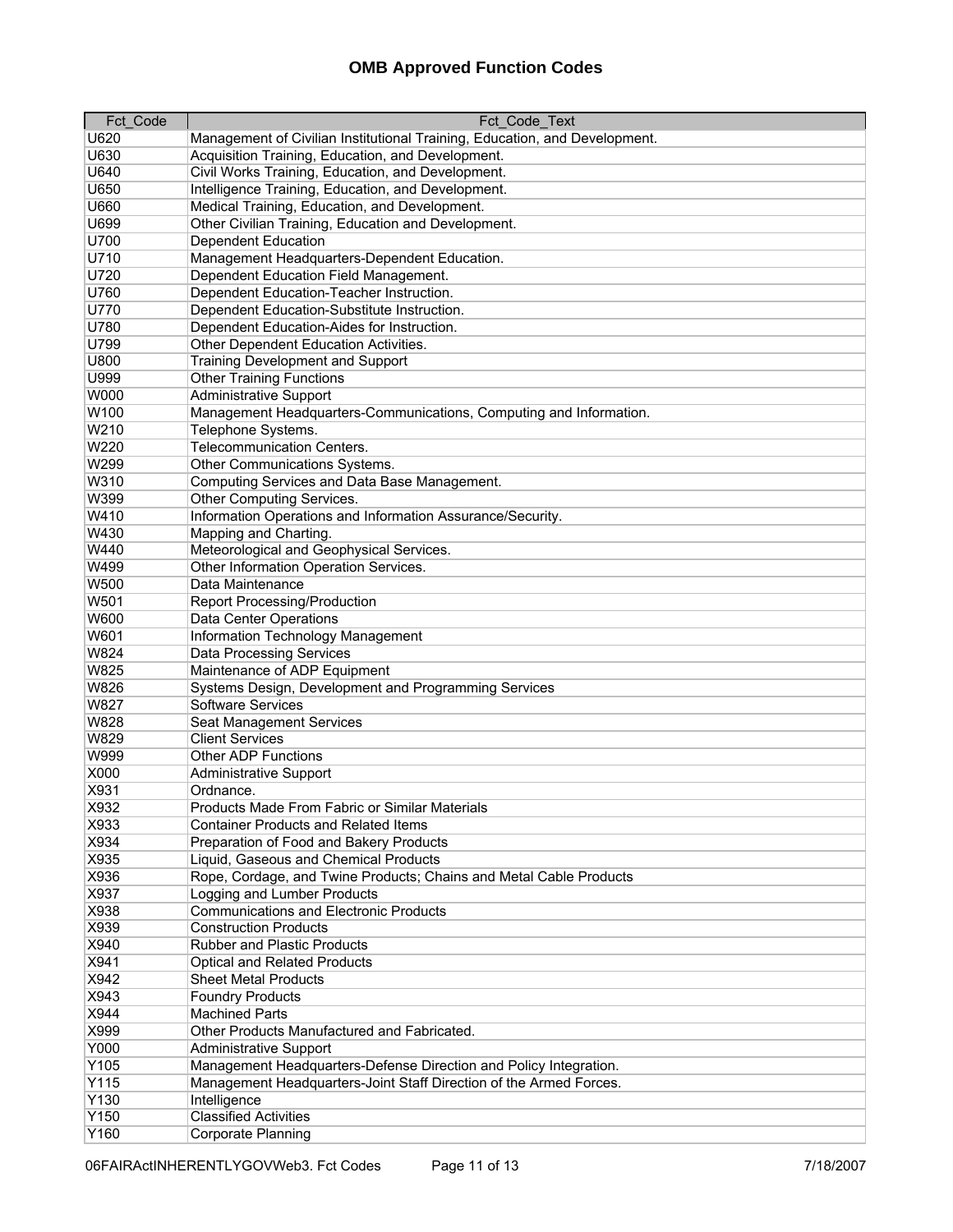| <b>Fct Code</b> | Fct Code Text                                                                                         |
|-----------------|-------------------------------------------------------------------------------------------------------|
| Y199            | Other Force Management and General Support Activities.                                                |
| Y210            | Management Headquarters-Operation Planning and Control                                                |
| Y215            | Operation Planning and Control.                                                                       |
| Y217            | Combat Development Evaluations and Experimentation.                                                   |
| Y220            | National Mobilization and Emergency Preparedness Management.                                          |
| Y240            | Management Headquarters-Manpower Management.                                                          |
| Y245            | Manpower Management Operations.                                                                       |
| Y310            | Management Headquarters-Foreign Military Sales and Security Assistance.                               |
| Y315            | Foreign Military Sales and Security Assistance Program Management.                                    |
| Y320            | Support External to DoD-Not Identified.                                                               |
| Y400            | <b>Legal Services</b>                                                                                 |
| Y401            | <b>General Attorney's Services</b>                                                                    |
| Y403            | Paralegal                                                                                             |
| Y405            | Management Headquarters-Legal Services.                                                               |
| Y410            | <b>Criminal Investigation</b>                                                                         |
| Y415            | Legal Services and Support                                                                            |
| Y440            | <b>Federal Licensing and Permitting</b>                                                               |
| Y450            | <b>Maritime Activities</b>                                                                            |
| Y451            | Search and Rescue                                                                                     |
| Y452            | Aids to Navigation                                                                                    |
| Y453            |                                                                                                       |
| Y501            | Marine Safety/Inspection                                                                              |
|                 | Management Headquarters-Public Affairs.                                                               |
| Y510            | <b>Budget and Financial Program Management</b>                                                        |
| Y511            | <b>Budget Execution Support Services</b>                                                              |
| Y515            | Public Affairs Program Activities and Operations.                                                     |
| Y520            | Public Works and Real Property Maintenance Program Management                                         |
| Y525            | Protocol Operations.                                                                                  |
| Y527<br>Y530    | Other Protocol Activities.                                                                            |
| Y540            | Personnel, Community Activities and Manpower Program Management                                       |
| Y550            | Maintenance and Logistics Program Management<br>Information and Telecommunications Program Management |
| Y560            | Management Headquarters-Visual Information.                                                           |
| Y570            | Visual Information Program Activities and Operations.                                                 |
| Y610            | Management Headquarters-Legislative Affairs.                                                          |
| Y620            | Legislative Affairs.                                                                                  |
| Y650            | Acquisition (Equipment and Weapons Systems)                                                           |
| Y651            | Identifying and Developing Consumer/Customer Information Services                                     |
| Y710            | Management Headquarters-Historical Affairs                                                            |
| Y720            | Historical or Heraldry Services.                                                                      |
| Y730            | Museum Operations.                                                                                    |
| Y810            | Management Headquarters-Administrative Support.                                                       |
| Y815            | Administrative Support Program Management.                                                            |
| Y820            | Administrative Management and Correspondence Services.                                                |
| Y830            | Documentation Services.                                                                               |
| Y840            | Directives and Records Management Services.                                                           |
| Y850            | Microfilming and Library Services.                                                                    |
| Y860            | Printing and Reproduction Services.                                                                   |
| Y880            | Document Automation and Production Services.                                                          |
| Y899            | Other Administrative Support Activities.                                                              |
|                 |                                                                                                       |
| Y999<br>Z000    | <b>Other Functions</b><br>Administrative Support                                                      |
| Z101            | Corps of Engineers Program and Project Management.                                                    |
| Z110            | Management of Major Construction of Real Property.                                                    |
| Z120            |                                                                                                       |
|                 | Real Estate/Real Property Acquisition.                                                                |
| Z135            | Title, Outgranting, and Disposal of Real Estate/Real Property-National Projects.                      |
| Z138            | Title, Outgranting and Disposal of Real Estate/Real Property-Local Projects.                          |
| Z145<br>Z148    | Architect-Engineering-National Projects.<br>Architect-Engineering-Local Projects.                     |
| Z199            | Other Real Property Program and Project Management Activities.                                        |
|                 |                                                                                                       |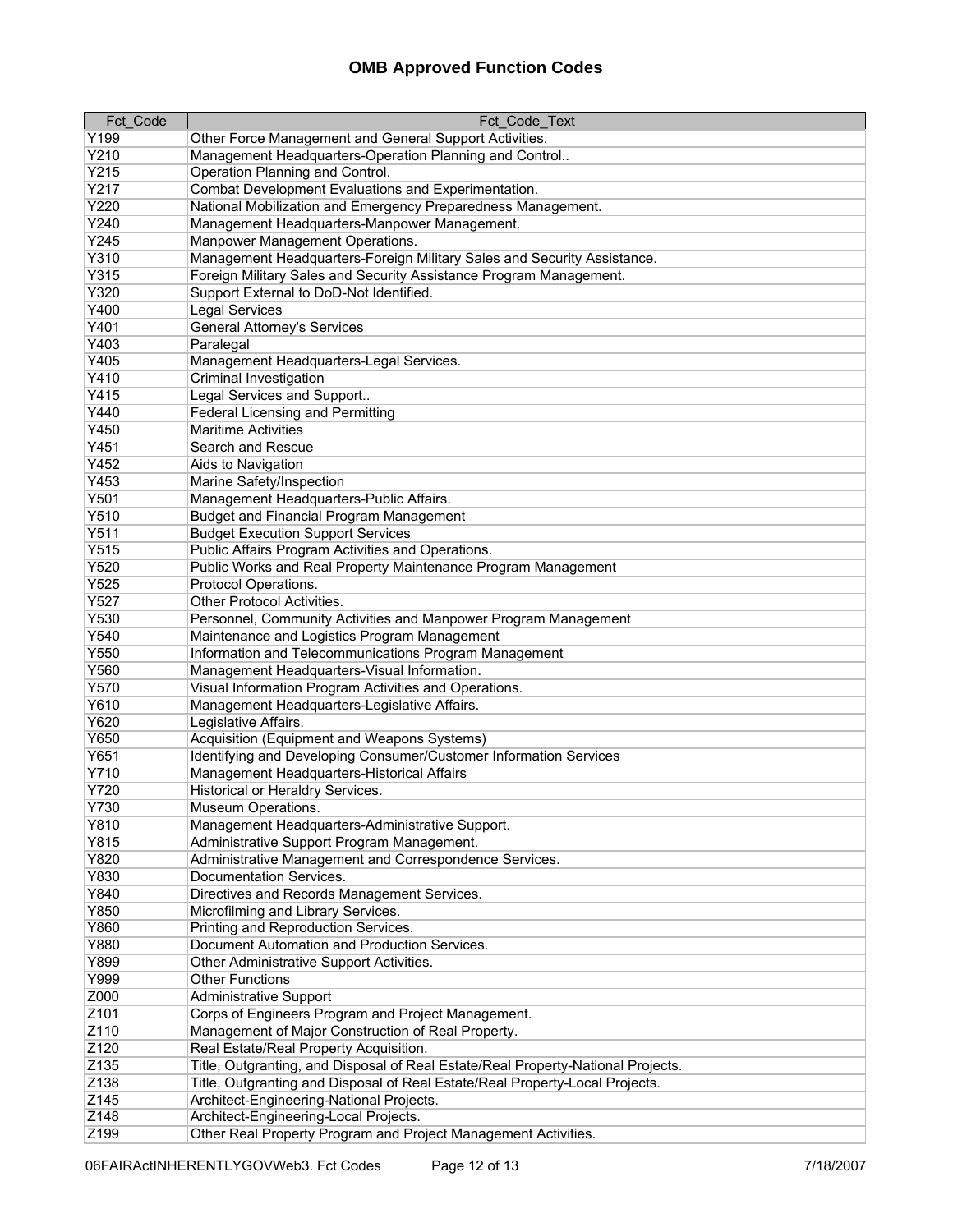| Fct Code | Fct Code Text                                                                                     |
|----------|---------------------------------------------------------------------------------------------------|
| Z991     | Minor Construction, Maintenance and Repair of Family Housing and Structures.                      |
| Z992     | Minor Construction, Maintenance and Repair of Buildings and Structures Other than Family Housing. |
| Z993     | Maintenance and Repair of Grounds and Surfaced Areas                                              |
| Z997     | Maintenance and Repair of Railroad Facilities                                                     |
| Z998     | Maintenance and Repair of Waterways and Waterfront Facilities.                                    |
| Z999     | Maintenance, Repair and Minor Construction of Other Real Property.                                |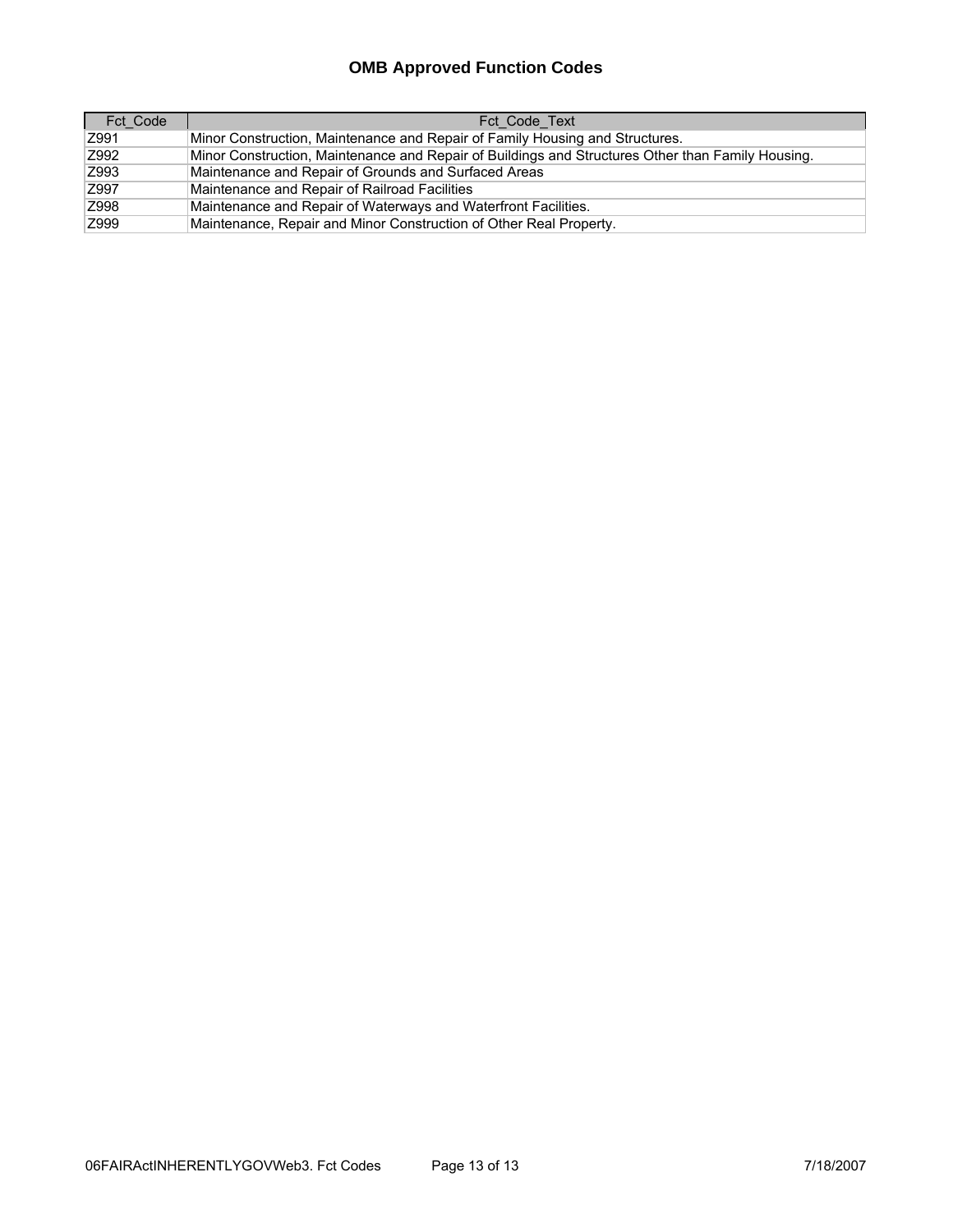#### **Commercial FTE Inventory Worksheet**

|        | <b>Org Unit</b> |                              | Location          |         |                             |                                    |             |               |                                         |
|--------|-----------------|------------------------------|-------------------|---------|-----------------------------|------------------------------------|-------------|---------------|-----------------------------------------|
|        |                 | <b>State</b>                 | City              | Country | <b>Total</b><br><b>FTEs</b> | <b>Activity</b><br><b>Fct Code</b> |             |               | <b>Firs</b><br>On In                    |
| 343-00 |                 | DC                           | <b>WASHINGTON</b> | US.     |                             | C300                               | ⌒<br>◡      |               |                                         |
| 343-00 | EXIT            | DC                           | <b>WASHINGTON</b> | US      | າ                           | W310                               | C           | Е             |                                         |
| 343-00 | EXIT            | DC                           | <b>WASHINGTON</b> | US      | 6                           | Y830                               | $\sim$<br>◡ | Е             |                                         |
| 343-00 | EXIT            | DC                           | <b>WASHINGTON</b> | US      | ົ<br>w                      | Y403                               | ⌒<br>◡      | Е             |                                         |
| 3<br>4 |                 | Agy_Bur Abbreviation<br>EXFM |                   |         |                             | 14                                 |             | <b>Status</b> | Status <sup>2</sup> Reason <sup>3</sup> |

**Contact Person: Edward E. Quist, Director, Office of Financial Management, Planning and Evaluation. Telephone: 301-504-7655 E-mail: equist@cpsc.gov**

 $^{\rm 1} \,$  See Tab 3 for OMB defined function codes.<br><sup>2</sup> Status code C is defined by OMB as a "commercial activity."

 $^3$  Reason code E is defined by OMB as "the commercial activity is pending an agency approved restructuring decision."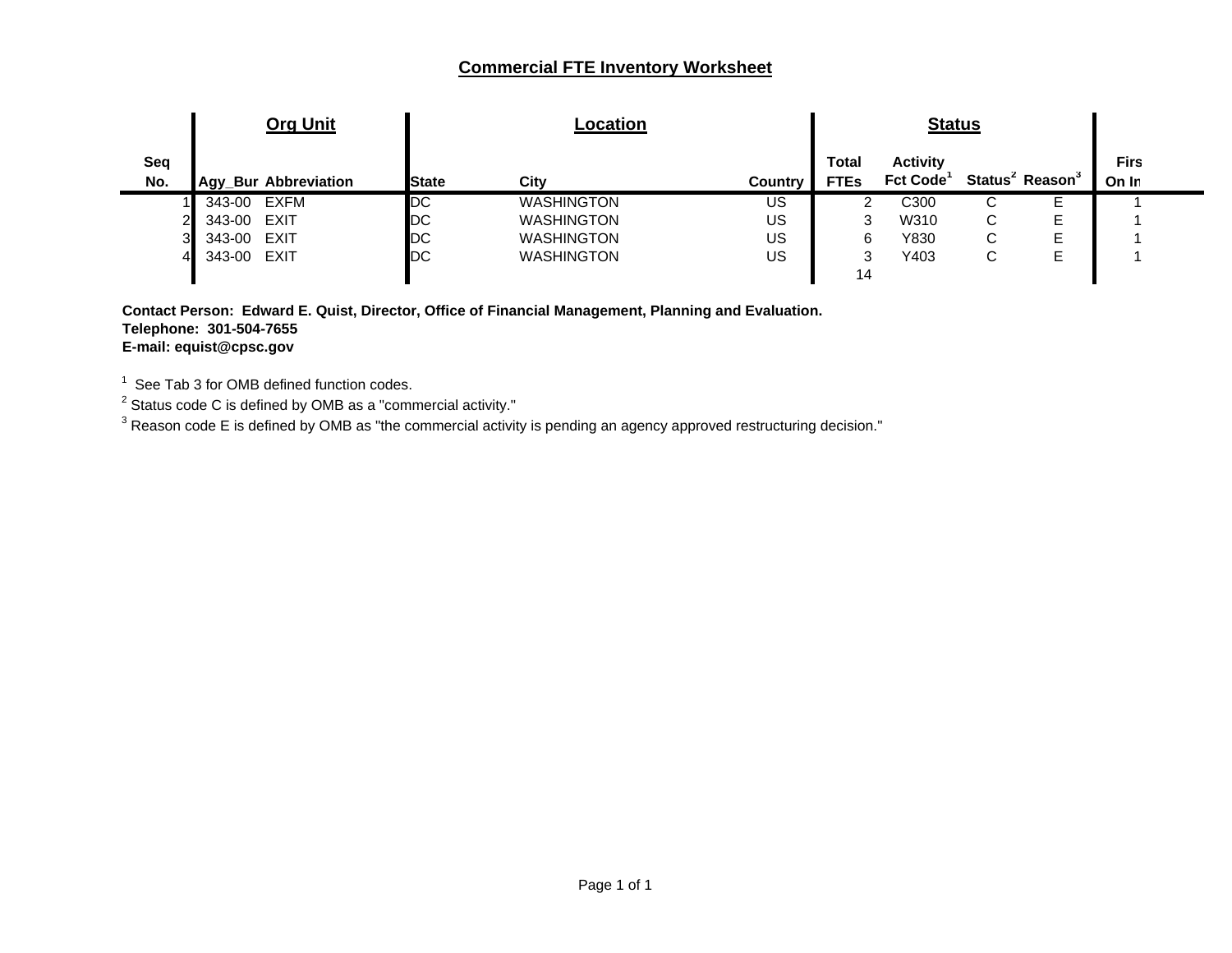### **Agency's POC**

#### **Agency's Key Contact to be Publish on the Federal Register**

| URI<br><b>Ageny's</b> | ∟ast<br>: Name | --<br>Name<br>Firs. | Pretix | <b>Suffix</b> | Phone                                                        |
|-----------------------|----------------|---------------------|--------|---------------|--------------------------------------------------------------|
|                       | Quist          | <b>Mode</b>         |        |               | $-7655$<br>$-0.4$<br>201<br>-004-<br>.<br>$\sim$ 11 1 $\sim$ |

#### **Agency and OPDIVs' Technical POC**

| Agy_Bur_Org Unit | <b>Last Name</b> | <b>First Name</b> | Prefix | <b>Suffix</b> | Email           | Phone        |
|------------------|------------------|-------------------|--------|---------------|-----------------|--------------|
|                  | Quist            | Edward            |        |               | equist@cpsc.gov | 301-504-7655 |
|                  |                  |                   |        |               |                 |              |
|                  |                  |                   |        |               |                 |              |
|                  |                  |                   |        |               |                 |              |
|                  |                  |                   |        |               |                 |              |
|                  |                  |                   |        |               |                 |              |
|                  |                  |                   |        |               |                 |              |
|                  |                  |                   |        |               |                 |              |
|                  |                  |                   |        |               |                 |              |
|                  |                  |                   |        |               |                 |              |
|                  |                  |                   |        |               |                 |              |
|                  |                  |                   |        |               |                 |              |
|                  |                  |                   |        |               |                 |              |
|                  |                  |                   |        |               |                 |              |
|                  |                  |                   |        |               |                 |              |
|                  |                  |                   |        |               |                 |              |
|                  |                  |                   |        |               |                 |              |
|                  |                  |                   |        |               |                 |              |
|                  |                  |                   |        |               |                 |              |
|                  |                  |                   |        |               |                 |              |
|                  |                  |                   |        |               |                 |              |
|                  |                  |                   |        |               |                 |              |
|                  |                  |                   |        |               |                 |              |
|                  |                  |                   |        |               |                 |              |
|                  |                  |                   |        |               |                 |              |
|                  |                  |                   |        |               |                 |              |
|                  |                  |                   |        |               |                 |              |
|                  |                  |                   |        |               |                 |              |
|                  |                  |                   |        |               |                 |              |
|                  |                  |                   |        |               |                 |              |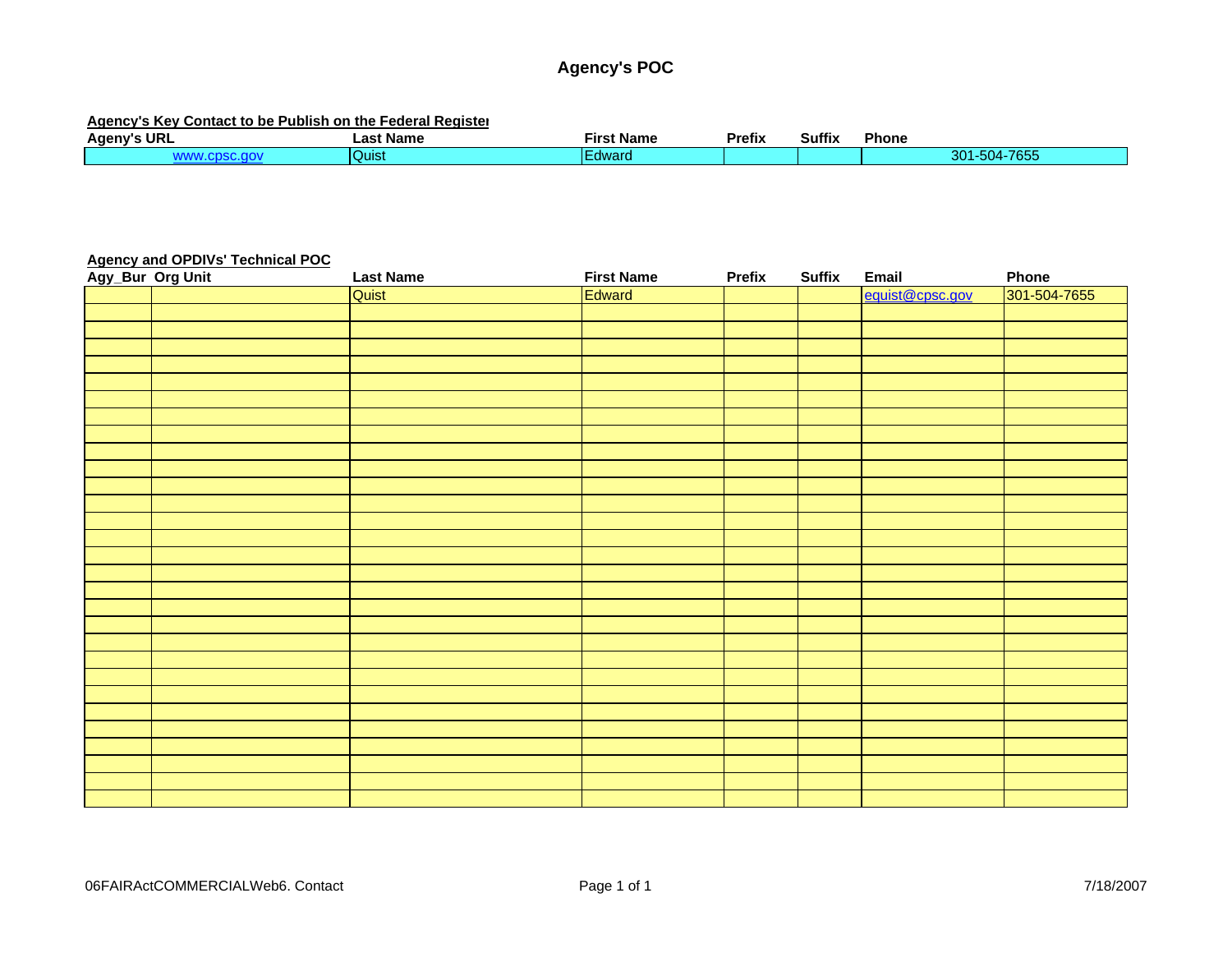| <b>Fct Code</b>          | Fct Code Text                                                      |
|--------------------------|--------------------------------------------------------------------|
| A000                     | Administrative Support                                             |
| A100                     | Electronic                                                         |
| A200                     | <b>Health Care</b>                                                 |
| A300                     | Safety                                                             |
| A400                     | Transportation                                                     |
| A500                     | Food and Drug                                                      |
| A600                     | Other Technical Testing or Inspection                              |
| A610                     | Management Headquarters-Test and Evaluation.                       |
| A620                     | Test and Evaluation Operations.                                    |
| A630                     | Management and Support to Test and Evaluation.                     |
| A699                     | Other Test and Evaluation Activities.                              |
| A700                     | <b>Systems Certification Services</b>                              |
| <b>B000</b>              | Personnel Administrative Support                                   |
| <b>B100</b>              | Classification                                                     |
| B102                     | <b>Classification Reviews</b>                                      |
| <b>B200</b>              | <b>Employee Development</b>                                        |
| <b>B300</b>              | <b>Staffing Reviews</b>                                            |
| <b>B301</b>              | Processing                                                         |
| <b>B302</b>              | Manpower Research and Analysis                                     |
| <b>B303</b>              | Manpower Development                                               |
| <b>B400</b>              | <b>Employee Relations</b>                                          |
| B401                     | <b>Benefits Reviews and Analysis</b>                               |
| <b>B500</b>              | Labor Relations and Support                                        |
| <b>B501</b>              | Agency Equal Employment Opportunity Reviews                        |
| <b>B502</b>              | <b>Negotiated Dispute Resolution</b>                               |
| <b>B600</b>              | Examining                                                          |
| <b>B700</b>              | Personnel Management Specialist                                    |
| <b>B701</b>              | Personnel Operations Management                                    |
| <b>B702</b>              | Personnel IT Support                                               |
| B710                     | Management Headquarters-Civilian Personnel.                        |
| <b>B720</b>              | Civilian Personnel Operations.                                     |
| <b>B810</b>              | Management Headquarters-Military Personnel.                        |
| <b>B820</b>              | Military Recruiting and Examining Operations.                      |
| <b>B830</b>              | Military Personnel Operations.                                     |
| B910                     | Management Headquarters-Personnel Social Action Programs.          |
| B920                     | Personnel Social Action Program Operations.                        |
| <b>B999</b>              | <b>Other Personnel Activities.</b>                                 |
| C000                     | <b>Administrative Support</b>                                      |
| C <sub>100</sub><br>C110 | Voucher Examining<br>Management Headquarters-Financial Management. |
| C200                     | Cash Receipt                                                       |
| C300                     | <b>Accounting Technicians</b>                                      |
| C301                     | <b>Accounts Payable</b>                                            |
| C302                     | <b>Travel Processing</b>                                           |
| C303                     | <b>Fixed Assets</b>                                                |
| C304                     | <b>Accounts Receivable</b>                                         |
| C305                     | Collections                                                        |
| C306                     | <b>Customer Billings</b>                                           |
| C307                     | <b>General Accounting</b>                                          |
| C308                     | <b>Financial Report Generation</b>                                 |
| C309                     | Cost Accounting                                                    |
| C310                     | Payroll Processing                                                 |
| C311                     | <b>Claims Analysis</b>                                             |
| C312                     | Payments Issuance Support/Processing                               |
| C313                     | <b>Financial Systems Support</b>                                   |
| C314                     | Financial Management and Program Planning                          |
| C315                     | <b>Financial Management Operations</b>                             |
| C316                     | Financial Systems Development and Planning                         |
| C317                     | <b>Financial Systems Operations</b>                                |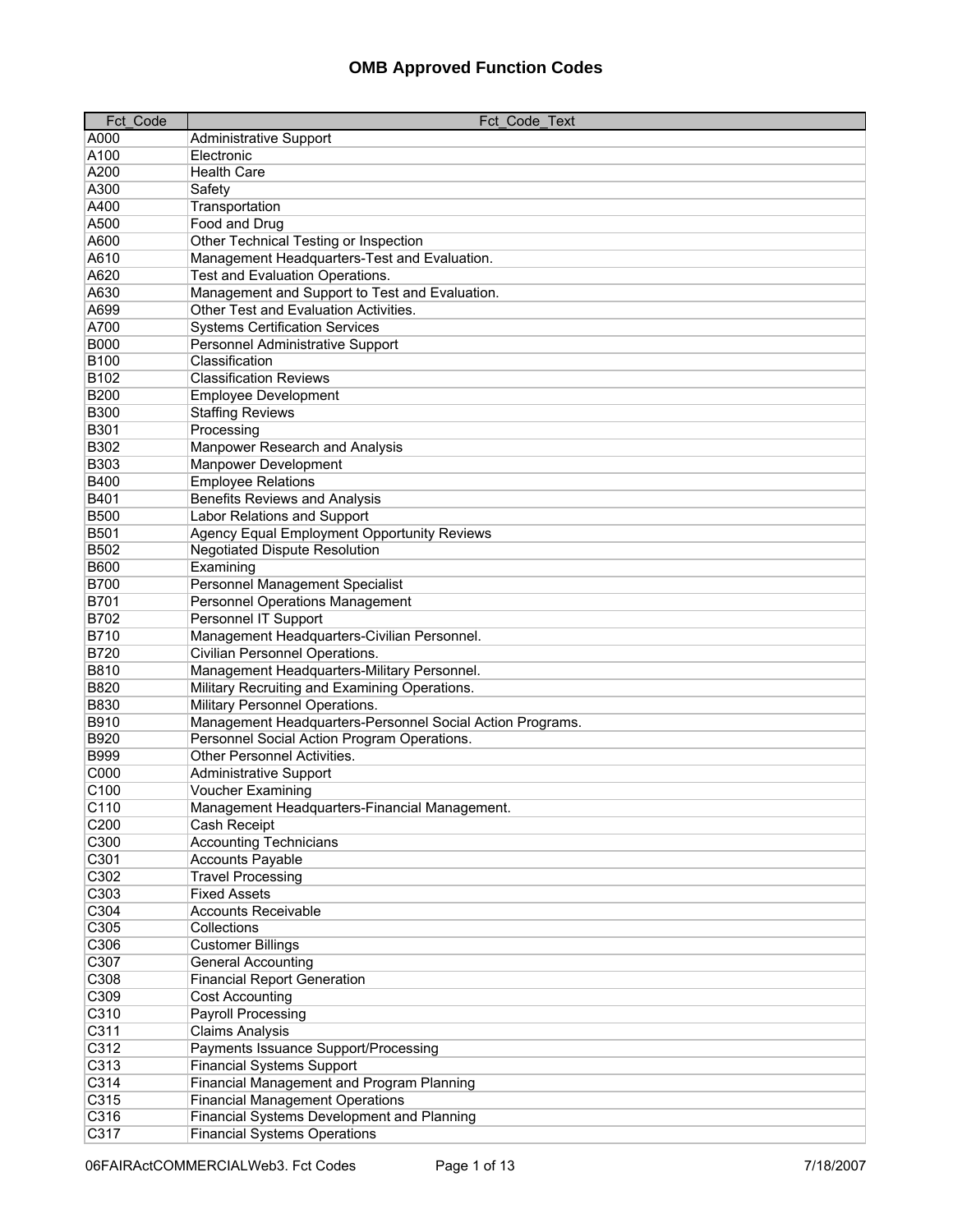| <b>Fct Code</b>     | Fct Code Text                                        |
|---------------------|------------------------------------------------------|
| C400                | <b>Budget Support</b>                                |
| C401                | <b>Financial Analysis</b>                            |
| C402                | Cash and Debt Management                             |
| C403                | <b>Financial Program Management</b>                  |
| C404                | <b>Business Performance Reporting</b>                |
| C405                | <b>Business Performance Analysis</b>                 |
| C406                | <b>Cost Analysis</b>                                 |
| C407                | Mortgage Analysis                                    |
| C408                | <b>Asset Management and Disposal</b>                 |
| C409                | Property Oversight                                   |
| C500                | <b>External Auditing</b>                             |
| C501                | <b>Internal Auditing</b>                             |
| C700                | Finance/Accounting Services.                         |
| C999                | Other Financial Management Activities.               |
| <b>D000</b>         | <b>Administrative Support</b>                        |
| <b>D001</b>         | Management                                           |
| D <sub>100</sub>    | <b>Regulatory Activities Support</b>                 |
| D <sub>101</sub>    | <b>Regulatory Economists/Statisticians</b>           |
| D <sub>102</sub>    | <b>Regulatory Audits</b>                             |
| D <sub>103</sub>    | Salary/wages Reviews                                 |
| D <sub>104</sub>    | Labor Wage and Hour Compliance Reviews               |
| D <sub>105</sub>    | <b>Education Benefits and Entitlements Analysis</b>  |
| D <sub>106</sub>    | Loan Guaranty Benefits and Entitlements Analysis     |
| D <sub>107</sub>    | <b>Vocational Entitlements Analysis</b>              |
| D200                | Data Collection and Analysis                         |
| D201                | <b>Customer Surveys and Evaluations</b>              |
| D300                | <b>Statistical Analysis</b>                          |
| D350                | <b>Economic Policy</b>                               |
| D351                | Economic Analysis                                    |
| D400                | <b>Compliance Surveys and Inspections</b>            |
| D410                | <b>Compliance Operations</b>                         |
| D411                | <b>Compliance Assessments</b>                        |
| D500                | <b>Benefits and Entitlements Services</b>            |
| D501                | <b>Customer Services</b>                             |
| D502                | <b>Administrative Reviews</b>                        |
| D503                | <b>Compensation Claims Reviews</b>                   |
| D504                | <b>Insurance Analysis</b>                            |
| D505                | <b>Compensation Claims Examining</b>                 |
| <b>D600</b><br>D601 | Tax Law                                              |
| D602                | Revenue Agent<br>Revenue Officer                     |
| D603                | <b>Tax Examiner</b>                                  |
| D604                | <b>Customer Service Contacts</b>                     |
| D605                | <b>Tax Law Specialist</b>                            |
| D606                | Asset Appraisal and Valuation                        |
| D607                | Critical Infastructure Identification and Operations |
| D608                | Critical Infastructure Management and Analysis       |
| D700                | Systems Design, Testing and Certification            |
| D701                | Program Marketing and Outreach                       |
| D702                | Program Planning and Support                         |
| D703                | Application Receipt and Processing                   |
| D704                | Program Monitoring and Evaluation                    |
| D705                | Program Marketing and Outreach                       |
| D706                | Program Monitoring                                   |
| D707                | Program Evaluation                                   |
| D708                | Application Receipt/Processing                       |
| D709                | Mortgage Underwriting                                |
| D710                | <b>Field Inspection Services</b>                     |
| D711                | <b>External Equal Employment Opportunity Reviews</b> |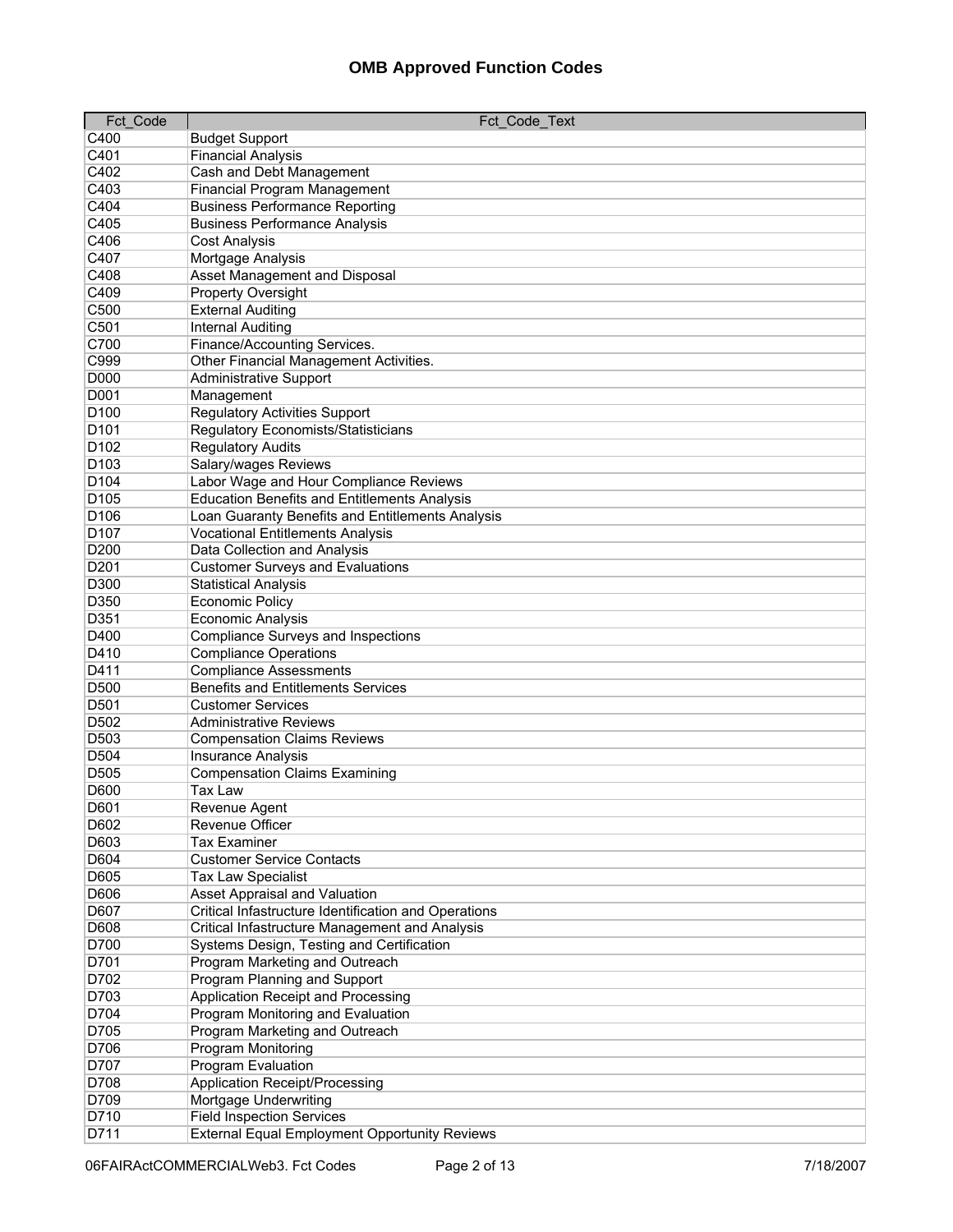| Fct_Code | Fct_Code_Text                                                          |
|----------|------------------------------------------------------------------------|
| D712     | Safety and Occupational Health Management                              |
| D713     | Safety and Occupational Health Inspections                             |
| D720     | <b>Independent Appeals Reviews</b>                                     |
| D800     | <b>Air Traffic Control</b>                                             |
| D801     | Air Traffic Systems Inspections                                        |
| D900     | Maritime Traffic Control                                               |
| D910     | Operation of Locks and Dams                                            |
| D920     | <b>Buoy Maintenance</b>                                                |
| D930     | Mine Safety and Health                                                 |
| E000     | <b>Administrative Support</b>                                          |
| E100     | Hazardous Waste Management                                             |
| E101     | <b>Environmental Restoration Analysis</b>                              |
| E102     | <b>FIFRA/FDCA Risk Analysis</b>                                        |
| E103     | <b>FSCA Risk Analysis</b>                                              |
| E104     | <b>Environmental Clean-up Services</b>                                 |
| E110     | Management Headquarters-Environmental Security.                        |
| E120     | <b>Environmental and Natural Resource Services.</b>                    |
| E200     | Solid Waste Data Collection/Analysis                                   |
| E220     | Safety.                                                                |
| E225     | Occupational Health Services.                                          |
| E230     | Explosives Safety.                                                     |
| E250     | Response to Hazardous Material Mishaps.                                |
| E300     | <b>Pollution Prevention</b>                                            |
| E400     | Air Pollution Data Collection/Analysis                                 |
|          |                                                                        |
| E401     | Clean Air Act Pollution Prevention                                     |
| E500     | <b>Water Data Collection/Analysis</b>                                  |
| E501     | Clean Water Act Compliance/Pollution Prevention                        |
| E502     | Safe Drinking Water Act Compliance/Pollution Prevention                |
| E503     | Occupational Safety, Health and Environmental Compliance               |
| E600     | Environmental Planning/NEPA                                            |
| E601     | <b>Environmental Impact Statements</b>                                 |
| E602     | <b>Environmental Impact Statement Reviews</b>                          |
| E700     | Resource Conservation and Recovery Act Compliance/Pollution Prevention |
| E800     | Multimedia Compliance/Pollution Prevention                             |
| E801     | Trusteeship                                                            |
| E999     | Other Environmental Security Activities.                               |
| F000     | <b>Administrative Support</b>                                          |
| F100     | <b>Quality Assurance</b>                                               |
| F110     | Management Headquarters-Systems Acquisition.                           |
| F120     | Systems Acquisition-Program Management.                                |
| F140     | Technology Transfer and International Cooperative Program Management.  |
| F150     | Systems Acquisition-Research and Development Support.                  |
| F160     | Systems Acquisition-Other Program Support.                             |
| F199     | Other Systems Acquisition Activities.                                  |
| F200     | Contracting (Operational)                                              |
| F300     | Contracting (Analysis)                                                 |
| F310     | Management Headquarters-Procurement and Contracting.                   |
| F320     | <b>Contract Administration and Operations.</b>                         |
| F399     | Other Procurement and Contracting Activities.                          |
| F400     | Recurring Purchasing                                                   |
| F510     | Engineering Support at Maintenance Depots.                             |
| F520     | All Other Engineering Support.                                         |
| G000     | <b>Administrative Support</b>                                          |
| G001     | Care of Remains of Deceased Personnel & Funeral Services               |
| G006     | Commissary Management.                                                 |
| G008     | <b>Commissary Operations</b>                                           |
| G009     | <b>Clothing Sales Store Operations</b>                                 |
| G010     | <b>Recreational Library Services</b>                                   |
| G011     | Morale, Welfare, and Recreation Services                               |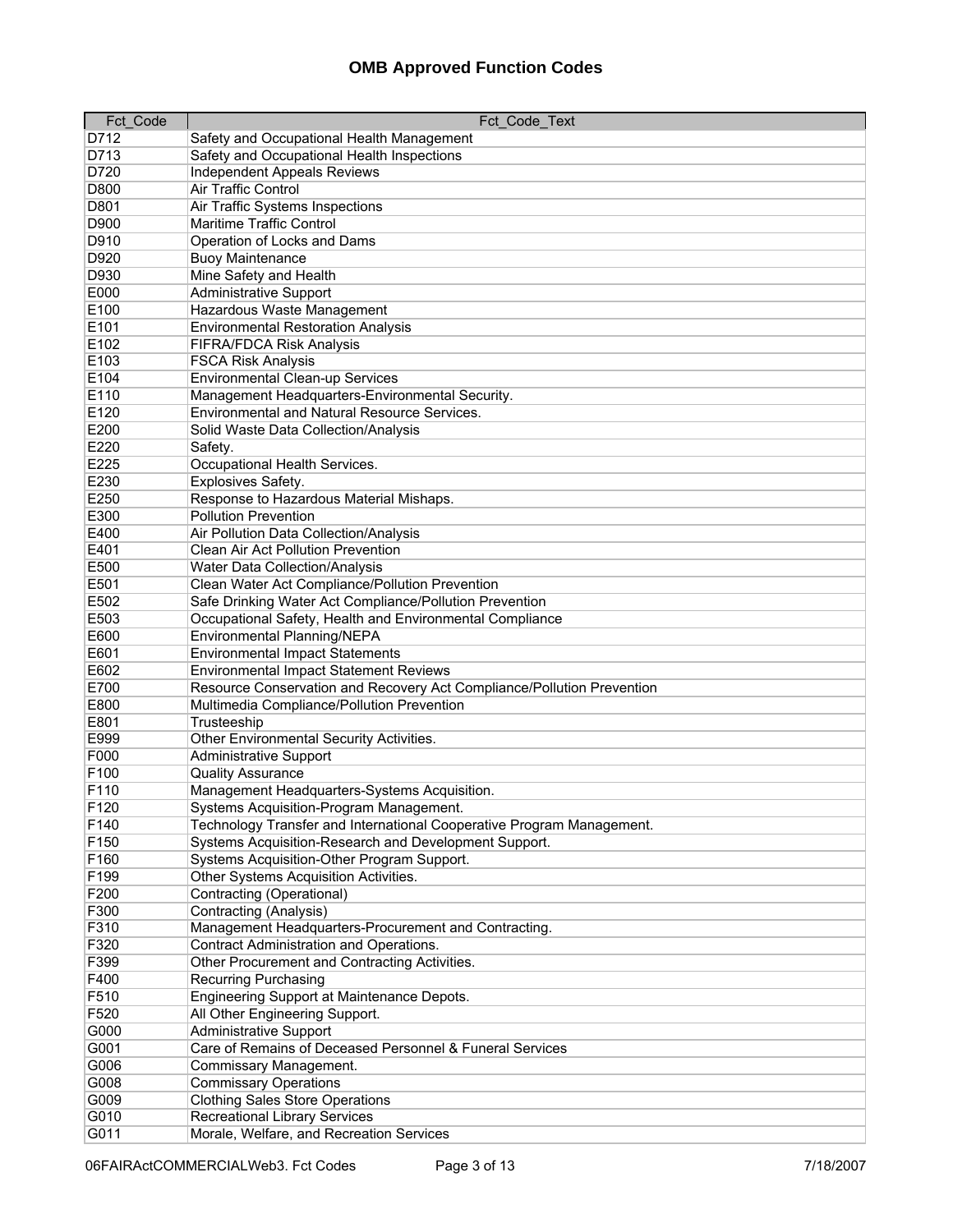| Fct Code         | Fct Code Text                                                                                  |
|------------------|------------------------------------------------------------------------------------------------|
| G012             | <b>Community Services</b>                                                                      |
| G013             | Military Exchange Operations.                                                                  |
| G050             | Management Headquarters-Community and Family Services.                                         |
| G055             | Morale, Welfare, and Recreation (MWR) Services.                                                |
| G060             | Family Center Services.                                                                        |
| G065             | Child-Care and Youth Programs.                                                                 |
| G080             | Homeowners' Assistance Program.                                                                |
| G090             | Employee Relocation Assistance Program.                                                        |
| G100             | <b>Disaster Relief Applications Services</b>                                                   |
| G101             | <b>Disaster Relief Services</b>                                                                |
| G102             | <b>Librarian Services</b>                                                                      |
| G103             |                                                                                                |
| G104             | Library Operations and Management<br>Technical/Professional/Legal Library Information Services |
| G105             | Recreational Library Operations.                                                               |
| G210             | Postal Services.                                                                               |
|                  |                                                                                                |
| G220             | Military Bands.                                                                                |
| G900             | Chaplain Activities and Support Services                                                       |
| G901             | <b>Housing Administrative Services</b>                                                         |
| G902             | Casualty and Mortuary Affairs.                                                                 |
| G904             | <b>Family Services</b>                                                                         |
| G905             | <b>Community Relations</b>                                                                     |
| G910             | Temporary Lodging Services.                                                                    |
| G999             | <b>Other Social Services</b>                                                                   |
| H000             | <b>Administrative Support</b>                                                                  |
| H010             | Management Headquarters-Health Services                                                        |
| H050             | Hospital/Clinic Management.                                                                    |
| H100             | Medical Care.                                                                                  |
| H <sub>101</sub> | <b>Hospital Care</b>                                                                           |
| H <sub>102</sub> | <b>Surgical Care</b>                                                                           |
| H <sub>103</sub> | <b>Surgical Services</b>                                                                       |
| H105             | <b>Nutritional Care</b>                                                                        |
| H106             | Pathology Services                                                                             |
| H107             | Radiology Services                                                                             |
| H <sub>108</sub> | <b>Pharmacy Services</b>                                                                       |
| H109             | <b>Physical Therapy</b>                                                                        |
| H <sub>110</sub> | <b>Materiel Services</b>                                                                       |
| H111             | <b>Orthopedic Services</b>                                                                     |
| H112             | <b>Ambulance Services</b>                                                                      |
| H <sub>113</sub> | <b>Dental Care</b>                                                                             |
| H114             | <b>Dental Laboratories</b>                                                                     |
| H <sub>115</sub> | <b>Clinics and Dispensaries</b>                                                                |
| H116             | <b>Veterinary Services</b>                                                                     |
| H117             | <b>Medical Records</b>                                                                         |
| H118             | <b>Nursing Services</b>                                                                        |
| H119             | Preventive Medicine                                                                            |
| H120             | Occupational Health                                                                            |
| H121             | Drug Rehabilitation                                                                            |
| H125             | <b>Rehabilitation Services</b>                                                                 |
| H127             | Alcohol and Drug Rehabilitation                                                                |
| H201             | <b>Medical Services</b>                                                                        |
| H202             | Psychiatric and Psychology Services                                                            |
| H203             | <b>Ambulatory Care Services</b>                                                                |
| H204             | Domiciliary Care                                                                               |
| H205             | <b>Extended Care Services</b>                                                                  |
| H206             | Social Work                                                                                    |
| H207             | Field Pathology & Laboratory Medicine                                                          |
| H208             | Audiology & Speech Pathology Services                                                          |
| H209             | <b>Nuclear Medicine Services</b>                                                               |
| H210             | <b>Pediatric Services</b>                                                                      |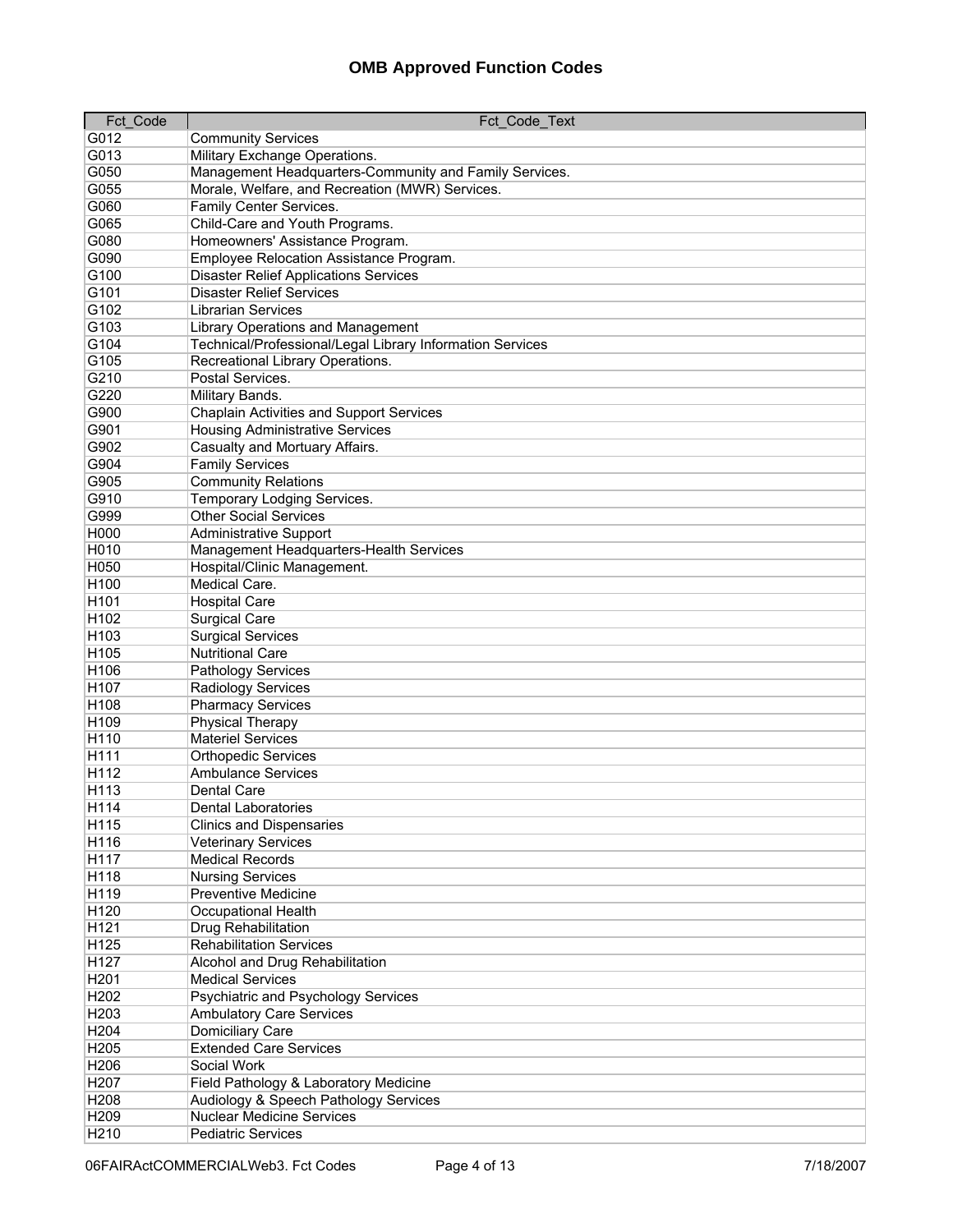| Fct Code         | Fct Code Text                                                      |
|------------------|--------------------------------------------------------------------|
| H <sub>211</sub> | <b>Optometric Services</b>                                         |
| H212             | Spinal Cord Injury Services                                        |
| H213             | <b>GRECC Services</b>                                              |
| H214             | <b>Neurology Services</b>                                          |
| H215             | <b>Dermatology Services</b>                                        |
| H216             | <b>Radiation Therapy Services</b>                                  |
| H217             | Mental Illness Research, Education & Clinic                        |
| H218             | <b>Rehabilitation Medicine Services</b>                            |
| H219             | <b>Nutrition &amp;Food Production Services</b>                     |
| H220             | <b>Blind Rehabilitation Services</b>                               |
| H221             | <b>Recreation Services</b>                                         |
| H222             | Prosthetic & Sensory Aides Services                                |
| H223             | Ambulatory Care Administration                                     |
| H224             | <b>Learning Resource Centers</b>                                   |
| H225             | <b>Federal Employee Health Services</b>                            |
| H226             | VISN Services & VISN Support Service Center                        |
| H227             | <b>Veterans Canteen Service</b>                                    |
| H250             | Medical and Dental Devices Development.                            |
| H300             | <b>Emergency Medical Services Management Planning</b>              |
| H301             | <b>Emergency Medical Services</b>                                  |
| H350             | Hospital Food Services and Nutritional Care.                       |
| H400             | <b>Medical Evaluation Services</b>                                 |
| H401             | <b>Medical Officers</b>                                            |
| H402             | Industrial Hygiene Reviews and Analysis                            |
| H403             | <b>Health Inspections</b>                                          |
| H404             | Health Services Administration and Management                      |
| H450             | Medical Records and Medical Transcription.                         |
| H500             | <b>Dialysis Services</b>                                           |
| H501             | Anesthesiology                                                     |
| H502             | Diagnostic Radiology                                               |
| H503             | Geriatrics                                                         |
| H504             | Geriatric Research                                                 |
| H505             | <b>Geriatric Clinical Centers</b>                                  |
| H506             | <b>Orthopedic Shoe Services</b>                                    |
| H507             | <b>Orthotics Laboratory</b>                                        |
| H600             | <b>Hospital Administration</b>                                     |
| H601             | <b>Ward Administration</b>                                         |
| H602             | Income Verification                                                |
| H603             | <b>Claims Analysis</b>                                             |
| H604             | Hospital Supply and Distribution                                   |
| H605             | Ambulatory Care Administration                                     |
| H606             | Information Resource Management Services                           |
| H607             | <b>Voluntary Services Administration</b>                           |
| H608             | <b>Records Administration</b>                                      |
| H609<br>H610     | <b>Bed Services and Patient Assistance</b>                         |
| H650             | Waste Management<br>Hospital Supplies and Equipment.               |
|                  | <b>Medical Transportation Services.</b>                            |
| H710<br>H999     | <b>Other Health Services</b>                                       |
| 1000             |                                                                    |
| 1100             | <b>Administrative Support</b><br><b>Inspector General Services</b> |
| 1105             | IG Legal Services                                                  |
| 1110             | Management Headquarters-Audit.                                     |
| 1115             | IG Program Manangement                                             |
| 1120             | Audit Operations.                                                  |
| 1200             | Safety                                                             |
| 1412             | Investigative Data Analysis                                        |
| 1414             | <b>Field Technical Services</b>                                    |
| 1415             | Non-field Technical Support to Criminal Investigations             |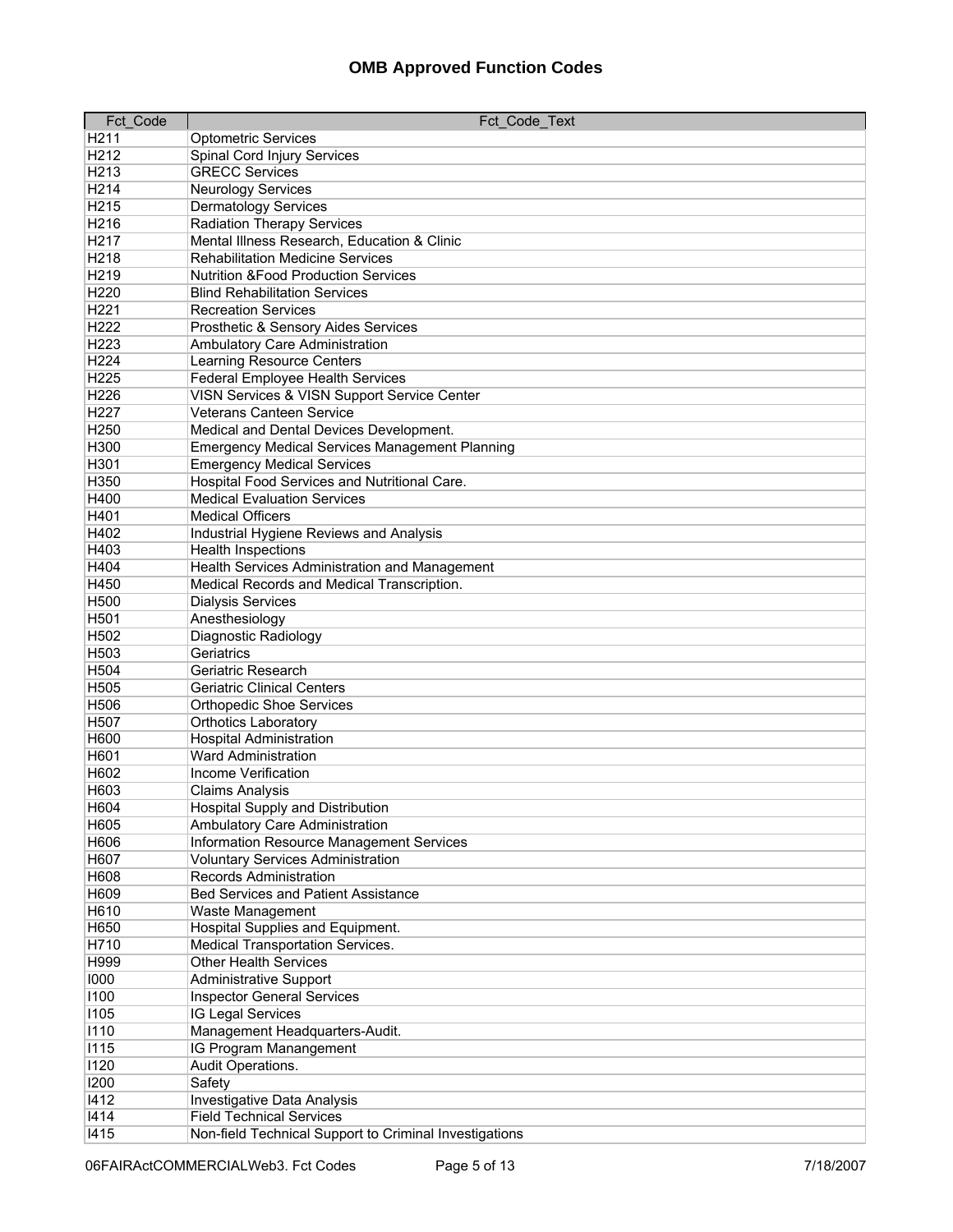| Fct Code    | Fct Code Text                                                                  |
|-------------|--------------------------------------------------------------------------------|
| 1416        | Non-Field Administrative Support Criminal Investigations                       |
| 1420        | <b>Financial Audits</b>                                                        |
| 1430        | <b>Performance Audits</b>                                                      |
| 1440        | Management Evaluations/Audits                                                  |
| 1441        | <b>Logistics Audits</b>                                                        |
| 1500        | <b>Background investigations</b>                                               |
| 1501        | IG Data Collection and Analysis                                                |
| 1502        | Case Assessment/Management/Disposition                                         |
| 1510        | Personnel Security Clearances and Background Investigations.                   |
| 1520        | Criminal, Counter Intelligence, and Administrative Investigative Services.     |
| 1530        | Industrial Security Assessments.                                               |
| 1999        | Other Audit and Investigative Activities.                                      |
| <b>J000</b> | <b>Administrative Support</b>                                                  |
| J410        |                                                                                |
| J501        | Organizational and Intermediate Repair and Maintenance Management.<br>Aircraft |
| J502        |                                                                                |
|             | <b>Aircraft Engines</b><br><b>Missiles</b>                                     |
| J503        | Vessels                                                                        |
| J504        |                                                                                |
| J505        | <b>Combat Vehicles</b>                                                         |
| J506        | Non-Combat Vehicles and Equipment                                              |
| J507        | Electronic and Communication Equipment                                         |
| J510        | Railway Equipment                                                              |
| J511        | Special Equipment                                                              |
| J512        | Armament                                                                       |
| J513        | <b>Dining Facility Equipment</b>                                               |
| J514        | Medical and Dental Equipment                                                   |
| J515        | Containers, Textile, Tents, and Tarpaulins                                     |
| J516        | <b>Metal Containers</b>                                                        |
| J517        | Training Devices and Audiovisual Equipment                                     |
| J518        | Support Equipment.                                                             |
| J519        | <b>Industrial Plant Equipment</b>                                              |
| J520        | Test, Measurement and Diagnostic Equipment (TMDE)                              |
| J521        | Other Test, Measurement and Diagnostic Equipment                               |
| J522        | <b>Aeronautical Support Equipment</b>                                          |
| J550        | Software Support for Embedded and Mission Systems.                             |
| J555        | Tactical Automatic Data Processing Equipment (ADPE).                           |
| J570        | Armament and Ordnance.                                                         |
| J575        | Munitions.                                                                     |
| J600        | Metal and Other Containers, Textiles, Tents and Tarpaulins.                    |
| J700        | Portable Troop Support Equipment.                                              |
| J750        | Portable Field Medical and Dental Equipment.                                   |
| J999        | Organizational and Intermediate Maintenance and Repair of Other Equipment.     |
| K000        | <b>Administrative Support</b>                                                  |
| K410        | Depot Management.                                                              |
| K531        | Aircraft                                                                       |
| K532        | <b>Aircraft Engines</b>                                                        |
| K533        | <b>Missiles</b>                                                                |
| K534        | Vessels                                                                        |
| K535        | <b>Combat Vehicles</b>                                                         |
| K536        | Non-Combat Vehicles and Equipment                                              |
| K537        | <b>Electronic and Communication Equipment</b>                                  |
| K538        | Railway Equipment                                                              |
| K539        | Special Equipment                                                              |
| K540        | Armament                                                                       |
| K541        | <b>Industrial Plant Equipment</b>                                              |
| K542        | Dining and Facility Equipment                                                  |
| K543        | Medical and Dental Equipment                                                   |
| K544        | Containers, Textile, Tents, and Tarpaulins                                     |
| K545        | <b>Metal Containers</b>                                                        |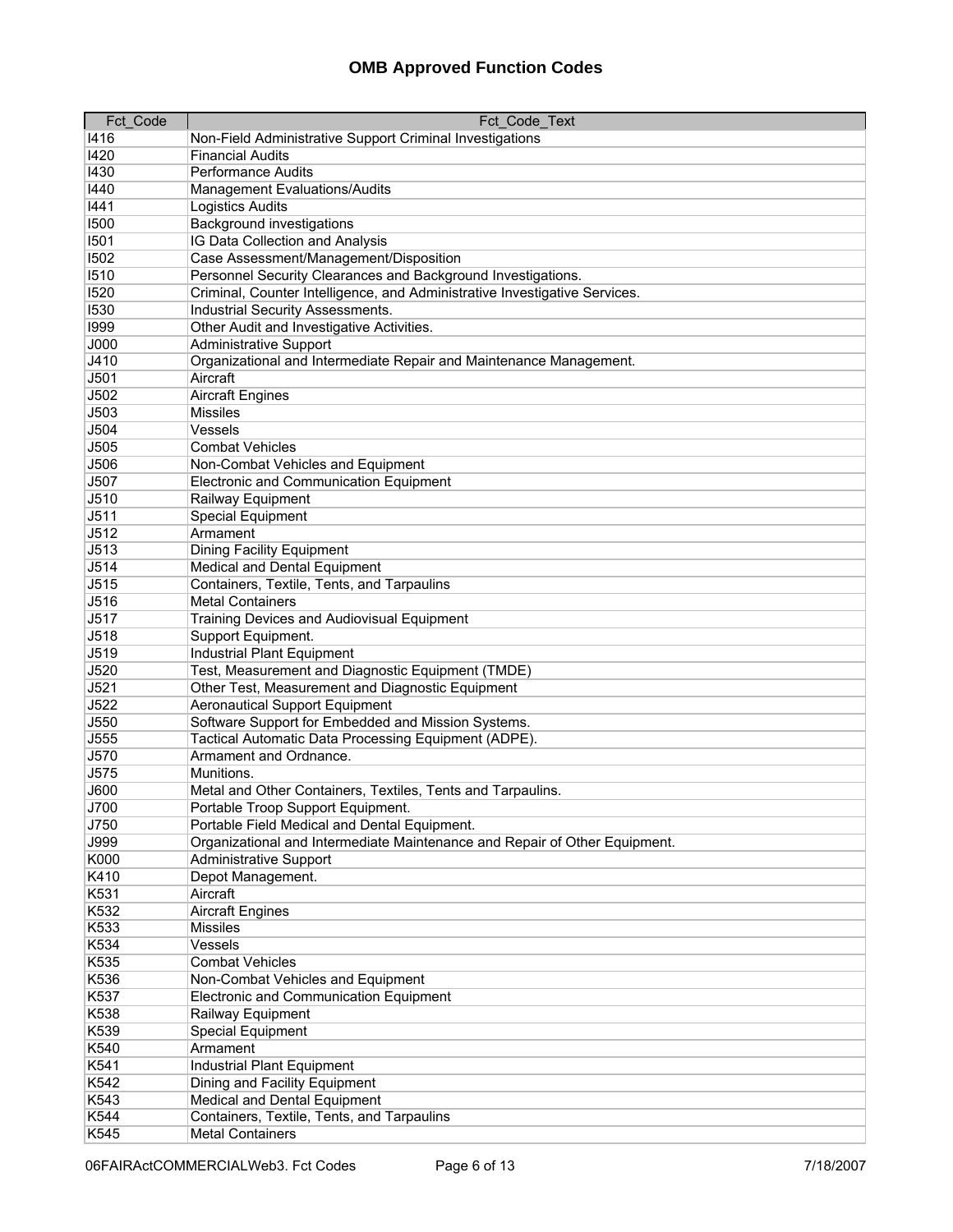| Fct Code         | Fct Code Text                                                 |
|------------------|---------------------------------------------------------------|
| K546             | Test, Measurement and Diagnostic Equipment (TMDE)             |
| K547             | Other Test, Measurement and Diagnostic Equipment              |
| K548             | <b>Aeronautical Support Equipment</b>                         |
| K549             | Support Equipment.                                            |
| K550             | Software Support for Embedded and Mission Systems.            |
| K555             | Tactical Automatic Data Processing Equipment (ADPE).          |
| K570             | Armament and Ordnance.                                        |
| K575             | Munitions.                                                    |
| K600             | Metal and Other Containers, Textiles, Tents and Tarpaulins.   |
| K700             | Portable Troop Support Equipment.                             |
| K750             | Portable Field Medical and Dental Equipment.                  |
| K999             | Depot Repair and Maintenance of Other Equipment.              |
| L000             | <b>Administrative Support</b>                                 |
| L100             | <b>Application Services</b>                                   |
| L <sub>101</sub> | Application Reviews and Evaluations                           |
|                  |                                                               |
| L <sub>102</sub> | <b>Independent Grant Review Appeals</b>                       |
| L200             | <b>Grants Monitoring and Evaluation</b>                       |
| M120             | Combatant Headquarters-CINC Command Authority.                |
| M145             | Combatant Headquarters-Military Department Command Authority. |
| M150             | Support to the CINCS-Information.                             |
| M199             | Other Operational Command and Control Activities.             |
| M301             | Management Headquarters-Intelligence.                         |
| M302             | Intelligence Policy and Coordination.                         |
| M306             | <b>Classification Management.</b>                             |
| M310             | Counterintelligence.                                          |
| M312             | Imagery Intelligence (IMINT).                                 |
| M314             | Imagery Acquisition.                                          |
| M316             | Geospatial Information Production.                            |
| M318             | Geospatial Information Acquisition and Processing.            |
| M320             | Open Source Intelligence (OSINT) Collection/Processing.       |
| M322             | Language Exploitation.                                        |
| M324             | Multidisciplinary Collection and Processing.                  |
| M326             | Intelligence Communications and Filtering.                    |
| M328             | All Source Analysis.                                          |
| M330             | Intelligence Production Integration and Analytic Tools.       |
| M334             | Intelligence Requirements Management and Tasking.             |
| M399             | Other Intelligence Activities.                                |
| M410             | <b>Expeditionary Force Operations.</b>                        |
| M610             | Homeland Defense Operations.                                  |
| M611             | Emergency Management Planning and Development                 |
| M612             | Emergency Management Program Oversight and Management         |
| M810             | Military Space Operations.                                    |
| P000             | <b>Administrative Support</b>                                 |
| P100             | Installation Operation Contracts (Multi-function)             |
| P110             | Management Headquarters-Logistics.                            |
| P119             | Other logistics Activities.                                   |
| P120             | Management Headquarters-Maintenance.                          |
| Q120             | Management Headquarters-Civil Works.                          |
| Q220             | Water Regulatory Oversight and Management.                    |
| Q240             | Natural Resources Oversight and Management.                   |
| Q260             | Civil Works Planning Production and Management.               |
| Q420             | Bank Stabilization.                                           |
| Q440             | Maintenance of Open Waterways for Navigation.                 |
| Q460             | Maintenance of Jetties and Breakwaters.                       |
| Q520             | Operation and Maintenance of Locks and Bridges.               |
| Q540             | Operation and Maintenance of Dams.                            |
| Q560             | Operation and Maintenance of Hydropower Facilities.           |
| Q580             | Operation and Maintenance of the Washington Aqueduct.         |
| Q620             | Operation and Maintenance of Recreation Areas.                |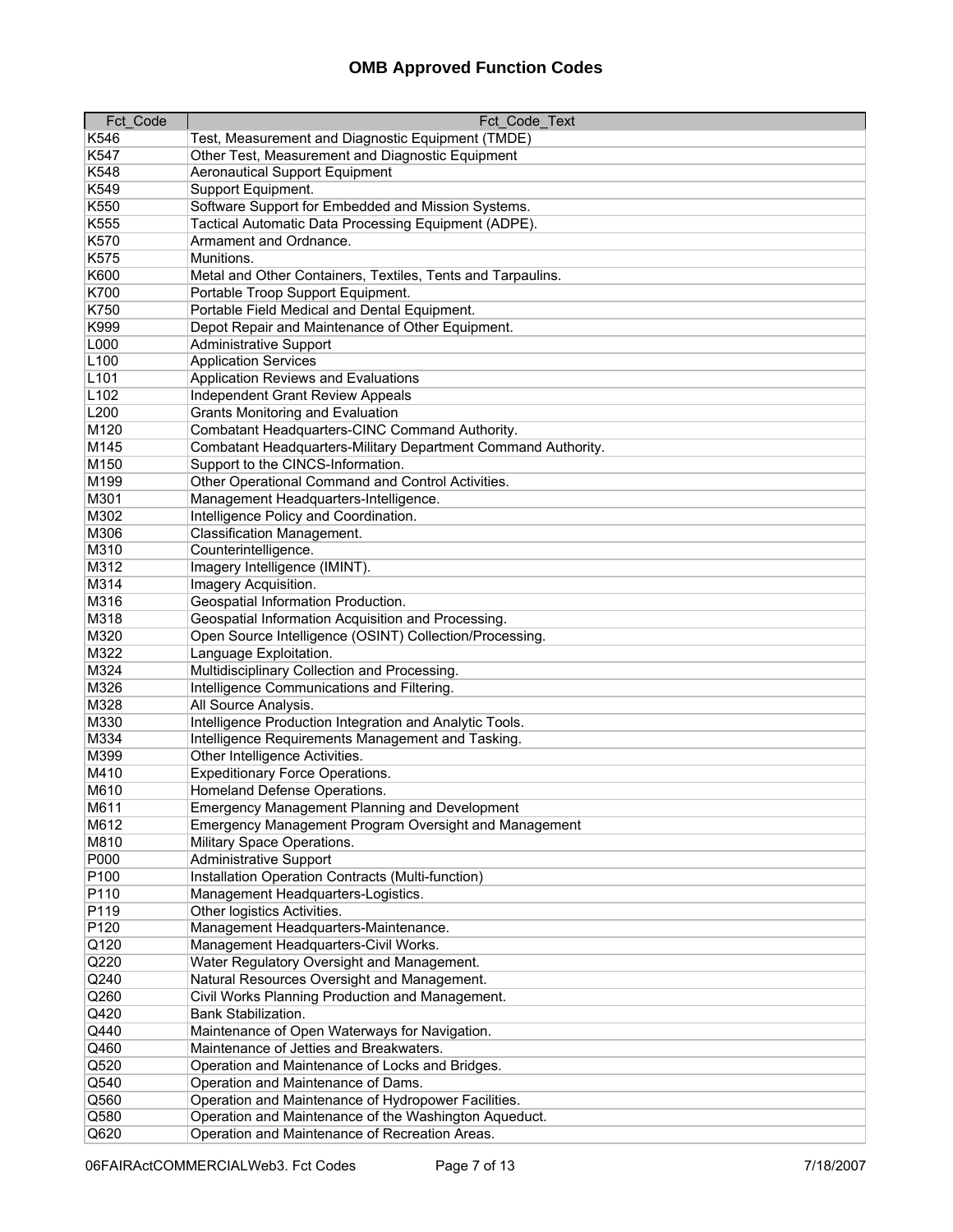| Fct Code         | Fct Code Text                                                                  |
|------------------|--------------------------------------------------------------------------------|
| Q999             | Other Civil Works Activities.                                                  |
| R000             | <b>Administrative Support</b>                                                  |
| R100             | <b>Theoretical Research</b>                                                    |
| R <sub>102</sub> | <b>Biomedical Research Support</b>                                             |
| R <sub>103</sub> | <b>Biomedical Research</b>                                                     |
| R <sub>104</sub> | Animal Research                                                                |
| R110             | Management Headquarters-Research and Development.                              |
| R <sub>120</sub> | Science and Technology.                                                        |
| R <sub>140</sub> | Management and Support to R&D.                                                 |
| R200             | Basic R&D                                                                      |
| R201             | Laboratory and Clinical Research Support                                       |
| R300             | Developmental                                                                  |
| R400             | Testing                                                                        |
| <b>R500</b>      | Acceptance                                                                     |
| R600             | Applied Research                                                               |
| R601             | <b>Applied Research Support</b>                                                |
| R660             | RDT&E                                                                          |
| R900             | Operation and Maintenance of Physical Plant                                    |
| R901             | <b>Building &amp; Grounds Maintenance</b>                                      |
| R902             | Models Design and Construction                                                 |
| R999             | Other S&T and R&D Management and Support Activities.                           |
| S000             | <b>Administrative Support</b>                                                  |
| S <sub>100</sub> | Management Headquarters-Installations.                                         |
| S200             | Installation, Base, or Facility Management.                                    |
| S210             | <b>Building Management.</b>                                                    |
| S310             | Housing Management.                                                            |
| S410             | <b>Custodial Services.</b>                                                     |
| S420             | Collection and Disposal of Trash and Other Refuse.                             |
| S430             | Collection and Disposal of Hazardous Material (HAZMAT).                        |
| S435             | Pest Management.                                                               |
| S440             | Fire Prevention and Protection.                                                |
| S450             | Laundry and Dry Cleaning Operations.                                           |
| S499             | Other Building and Housing Management Services.                                |
| S500             | Management of Law Enforcement, Physical Security and Security Guard            |
| S510             | Law Enforcement, Physical Security, and Security Guard Operations.             |
| S520             | Support Services to Law Enforcement, Physical Security, and Security Guard     |
| S540             | Security of Classified Material.                                               |
| S560             | Special Guard Duties.                                                          |
| S700             | <b>Natural Resource Services</b>                                               |
| S701             | <b>Public Affairs/Relations</b>                                                |
| S702             | <b>Financial and Payroll Services</b>                                          |
| S703             | <b>Debt Collection</b>                                                         |
| S706             | <b>Bus Services</b>                                                            |
| S713             | <b>Food Services</b>                                                           |
| S714             | Furniture Repair                                                               |
| S715             | Office Equipment Maintenance and Repair                                        |
| S716             | Motor Vehicle Operation                                                        |
| S717             | Motor Vehicle Maintenance                                                      |
| S719             | Confinement Facility Operations.                                               |
| S720             | <b>Prison Operations and Maintenance</b>                                       |
| S721             | Prison Security Operations (Guards)                                            |
| S723             | Other Prison Operations (Food, Administrative)                                 |
| S724             | Other Law Enforcement, Physical Security and Security Guard Operations.        |
| S725             | Electrical Plant and Distribution Systems Operation and Maintenance.           |
| S726             | Heating Plant and Distribution Systems Operation and Maintenance.              |
| S727             | Water Plant and Distribution Systems Operation and Maintenance.                |
| S728             | Sewage and Waste Plant and Distribution Systems Operation and Maintenance.     |
| S729             | Air-Conditioning and Cold Storage Plant and Distribution Systems Operation and |
| S730             | Incinerator Plant and Sanitary Fill Operations.                                |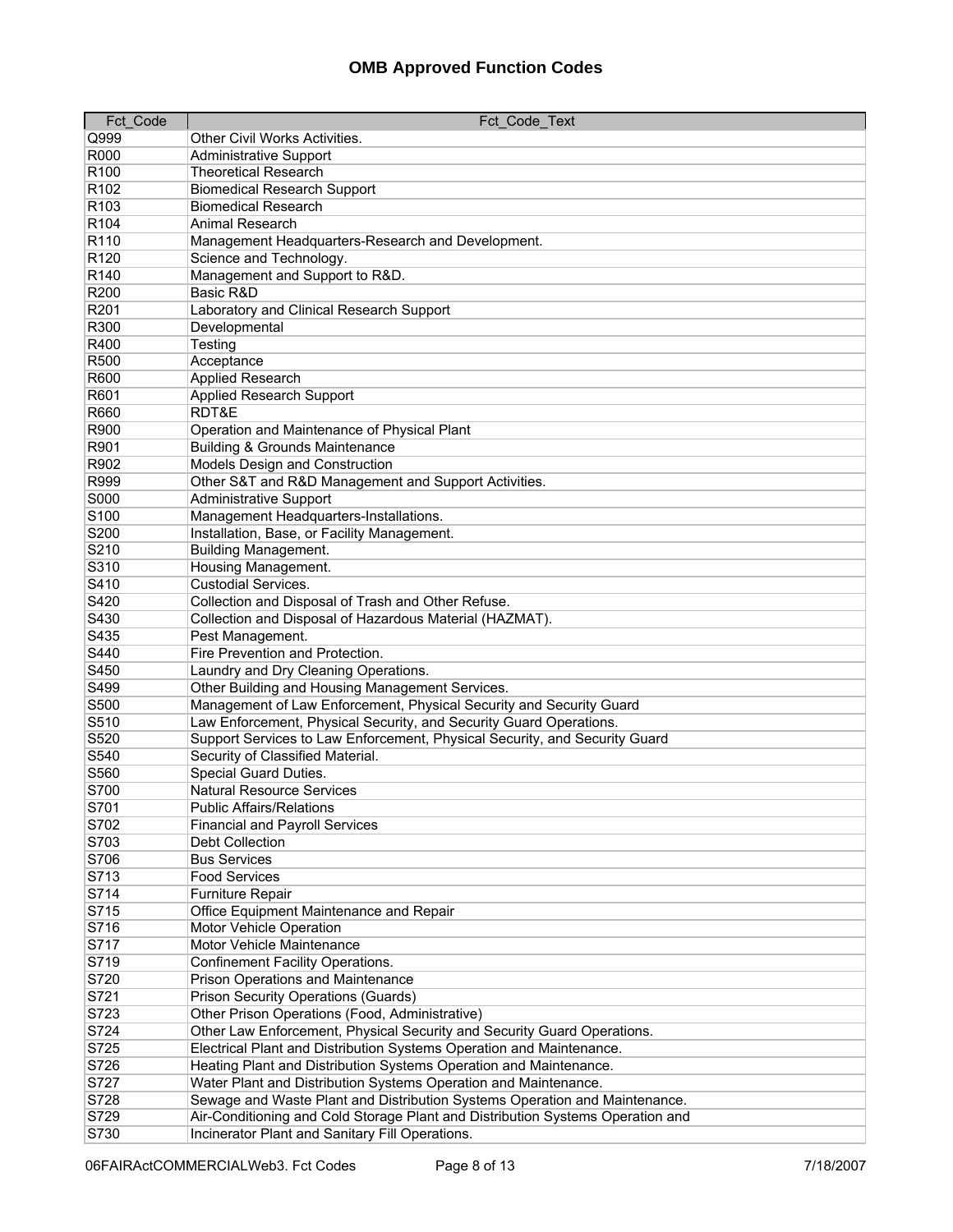| Fct Code         | Fct Code Text                                                                                             |
|------------------|-----------------------------------------------------------------------------------------------------------|
| S731             | <b>Supply Operations</b>                                                                                  |
| S732             | Warehousing and Distribution                                                                              |
| S733             | <b>Building Services</b>                                                                                  |
| S734             | Leasing Services                                                                                          |
| S735             | <b>Engineering Services</b>                                                                               |
| S736             | <b>Plumbing Craft Support Services</b>                                                                    |
| S737             | <b>Electrical Craft Support Services</b>                                                                  |
| S739             | Locksmithing                                                                                              |
| S740             | <b>Transportation Management Services</b>                                                                 |
| S741             | Supply, Warehousing and Distribution Services Management                                                  |
| S742             | <b>Inventory Analysis and Management</b>                                                                  |
| S743             | <b>Vehicle Acquisition Support Services</b>                                                               |
| S744             | <b>Fleet Management Services</b>                                                                          |
| S745             | Security and Protection Services                                                                          |
| S750             | <b>Museum Operations</b>                                                                                  |
| S751             | <b>Curator Services</b>                                                                                   |
| S752             | <b>Exhibits Management and Planning</b>                                                                   |
| S753             |                                                                                                           |
| S760             | <b>Facility Security Management</b><br>Contractor-Operated Parts Stores & Civil Engineering Supply Stores |
| S799             |                                                                                                           |
|                  | Other Utility Plant and Distribution Systems Operation and Maintenance.                                   |
| S999             | <b>Other Installation Services</b>                                                                        |
| T000             | <b>Administrative Support</b>                                                                             |
| T101             | Management Headquarters-Supply.                                                                           |
| T110             | Retail Supply Operations.                                                                                 |
| T <sub>120</sub> | Wholesale/Depot Supply Operations.                                                                        |
| T130             | Storage and Warehousing.                                                                                  |
| T140             | Supply Cataloging.                                                                                        |
| T150             | Warehousing and Distribution of Publications.                                                             |
| T160             | Bulk Liquid Storage.                                                                                      |
| T165             | Distribution of Petroleum Oil and Lubricant Products.                                                     |
| T167             | Distribution of Liquid, Gaseous and Chemical Products.                                                    |
| T175             | Troop Subsistence.                                                                                        |
| T177             | Food Supply.                                                                                              |
| T180             | Military Clothing.                                                                                        |
| T190             | Preparation, Demilitarization and Disposal of Excess and Surplus Inventory.                               |
| T <sub>199</sub> | Other Supply Activities.                                                                                  |
| T600             | Real Property Management                                                                                  |
| T601             | <b>Real Property Disposal</b>                                                                             |
| T602             | <b>Property Development</b>                                                                               |
| T603             | Real Property Acquisition Support Services                                                                |
| T700             | Miscellaneous Program Management                                                                          |
| T701             | Management Headquarters-Transportation.                                                                   |
| T710             | Traffic/Transportation Management Services.                                                               |
| T800             | Ocean Terminal Operations                                                                                 |
| T801             | Storage and Warehousing                                                                                   |
| T802             | Cataloging                                                                                                |
| T803             | <b>Acceptance Testing</b>                                                                                 |
| T804             | Architect-Engineering                                                                                     |
| T805             | Operation of Bulk Liquid Storage                                                                          |
| T806             | <b>Printing and Reproduction</b>                                                                          |
| T807             | <b>Visual Information</b>                                                                                 |
| T810             | <b>Air Transportation Services</b>                                                                        |
| T811             | <b>Water Transportation Services</b>                                                                      |
| T812             | Rail Transportation Services                                                                              |
| T813             | <b>Engineering and Technical Services</b>                                                                 |
| T814             | <b>Aircraft Fueling Services</b>                                                                          |
| T815             | <b>Scrap Metal Operation</b>                                                                              |
| T817             | Other Communications and Electronics Systems                                                              |
| T818             | Systems Engineering and Installation of Communications Systems                                            |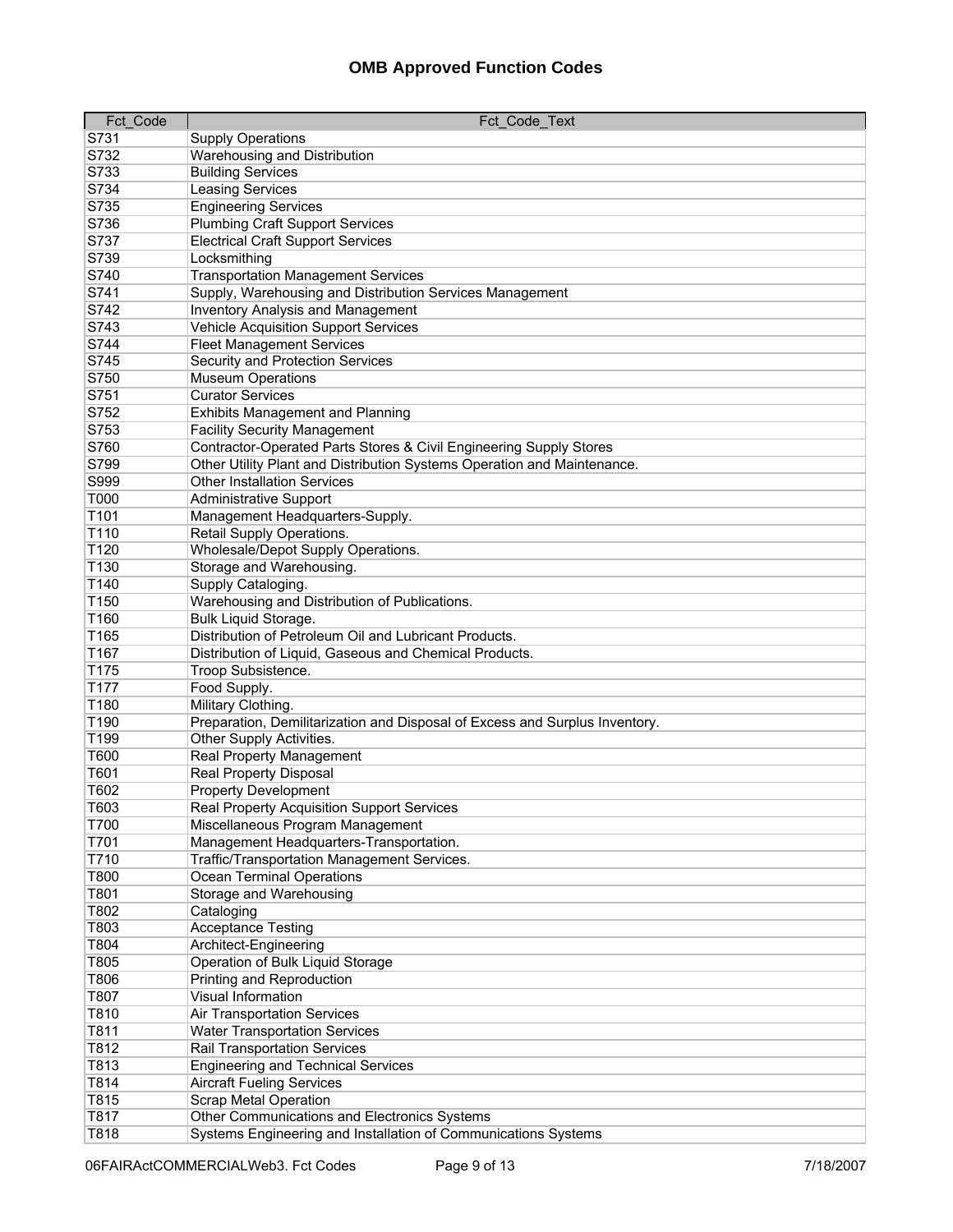| Fct Code | Fct Code Text                                                         |
|----------|-----------------------------------------------------------------------|
| T819     | Preparation and Disposal of Excess and Surplus Property               |
| T820     | <b>Administrative Support Services</b>                                |
| T821     | <b>Special Studies and Analysis</b>                                   |
| T822     | <b>Operations Research</b>                                            |
| T823     | <b>Actuarial Services</b>                                             |
| T824     | Motor Vehicle Transportation Services                                 |
| T826     | Air Traffic Control                                                   |
| T830     | Interior/Facility Design                                              |
| T831     | <b>Drafting Services</b>                                              |
| T832     |                                                                       |
|          | <b>Construction Management</b>                                        |
| T833     | Civil Engineering & Analysis Services                                 |
| T834     | General Engineering & Analysis Services                               |
| T835     | Chemical Engineering & Analysis Services                              |
| T836     | <b>Electrical Engineering &amp; Analysis Services</b>                 |
| T837     | Fire Protection Engineering & Inspection                              |
| T838     | Safety Engineering & Analysis Services                                |
| T839     | Mining Engineering & Analysis Services                                |
| T840     | Geodetic Engineering and Analysis Services                            |
| T841     | Geological Analysis                                                   |
| T850     | <b>Forestry Management Support</b>                                    |
| T851     | <b>Forestry Operations</b>                                            |
| T852     | Soil Conservation Evaluation & Analysis                               |
| T853     | Soil Conservation Operations                                          |
| T854     | <b>Royalty Management Operations</b>                                  |
| T855     | <b>Industrial Engineering</b>                                         |
| T899     | <b>Other Transportation Services</b>                                  |
| T900     | Training Aids, Devices, and Simulator Support                         |
| T999     | Other Non-Manufacturing Operations                                    |
| U000     | <b>Administrative Support</b>                                         |
| U001     | Management Headquarters-Military Education and Training.              |
| U050     | Military Institutional Education and Training Management.             |
| U100     | <b>Recruit Training</b>                                               |
| U150     | Multiple Category Training                                            |
| U200     | Officer-Acquisition (Pre-Commissioning) Training                      |
| U300     | Specialized Skill Training                                            |
| U301     | <b>Training Management</b>                                            |
| U302     | <b>Training Administration</b>                                        |
| U303     | <b>Training Technical Support</b>                                     |
| U304     | <b>Vocational Training</b>                                            |
| U305     | <b>Vocational Rehabilitation</b>                                      |
| U400     | <b>Flight Training</b>                                                |
| U500     | <b>Professional Development Training</b>                              |
| U501     | <b>Management Training</b>                                            |
| U502     | <b>Medical &amp; Health Training</b>                                  |
| U503     | Engineering & Architectural Training                                  |
| U504     | <b>Legal Training</b>                                                 |
| U505     | <b>Business/Financial/Budget Training</b>                             |
| U506     | Inspection (IG) Training                                              |
|          |                                                                       |
| U510     | Professional Military Education                                       |
| U520     | Graduate Education, Fully Funded, Full-time                           |
| U530     | <b>Other Full-time Education Programs</b>                             |
| U540     | Off-Duty and Voluntary Education Programs.                            |
| U550     | Training Development and Support for Military Education and Training. |
| U599     | Other Military Education and Training Activities.                     |
| U600     | Civilian Education and Training                                       |
| U605     | Management Headquarters-Civilian Education and Training.              |
| U610     | Law Enforcement Training                                              |
| U611     | Law Enforcement Training Policy                                       |
| U612     | Law Enforcement Training Development and Support                      |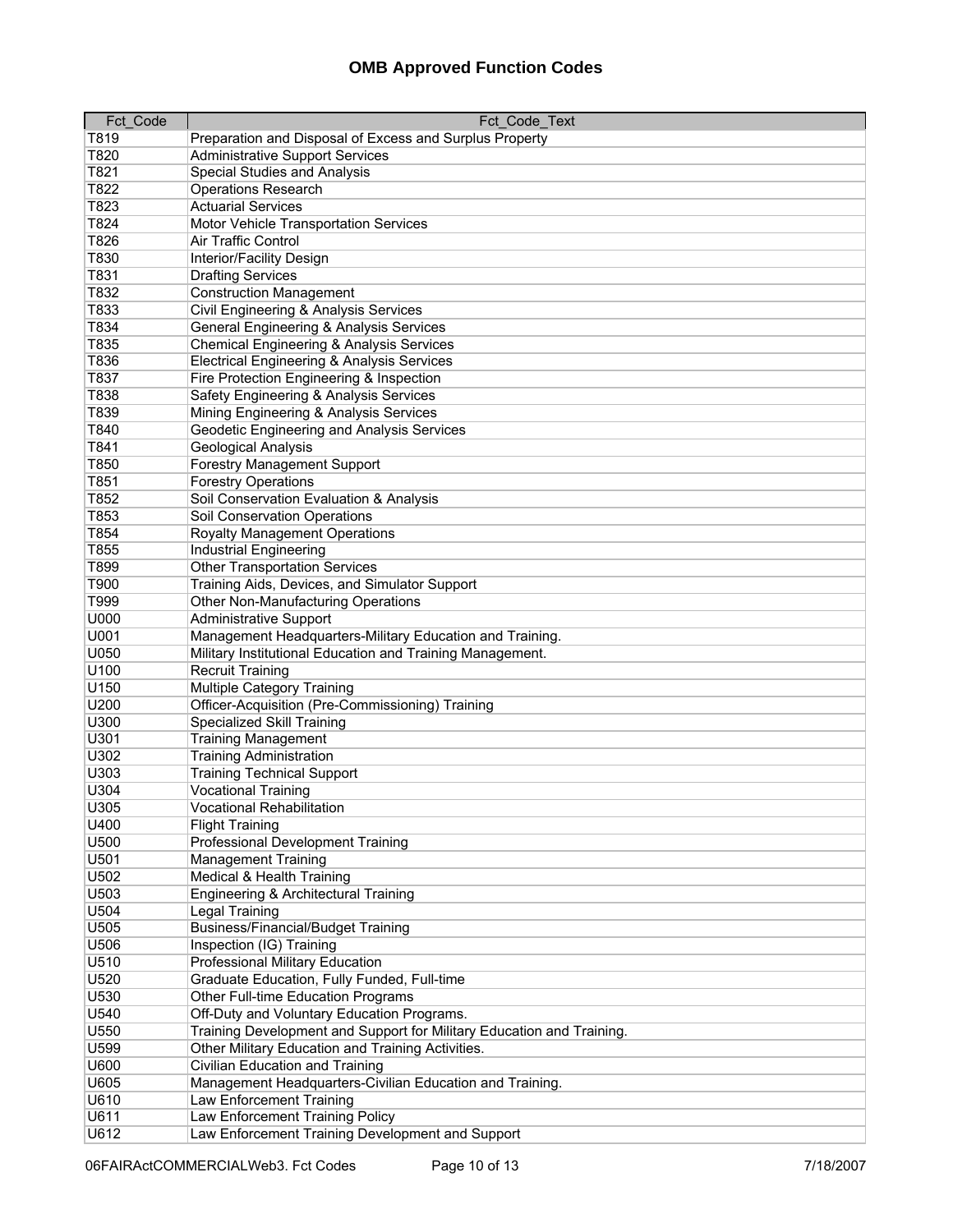| Fct_Code | Fct_Code_Text                                                              |
|----------|----------------------------------------------------------------------------|
| U620     | Management of Civilian Institutional Training, Education, and Development. |
| U630     | Acquisition Training, Education, and Development.                          |
| U640     | Civil Works Training, Education, and Development.                          |
| U650     | Intelligence Training, Education, and Development.                         |
| U660     | Medical Training, Education, and Development.                              |
| U699     | Other Civilian Training, Education and Development.                        |
| U700     | <b>Dependent Education</b>                                                 |
| U710     | Management Headquarters-Dependent Education.                               |
| U720     | Dependent Education Field Management.                                      |
| U760     | Dependent Education-Teacher Instruction.                                   |
| U770     | Dependent Education-Substitute Instruction.                                |
| U780     | Dependent Education-Aides for Instruction.                                 |
| U799     |                                                                            |
|          | Other Dependent Education Activities.                                      |
| U800     | <b>Training Development and Support</b>                                    |
| U999     | <b>Other Training Functions</b>                                            |
| W000     | <b>Administrative Support</b>                                              |
| W100     | Management Headquarters-Communications, Computing and Information.         |
| W210     | Telephone Systems.                                                         |
| W220     | <b>Telecommunication Centers.</b>                                          |
| W299     | Other Communications Systems.                                              |
| W310     | Computing Services and Data Base Management.                               |
| W399     | Other Computing Services.                                                  |
| W410     | Information Operations and Information Assurance/Security.                 |
| W430     | Mapping and Charting.                                                      |
| W440     | Meteorological and Geophysical Services.                                   |
| W499     | Other Information Operation Services.                                      |
| W500     | Data Maintenance                                                           |
| W501     | <b>Report Processing/Production</b>                                        |
| W600     | Data Center Operations                                                     |
| W601     | Information Technology Management                                          |
| W824     | <b>Data Processing Services</b>                                            |
| W825     | Maintenance of ADP Equipment                                               |
| W826     | Systems Design, Development and Programming Services                       |
| W827     | <b>Software Services</b>                                                   |
| W828     | Seat Management Services                                                   |
| W829     | <b>Client Services</b>                                                     |
| W999     | <b>Other ADP Functions</b>                                                 |
| X000     | <b>Administrative Support</b>                                              |
| X931     | Ordnance.                                                                  |
| X932     | Products Made From Fabric or Similar Materials                             |
| X933     | <b>Container Products and Related Items</b>                                |
| X934     | Preparation of Food and Bakery Products                                    |
| X935     | Liquid, Gaseous and Chemical Products                                      |
| X936     | Rope, Cordage, and Twine Products; Chains and Metal Cable Products         |
| X937     | Logging and Lumber Products                                                |
| X938     | <b>Communications and Electronic Products</b>                              |
| X939     | <b>Construction Products</b>                                               |
| X940     | <b>Rubber and Plastic Products</b>                                         |
| X941     | <b>Optical and Related Products</b>                                        |
| X942     | <b>Sheet Metal Products</b>                                                |
|          |                                                                            |
| X943     | <b>Foundry Products</b>                                                    |
| X944     | <b>Machined Parts</b>                                                      |
| X999     | Other Products Manufactured and Fabricated.                                |
| Y000     | <b>Administrative Support</b>                                              |
| Y105     | Management Headquarters-Defense Direction and Policy Integration.          |
| Y115     | Management Headquarters-Joint Staff Direction of the Armed Forces.         |
| Y130     | Intelligence                                                               |
| Y150     | <b>Classified Activities</b>                                               |
| Y160     | Corporate Planning                                                         |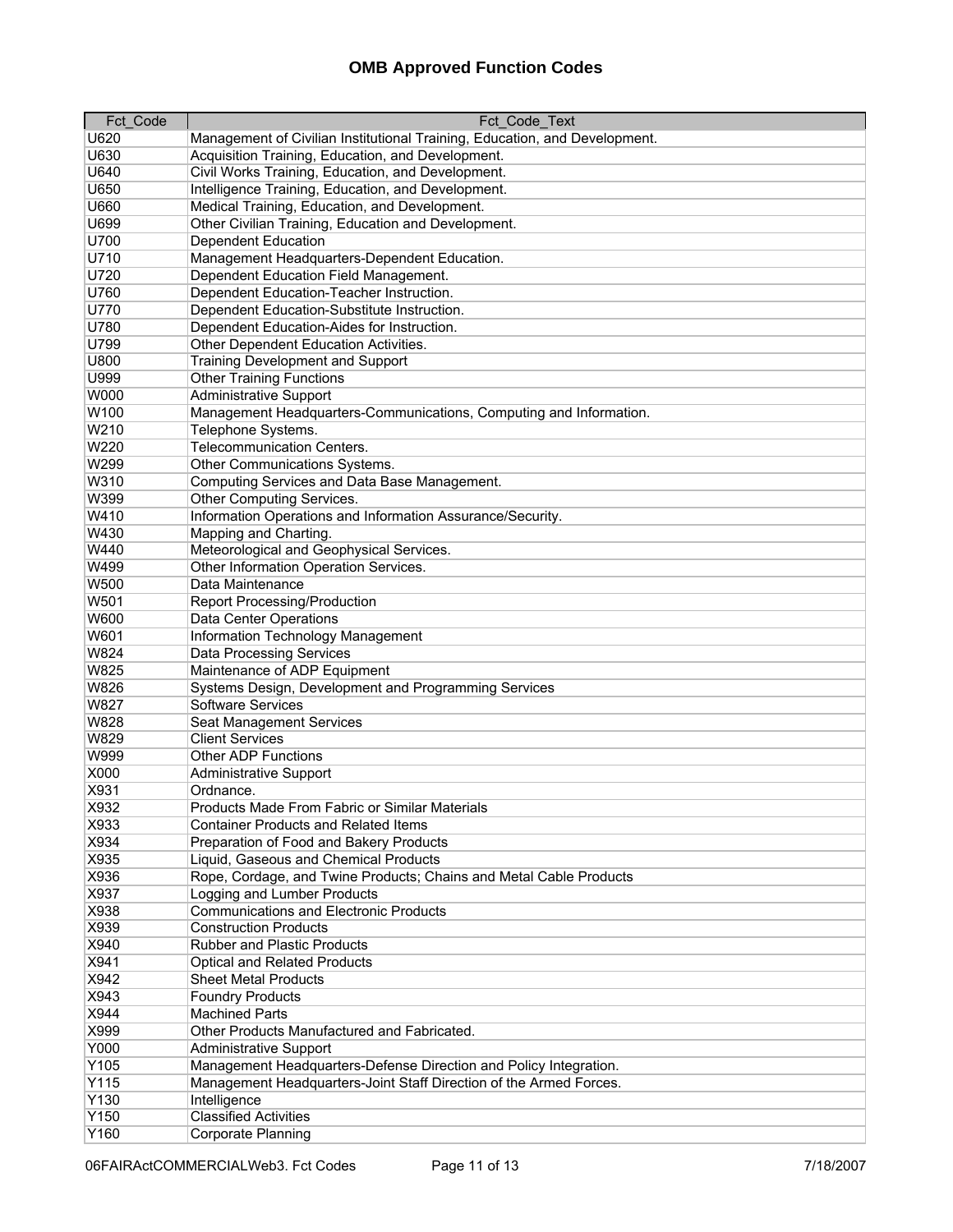| Fct Code     | <b>Fct Code Text</b>                                                             |
|--------------|----------------------------------------------------------------------------------|
| Y199         | Other Force Management and General Support Activities.                           |
| Y210         | Management Headquarters-Operation Planning and Control                           |
| Y215         | Operation Planning and Control.                                                  |
| Y217         | Combat Development Evaluations and Experimentation.                              |
| Y220         | National Mobilization and Emergency Preparedness Management.                     |
| Y240         | Management Headquarters-Manpower Management.                                     |
| Y245         | Manpower Management Operations.                                                  |
| Y310         | Management Headquarters-Foreign Military Sales and Security Assistance.          |
| Y315         | Foreign Military Sales and Security Assistance Program Management.               |
| Y320         | Support External to DoD-Not Identified.                                          |
| Y400         | <b>Legal Services</b>                                                            |
| Y401         | <b>General Attorney's Services</b>                                               |
| Y403         | Paralegal                                                                        |
| Y405         | Management Headquarters-Legal Services.                                          |
| Y410         | Criminal Investigation                                                           |
| Y415         |                                                                                  |
| Y440         | Legal Services and Support                                                       |
| Y450         | <b>Federal Licensing and Permitting</b><br><b>Maritime Activities</b>            |
|              |                                                                                  |
| Y451         | Search and Rescue                                                                |
| Y452         | Aids to Navigation                                                               |
| Y453         | Marine Safety/Inspection                                                         |
| Y501         | Management Headquarters-Public Affairs.                                          |
| Y510         | <b>Budget and Financial Program Management</b>                                   |
| Y511         | <b>Budget Execution Support Services</b>                                         |
| Y515         | Public Affairs Program Activities and Operations.                                |
| Y520         | Public Works and Real Property Maintenance Program Management                    |
| Y525         | Protocol Operations.                                                             |
| Y527         | Other Protocol Activities.                                                       |
| Y530         | Personnel, Community Activities and Manpower Program Management                  |
| Y540         | Maintenance and Logistics Program Management                                     |
| Y550         | Information and Telecommunications Program Management                            |
| Y560         | Management Headquarters-Visual Information.                                      |
| Y570         | Visual Information Program Activities and Operations.                            |
| Y610<br>Y620 | Management Headquarters-Legislative Affairs.                                     |
|              | Legislative Affairs.                                                             |
| Y650         | Acquisition (Equipment and Weapons Systems)                                      |
| Y651         | Identifying and Developing Consumer/Customer Information Services                |
| Y710         | Management Headquarters-Historical Affairs                                       |
| Y720         | Historical or Heraldry Services.                                                 |
| Y730         | Museum Operations.                                                               |
| Y810         | Management Headquarters-Administrative Support.                                  |
| Y815         | Administrative Support Program Management.                                       |
| Y820         | Administrative Management and Correspondence Services.                           |
| Y830         | Documentation Services.                                                          |
| Y840         | Directives and Records Management Services.                                      |
| Y850         | Microfilming and Library Services.                                               |
| Y860         | Printing and Reproduction Services.                                              |
| Y880         | Document Automation and Production Services.                                     |
| Y899         | Other Administrative Support Activities.                                         |
| Y999         | <b>Other Functions</b>                                                           |
| Z000         | Administrative Support                                                           |
| Z101         | Corps of Engineers Program and Project Management.                               |
| Z110         | Management of Major Construction of Real Property.                               |
| Z120         | Real Estate/Real Property Acquisition.                                           |
| Z135         | Title, Outgranting, and Disposal of Real Estate/Real Property-National Projects. |
| Z138         | Title, Outgranting and Disposal of Real Estate/Real Property-Local Projects.     |
| Z145         | Architect-Engineering-National Projects.                                         |
| Z148         | Architect-Engineering-Local Projects.                                            |
| Z199         | Other Real Property Program and Project Management Activities.                   |